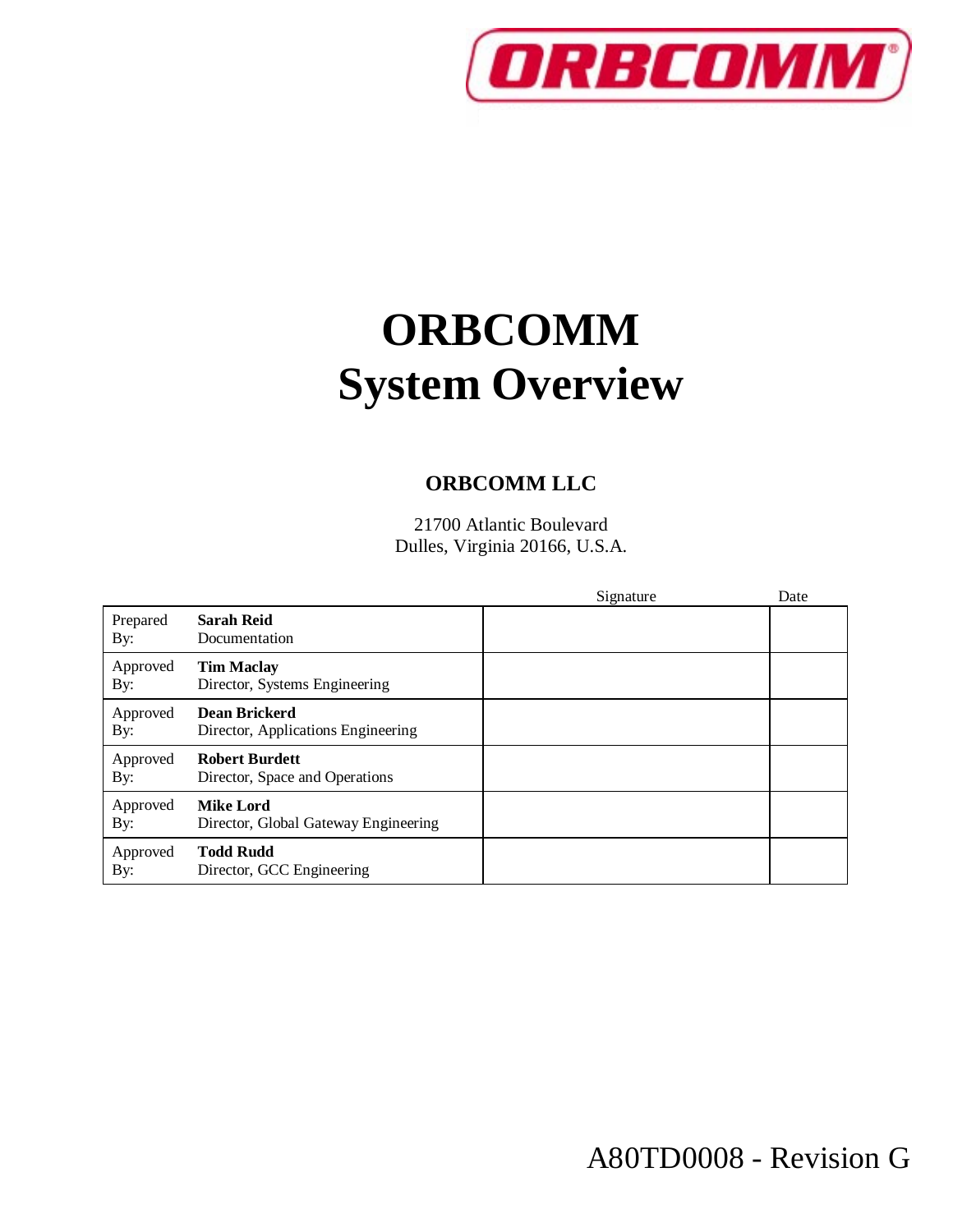

# **ORBCOMM System Overview**

#### **ORBCOMM LLC**

21700 Atlantic Boulevard Dulles, Virginia 20166, U.S.A.

Date: December 18, 2001

A80TD0008 - Revision G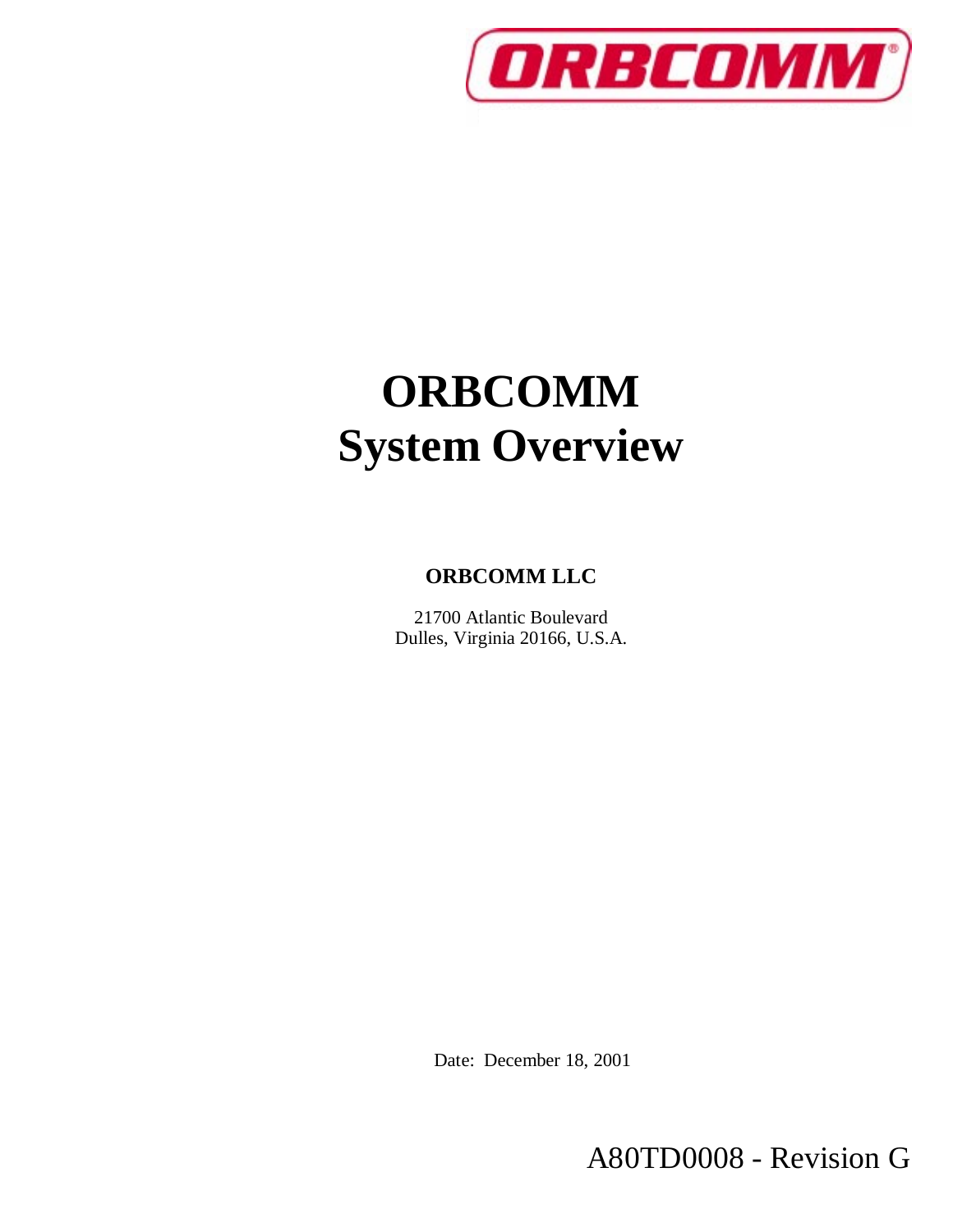#### **EXPORT CONTROL STATEMENT**

The contents of this document, in whole or in part, shall not be exported from the United States, which export shall include, but not be limited to, transmittal to any non-U.S. citizen wherever said person is located, except in accordance with all United States laws and regulations relating to exports and to all administrative acts of the U.S. Government pursuant to such laws and regulations. Diversion, re-export or transshipment of the contents of this document, in whole or in part, contrary to U.S. law is also strictly prohibited.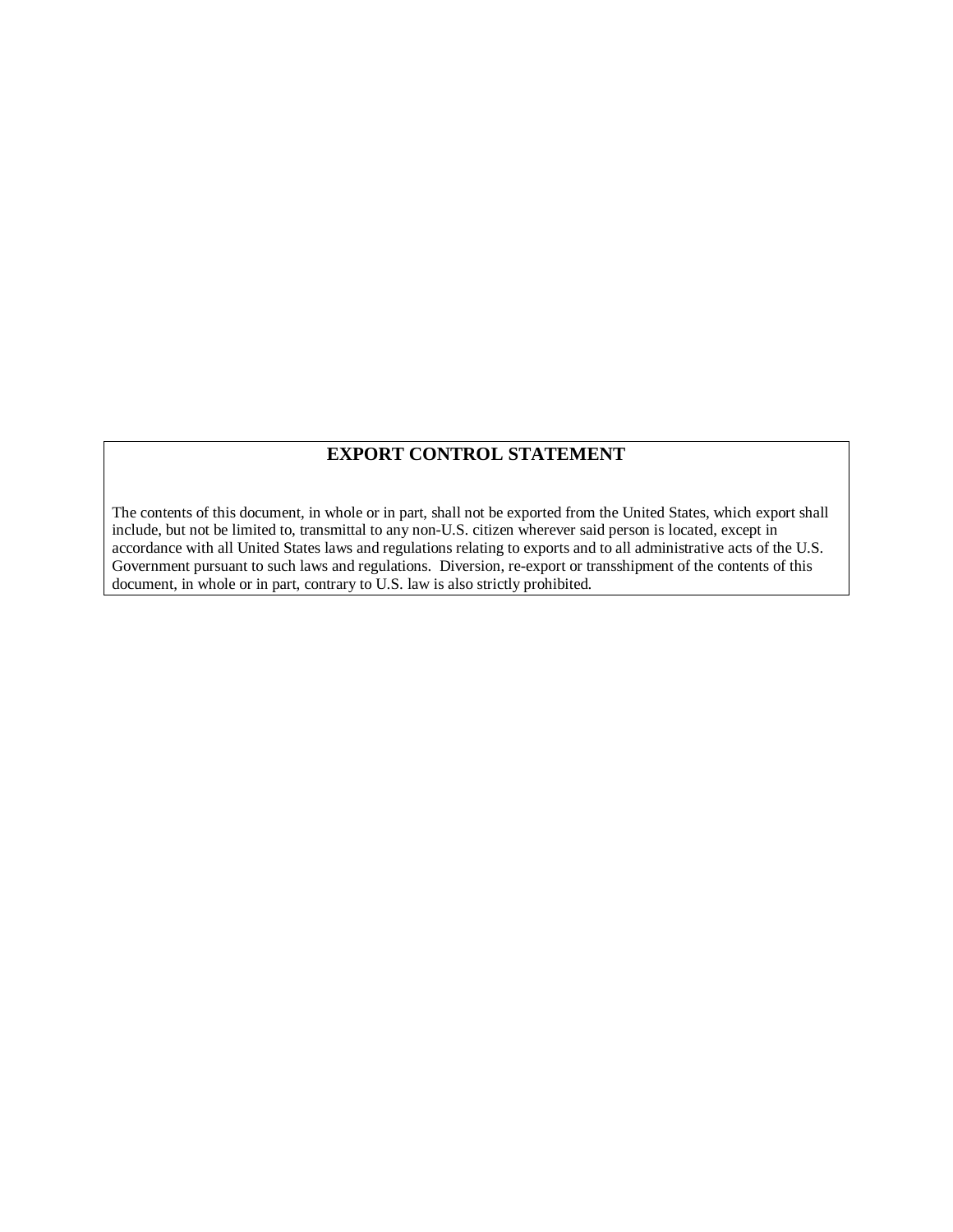### **PREFACE**

- 1. This publication contains a basic technical overview of the ORBCOMM System.
- 2. To obtain information relative to this or other ORBCOMM documents, send an email to the following address:

DOCUMENT\_CONTROL@ORBCOMM.COM.

3. This publication supersedes the following document:

*ORBCOMM System Overview* (Document No. A80TD0008, Revision F).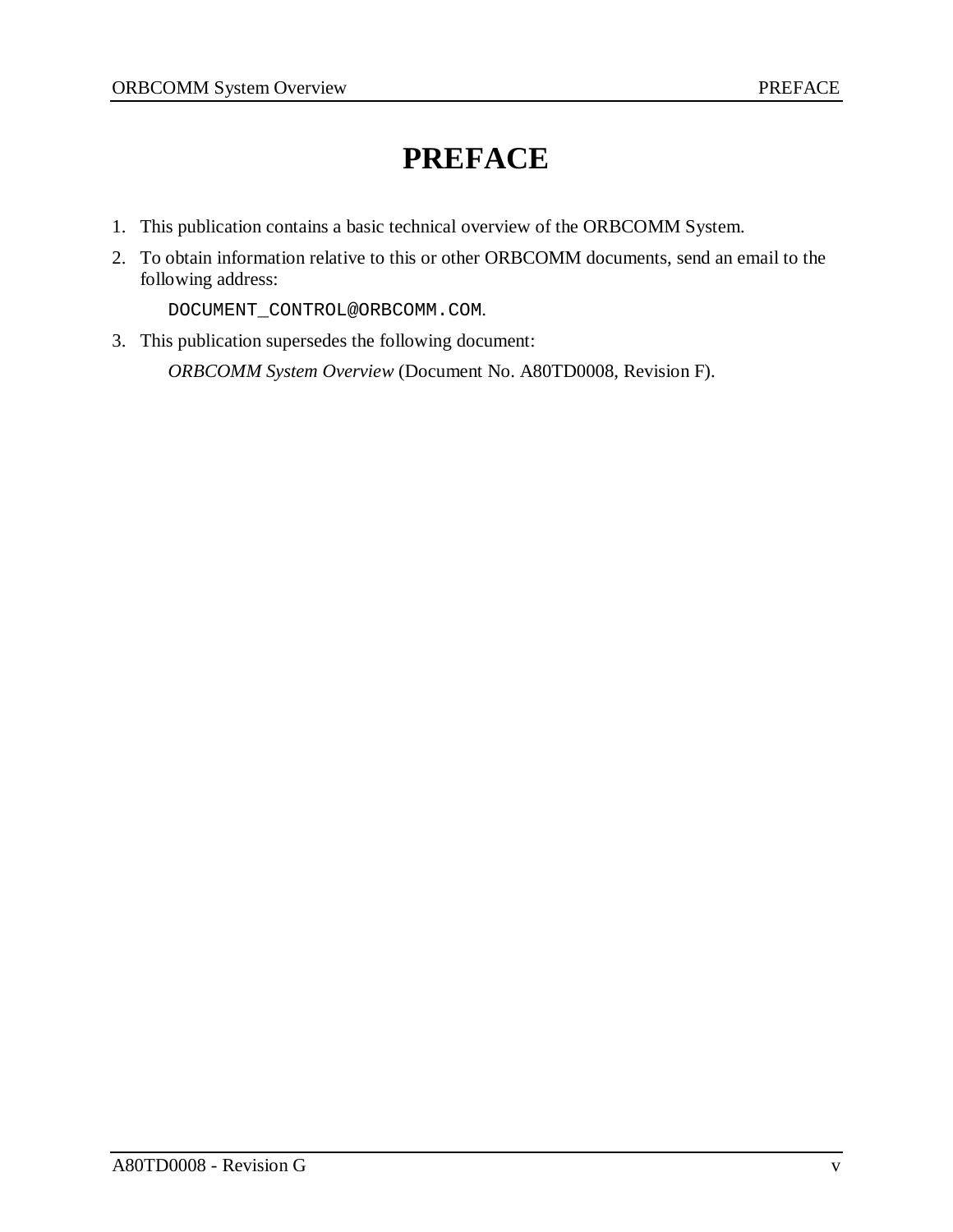### **CONTENTS**

#### **CHAPTER 1**

| 2.1   |  |  |  |
|-------|--|--|--|
| 2.2   |  |  |  |
| 2.3   |  |  |  |
| 2.4   |  |  |  |
|       |  |  |  |
| 3.1   |  |  |  |
| 3.1.1 |  |  |  |
| 3.1.2 |  |  |  |
| 3.1.3 |  |  |  |
| 3.1.4 |  |  |  |
| 3.1.5 |  |  |  |
| 3.2   |  |  |  |
| 3.2.1 |  |  |  |
| 3.2.2 |  |  |  |
| 3.3   |  |  |  |
| 3.4   |  |  |  |
| 3.5   |  |  |  |
| 3.6   |  |  |  |
|       |  |  |  |
| 4.1   |  |  |  |
| 4.2   |  |  |  |
| 4.3   |  |  |  |
| 4.4   |  |  |  |
| 4.1.1 |  |  |  |
| 4.1.2 |  |  |  |
| 4.1.3 |  |  |  |
|       |  |  |  |
| 5.1   |  |  |  |
| 5.1.1 |  |  |  |
| 5.1.2 |  |  |  |
| 5.2   |  |  |  |
|       |  |  |  |
| A.1   |  |  |  |
| A.2   |  |  |  |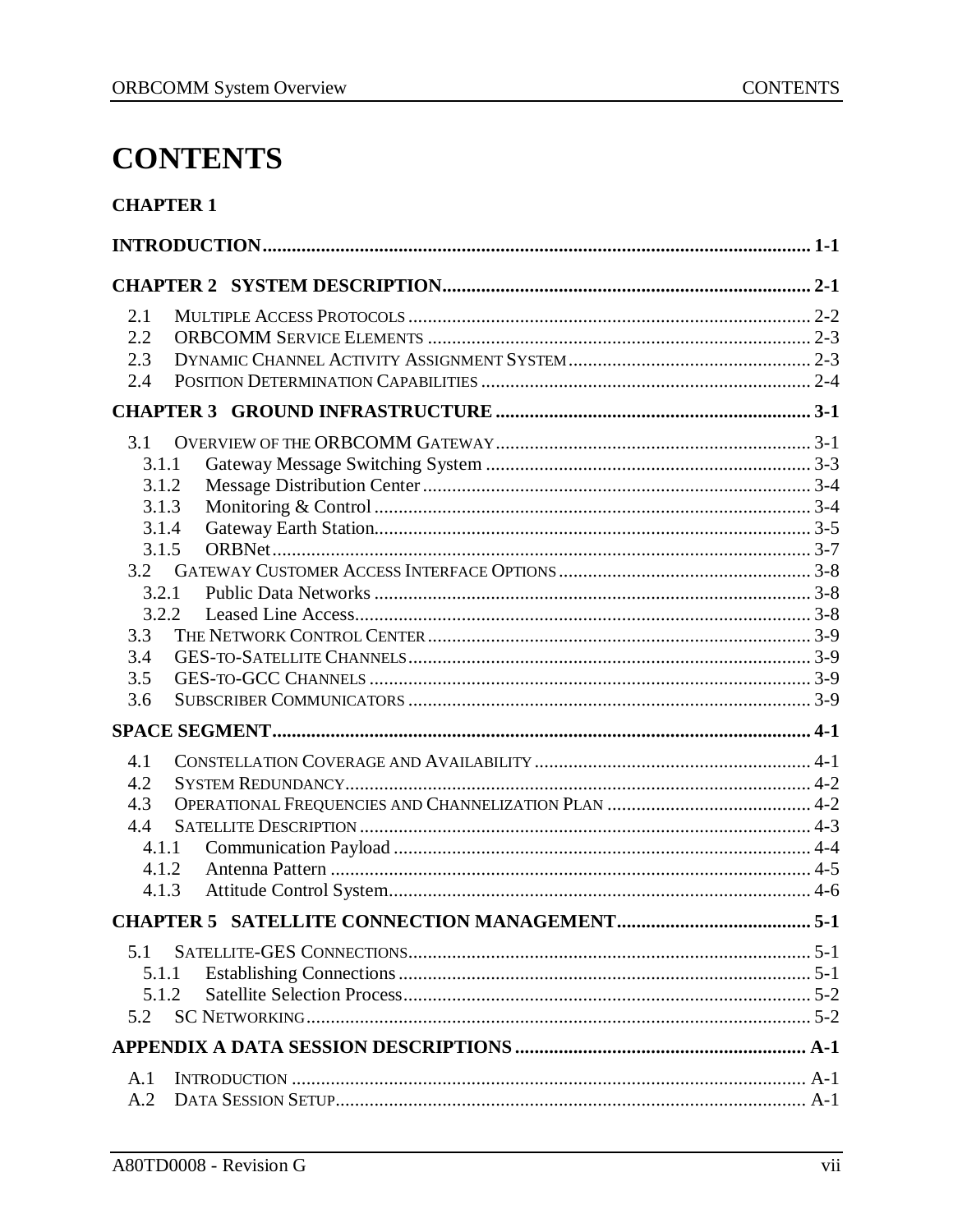| A.3.1          |                                                               |
|----------------|---------------------------------------------------------------|
| A.3.2          |                                                               |
| A.4            |                                                               |
|                |                                                               |
| A.5.1          |                                                               |
| A.5.2          |                                                               |
| A <sub>6</sub> |                                                               |
|                |                                                               |
|                |                                                               |
|                |                                                               |
| C.1            |                                                               |
| C.2            |                                                               |
| C.3            |                                                               |
| C.4            |                                                               |
| C.5            |                                                               |
| C.6            |                                                               |
|                |                                                               |
|                |                                                               |
|                |                                                               |
|                | APPENDIX E FREQUENCY SHARING ASPECT OF THE ORBCOMM SYSTEM E-1 |
| E.1            |                                                               |
| E.1.1          |                                                               |
| E.1.2          |                                                               |
| E.1.3          |                                                               |
| E.2            |                                                               |
| E.2.1          |                                                               |
| E.2.2          |                                                               |
| E.2.3          |                                                               |
| E.2.4          |                                                               |
|                |                                                               |
| E.3.1          |                                                               |
| E.3.2          |                                                               |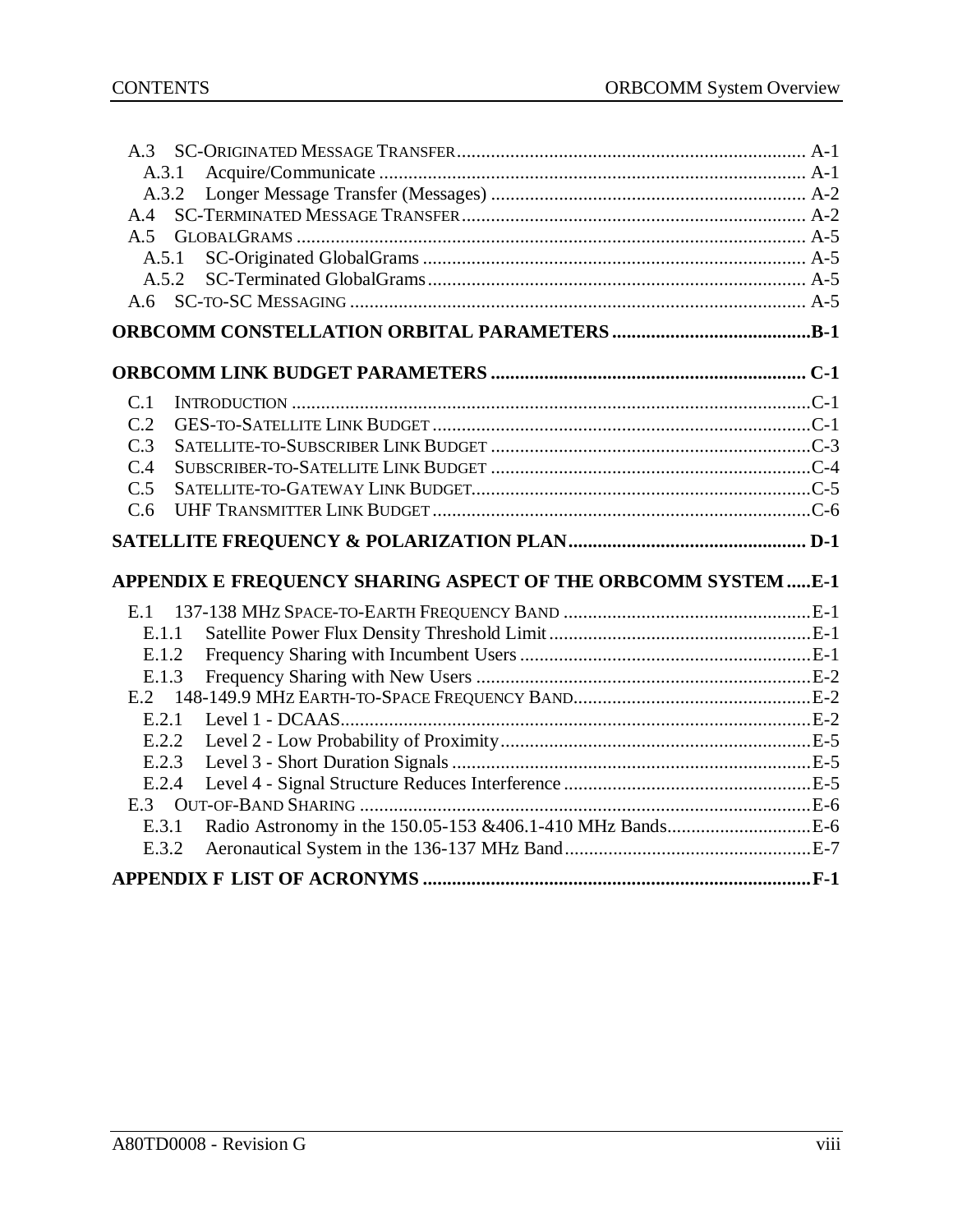# **LIST OF FIGURES**

| FIGURE 5.1 - RELATIONSHIP OF ORBCOMM PROTOCOL STACK TO SATELLITE CONNECTIONS 5-1 |  |
|----------------------------------------------------------------------------------|--|
|                                                                                  |  |
|                                                                                  |  |
|                                                                                  |  |
|                                                                                  |  |

# **LIST OF TABLES**

| TABLE D.1 - 137.0-138.0 MHz DOWNLINK CHANNELIZATION AND POLARIZATION PLAN D-1<br>TABLE D.2 - 148-150.05 MHZ UPLINK CHANNELIZATION AND POLARIZATION PLAN  D-2 |  |
|--------------------------------------------------------------------------------------------------------------------------------------------------------------|--|
|                                                                                                                                                              |  |
|                                                                                                                                                              |  |
|                                                                                                                                                              |  |
|                                                                                                                                                              |  |
|                                                                                                                                                              |  |
|                                                                                                                                                              |  |
|                                                                                                                                                              |  |
|                                                                                                                                                              |  |
|                                                                                                                                                              |  |
|                                                                                                                                                              |  |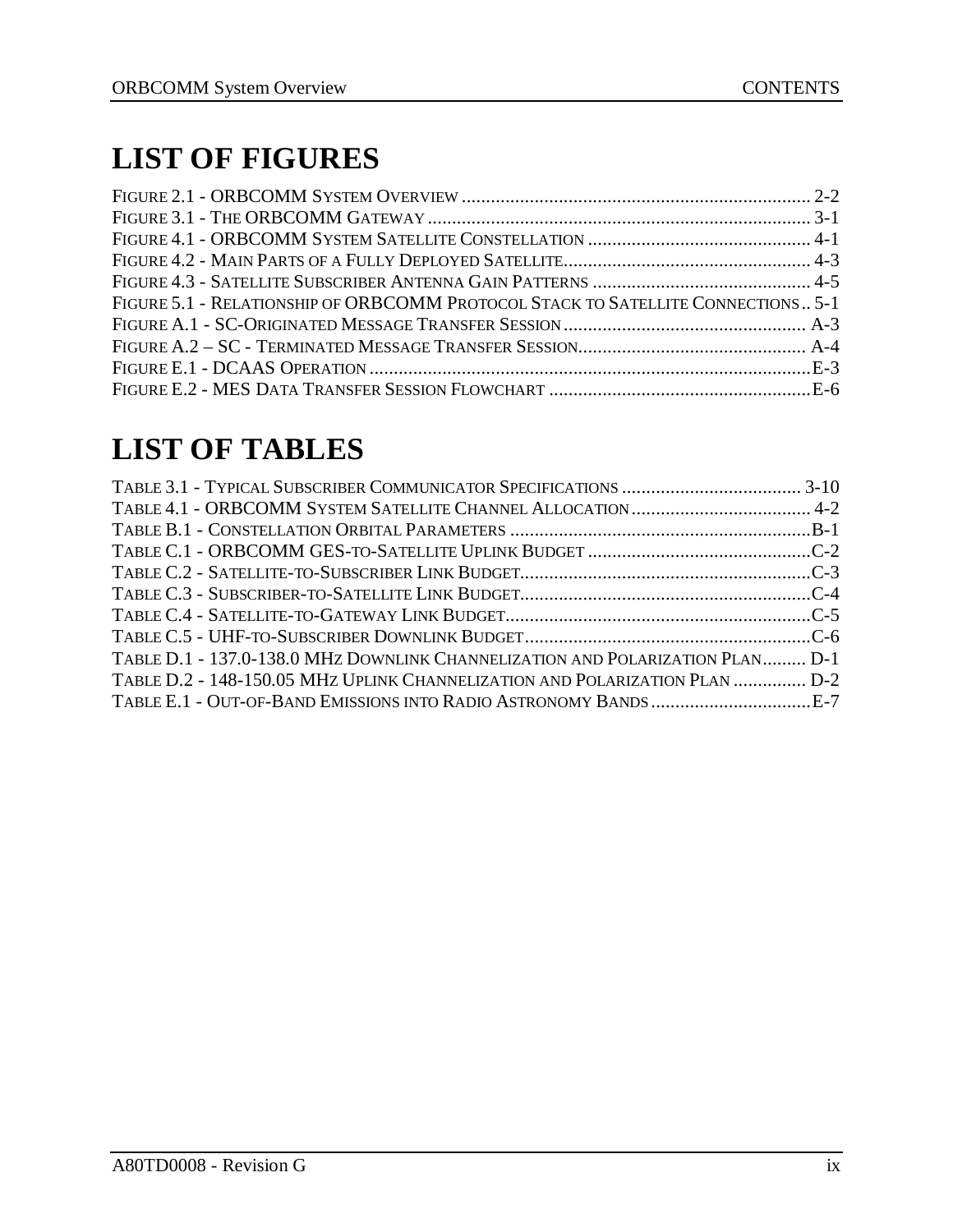|            | <b>CHANGE SUMMARY</b> |                                                                                                        |          |  |
|------------|-----------------------|--------------------------------------------------------------------------------------------------------|----------|--|
| Change     | Date                  | <b>Change Description</b>                                                                              | Page(s)  |  |
| Revision G | 12/18/2001            | Revision G updates the ORBCOMM System Overview to<br>$\bullet$<br>reflect new ownership by ORBCOMM LLC | $i$ -iii |  |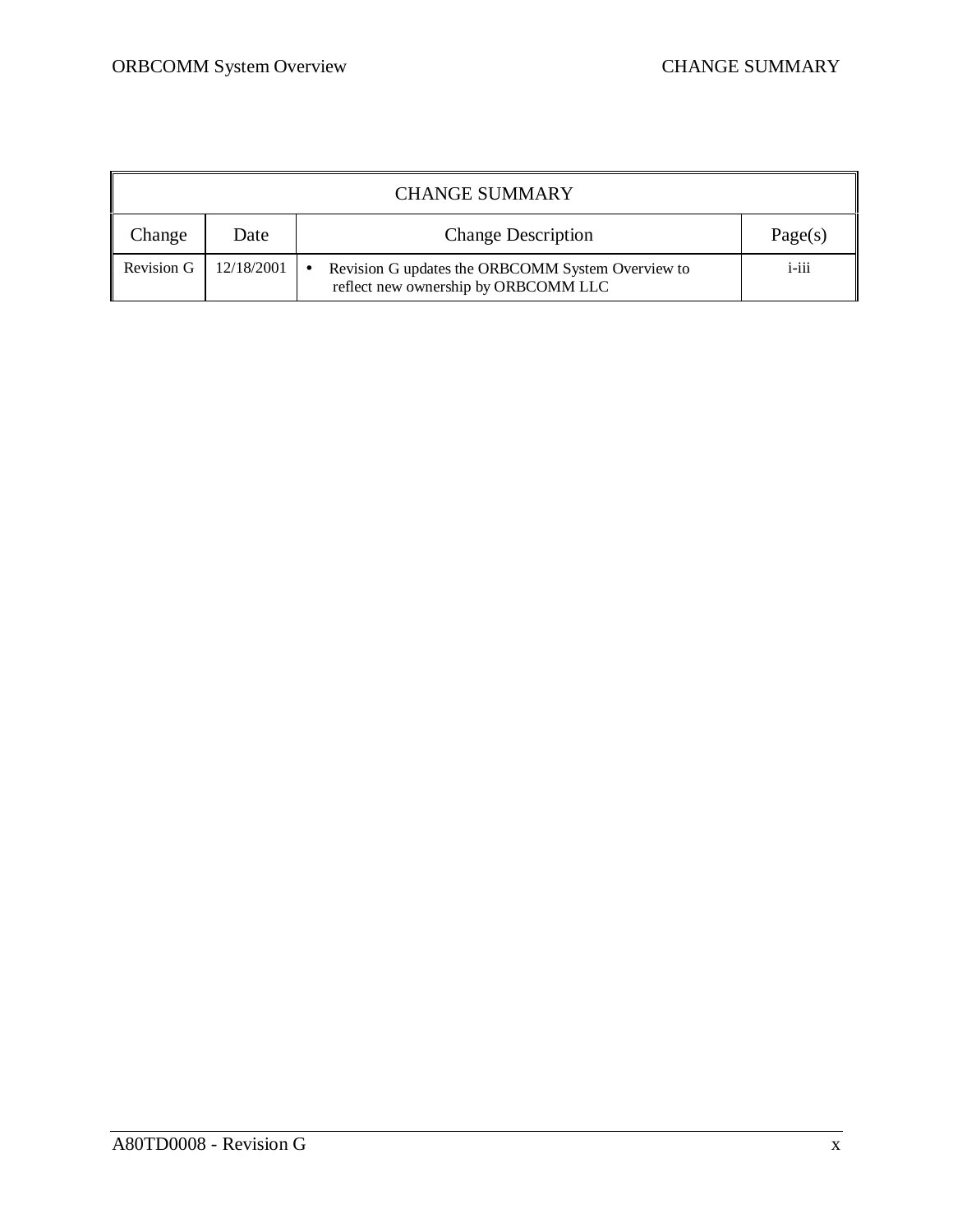# **Chapter 1 INTRODUCTION**

The *ORBCOMM System Overview* provides a technical summary of the ORBCOMM satellite communications system (herein called the ORBCOMM System). The document contains the following chapters:

- *Chapter 2, System Description* provides a general description of the ORBCOMM System.
- *Chapter 3, Ground Infrastructure* describes the ground infrastructure of the ORBCOMM System.
- *Chapter 4, Space Segment* describes the space segment of the ORBCOMM System.
- *Chapter 5, Satellite Connection Management* provides details about the connections to ORBCOMM satellites.

Appendixes A through E contain detailed technical information on various aspects of the ORBCOMM System, such as frequency sharing with other data communication systems, radio frequency (RF) link communications budgets, and frequency plans.

Appendix F contains a glossary of acronyms.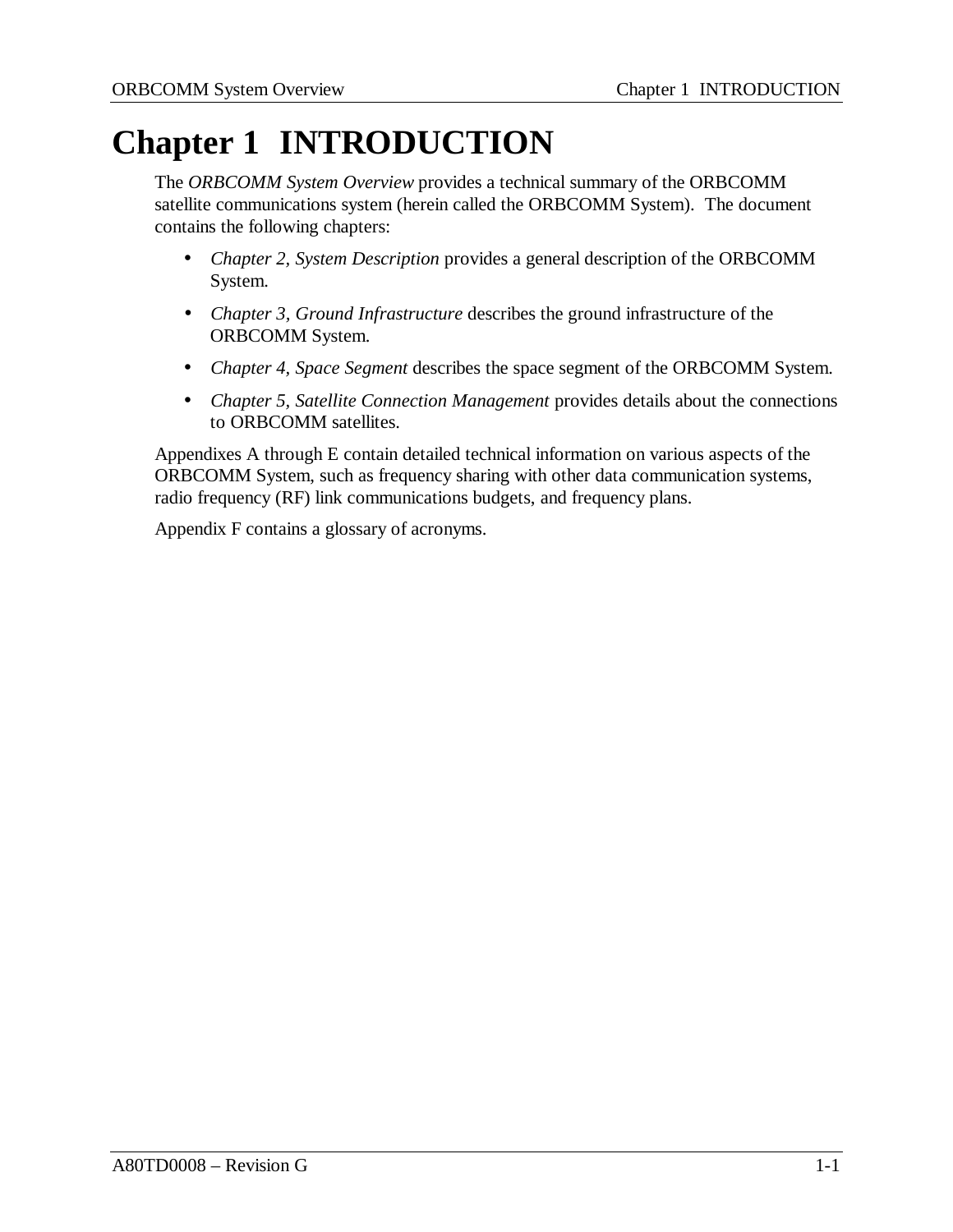# **Chapter 2 SYSTEM DESCRIPTION**

The ORBCOMM System is a wide area, packet switched, two-way data communication system. Communications between Subscriber Communicators (SCs) and ORBCOMM Gateways are accomplished via a constellation of low-earth orbit (LEO) satellites. ORBCOMM Gateways are connected to dial-up circuits, private dedicated lines, or the Internet.

The ORBCOMM System consists of the ground infrastructure, a space segment, and a subscriber segment. A Network Control Center (NCC) manages the overall system worldwide.

- The ground infrastructure (discussed in Chapter 3) contains the ORBCOMM Gateway, which provides message processing and subscriber management.
- The space segment (discussed in Chapter 4) currently consists of 35 LEO satellites and one Satellite Control Center (SCC).
- The subscriber segment (discussed in Section 3.6) consists of the SCs used by ORBCOMM System subscribers to transmit information to and receive information from the LEO satellites.

RF communication within the ORBCOMM System operates in the very high frequency (VHF) portion of the frequency spectrum, between 137 and 150 Megahertz (MHz). The ORBCOMM satellites have a subscriber transmitter that provides a continuous 4800-bps stream of downlink packet data. (The downlink is capable of transmitting at 9600 bps.) Each satellite also has multiple subscriber receivers that receive short bursts from the SCs at 2400 bps. The ORBCOMM System is capable of providing low-bit-rate wireless data communications service around the world.

All communications within the ORBCOMM System must pass through an ORBCOMM Gateway. An ORBCOMM Gateway consists of a Gateway Control Center (GCC)—the facility that houses the computer hardware and software that manages and monitors message traffic—and a Gateway Earth Station (GES). The GES provides the link between the satellite constellation and an ORBCOMM GCC.

**EXAMPLE:** A user located in a remote location, out of range of a cellular telephone system, wants to send an email message to another user's home computer. The home computer is attached to the Internet via an email account. The messaging sequence, using the ORBCOMM System, proceeds as follows:

- 1. The remote user, equipped with a laptop computer and an ORBCOMM SC, composes an email message on the laptop. The user downloads the message to the SC.
- 2. The SC waits for a satellite to come into view. When it receives a satellite's downlink broadcast, it transmits the message to a satellite, which in turn receives, reformats, and relays the message to a GES.
- 3. The GES transmits the message over a dedicated line to the GCC. The GCC places the message on the public switched network for delivery to the recipient's Internet service provider (ISP).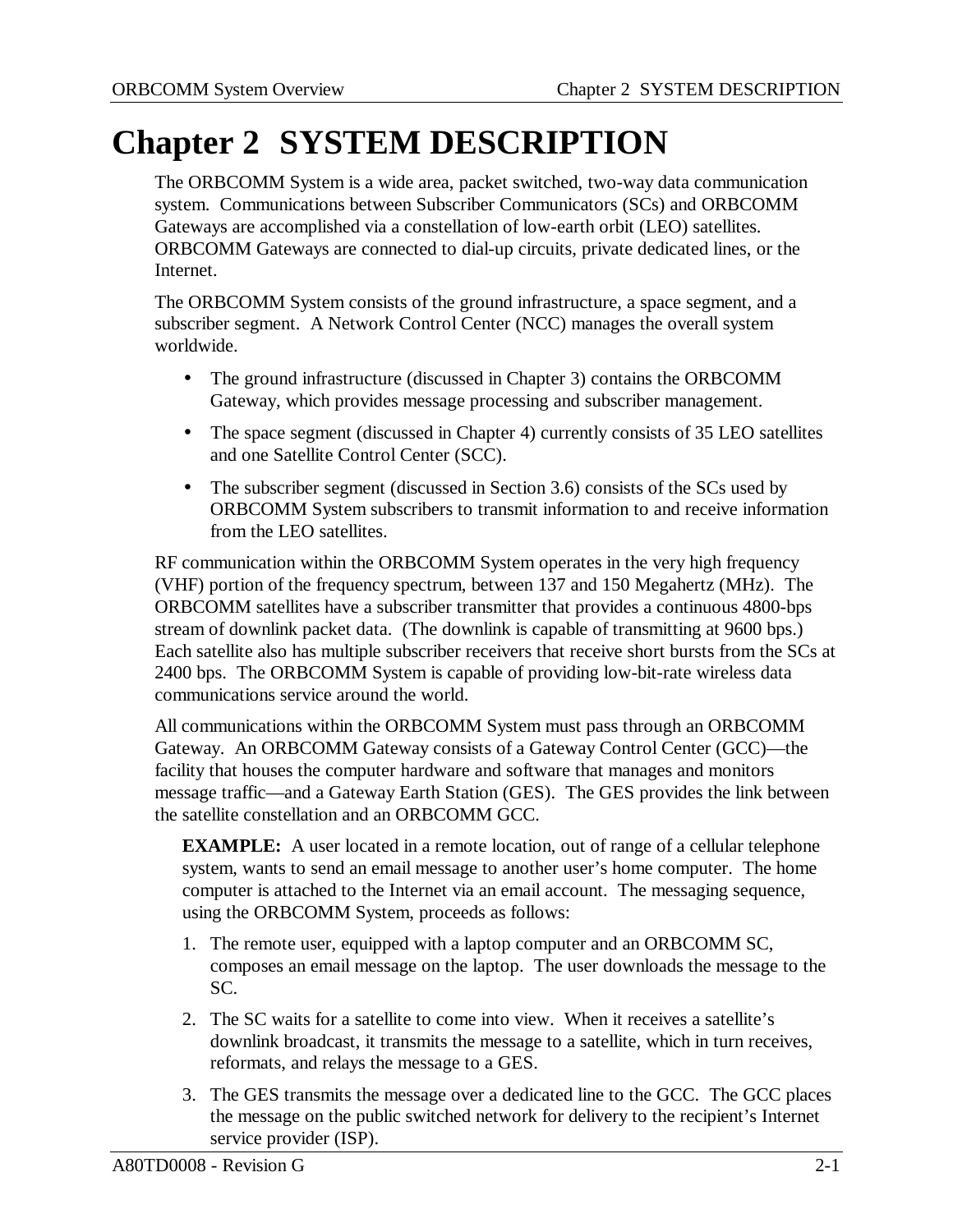4. After logging onto the Internet via the ISP, the recipient downloads the email message.

If the user at the home computer wants to reply to the remote user, the messaging sequence occurs in the reverse order: from the home computer to the Internet over a public switched network, from the ISP to the GCC, from the GCC to the GES, from the GES to a satellite, and finally from the satellite to an SC and from the SC to the user display.

The interrelationship of the ORBCOMM System elements is shown in Figure 2.1.



**Figure 2.1 - ORBCOMM System Overview**

### **2.1 Multiple Access Protocols**

Communication from an SC to the satellite constellation is divided between two different types of communication channels: random access channels and reservation/messaging channels. The NCC controls the number of satellite receivers assigned to these two channel types.

Information exchanged on the random access channels permits either short reports or control packets to be passed between the GCC's Gateway Message Switching System (GMSS) and the SC, or permits the ORBCOMM System to assign a messaging channel to an SC for transferring longer message packets.

The satellite downlink channel distributes information based on the satellite/ORBCOMM Gateway connection being used; the current random access uplink frequencies selected by the ORBCOMM System; and other pertinent ORBCOMM System information. This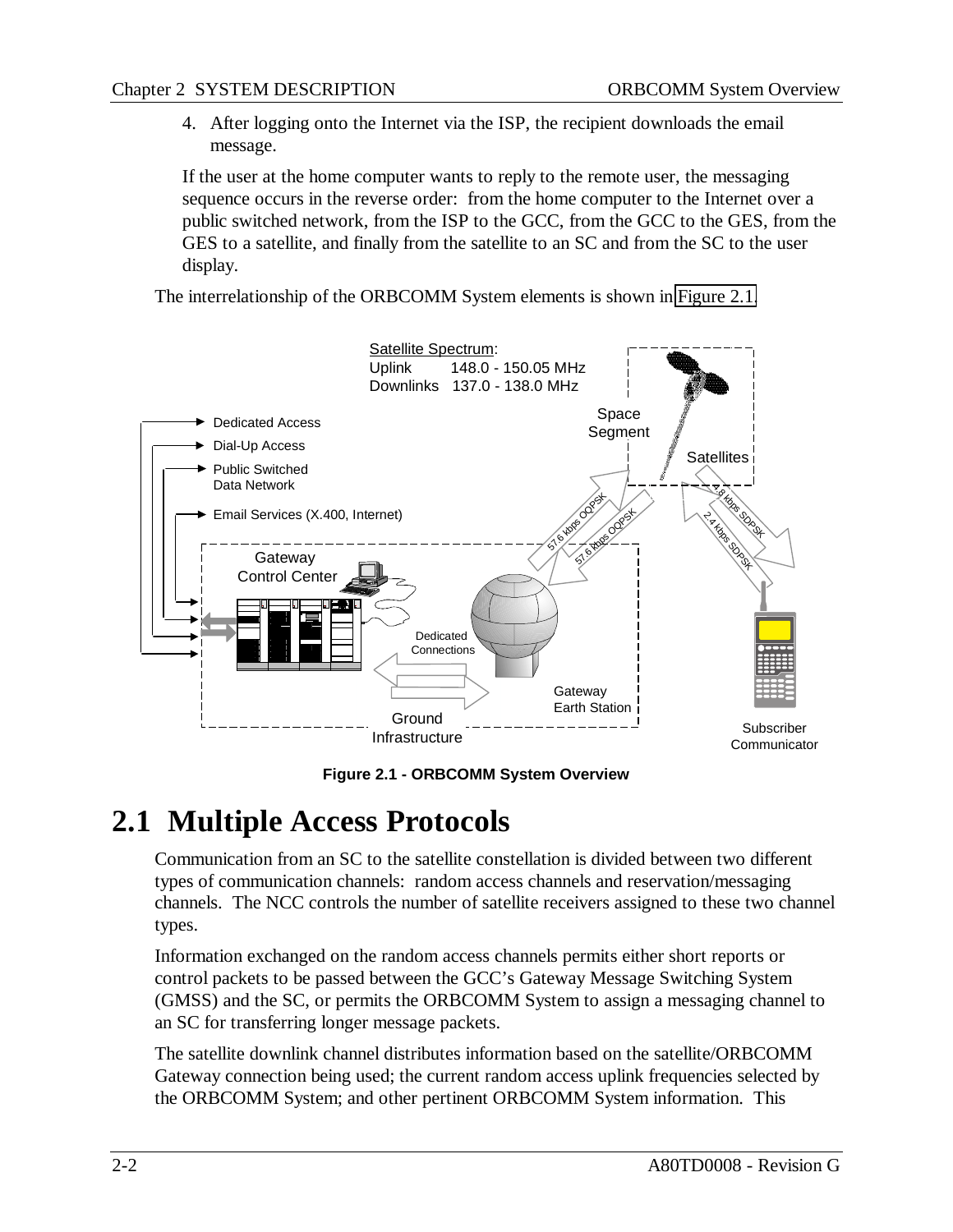information is updated every few seconds. The basic multiple access process contains modifications to a standard Aloha scheme.

**NOTE**: *Appendix A*, *Data Session Descriptions* provides more details on message transfer descriptions.

### **2.2 ORBCOMM Service Elements**

There are four basic service elements that the ORBCOMM System is capable of providing: Data Reports, Messages, GlobalGrams, and Commands.

**Data Reports**. A Data Report is the basic service element an SC uses to transmit or receive a single packet containing 6 bytes or less of user-defined data. A Data Report is transmitted via the random access protocol and may be generated as needed or on a periodic basis. A Data Report may be sent on request—polled by the ORBCOMM System—or may be sent when data are available. A Data Report can require an acknowledgment of successful delivery to the ORBCOMM Gateway, but such acknowledgment may be omitted to save space segment resources.

**Messages**. A Message is the basic service element an SC uses to transmit or receive a longer sequence of data. Messages typically have lengths less than 100 bytes, although the ORBCOMM System can handle longer Messages. To ensure reliability, Messages are transferred over the satellite reservation channels via short packets containing a checksum, with all packets acknowledged or retransmitted. Messages are accepted/delivered via public or private data networks. SC-Originated Messages may be generated at the request of the subscriber (random access) or at the request of the network (polled). In either case, Message packets are transferred in a reservation (polled) fashion.

**NOTE:** The term "message" with a lower case "m" refers to raw subscriber data. The term "Message" with an upper case "M" refers to subscriber data that are segmented, encapsulated, sequenced, and transmitted using the ORBCOMM System.

**GlobalGrams**. A GlobalGram is the basic service element an SC uses to transmit or receive a single, self-contained data packet to or from a satellite that is not in view of an ORBCOMM Gateway. This allows remote and oceanic areas to be served in a "store-andforward" mode. For an SC-Terminated GlobalGram, the relaying satellite stores the data packet in memory and transmits it upon request from the destination SC. An SC-Terminated GlobalGram contains 182 bytes of user data. For an SC-Originated GlobalGram, the satellite receives the GlobalGram from the SC, acknowledges it and archives it in satellite memory until the destination ORBCOMM Gateway establishes contact with the satellite. An SC-Originated GlobalGram contains 229 bytes of user data.

**Commands**. A Command is the basic service element used to transmit a single packet containing 5 bytes or less of user-defined data. Commands may be signals to initiate action by devices attached to the SC. Acknowledgments may or may not be required.

### **2.3 Dynamic Channel Activity Assignment System**

The ORBCOMM System earth-to-satellite uplinks are designed to operate in the 148-150.05 MHz band, which is shared worldwide with terrestrial communication services.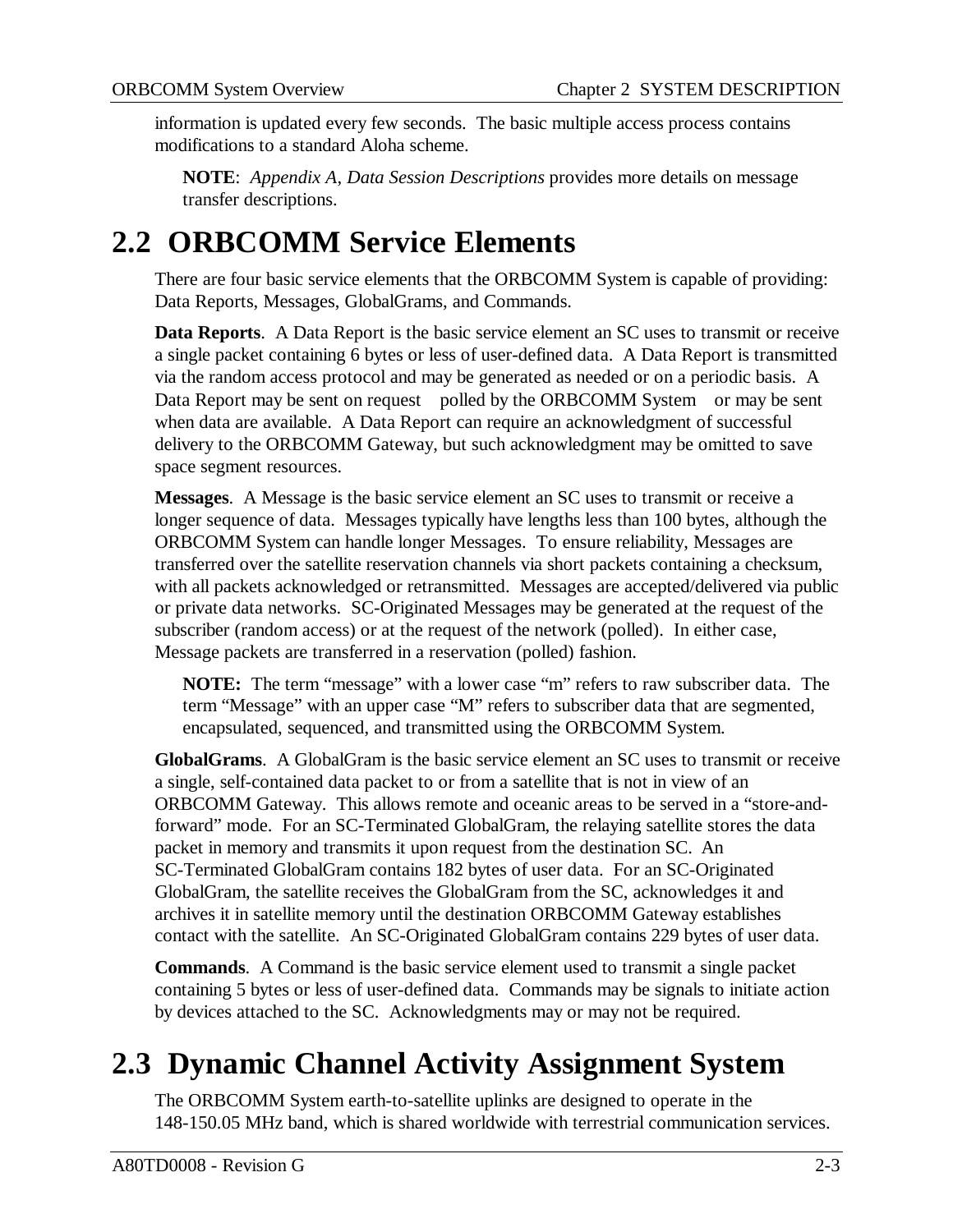The heart of uplink interference avoidance is the Dynamic Channel Activity Assignment System (DCAAS). DCAAS uses a scanning receiver aboard each satellite that is capable of measuring the interference power across the entire uplink band. DCAAS scans subscriber uplink bands, identifies clear channels, and assigns those clear channels for uplink use by the SCs. It is designed to evaluate the channel assignments at intervals of 5 seconds or less.

The satellite processes the interference information to identify a list of preferred uplink channels. The channels are prioritized in terms of interference power expected on the next scan. Information gathered from commercial service, as well as from simulations, indicates a high success rate in predicting channels that are likely to be free of terrestrial transmissions on the next band scan.

Based on scan data and other channel-selection criteria, DCAAS changes the assignment of uplink random access channels frequently. Each subscriber message transmission occurs on an uplink frequency selected by the satellite, and the selections can vary from burst to burst. DCAAS permits the ORBCOMM System to avoid harmful interference to the terrestrial mobile systems, while improving the quality of service provided to ORBCOMM subscribers.

The satellite uplink receivers and downlink transmitters are designed to be frequency agile, although satellite downlinks and GES uplinks operate at fixed frequency assignments. This design feature permits the ORBCOMM System to avoid generating and receiving interference in the 148-150.05 MHz band, and allows flexible use of the 137-138 MHz band. Data collected, including data from experimental payloads that preceded the commercial satellites, indicate that even during the "busy hour" a sufficient number of interference-free channels will be available.

### **2.4 Position Determination Capabilities**

The ORBCOMM System provides sufficient information for SCs to perform Doppler positioning. Control information broadcast from satellites includes satellite position, velocity, and time. This control information is derived from the on-board Global Positioning System (GPS) receiver and the frequency of the downlink signal itself. The SC measures the satellite downlink frequency to detemine the Doppler shift. The Doppler shift, time, satellite position, and satellite velocity represent one data point. After enough data points are gathered, the SC can calculate the Doppler position.

An ultra high frequency (UHF) beacon signal transmitted from the satellite can be used by SCs equipped with UHF receivers to improve the Doppler position accuracy.

**NOTE**: SCs are not currently equipped with UHF receivers.

Some SCs are equipped with internal GPS receivers and associated GPS antennas. This improves the position determination accuracy by receiving position data signals directly from the GPS satellites.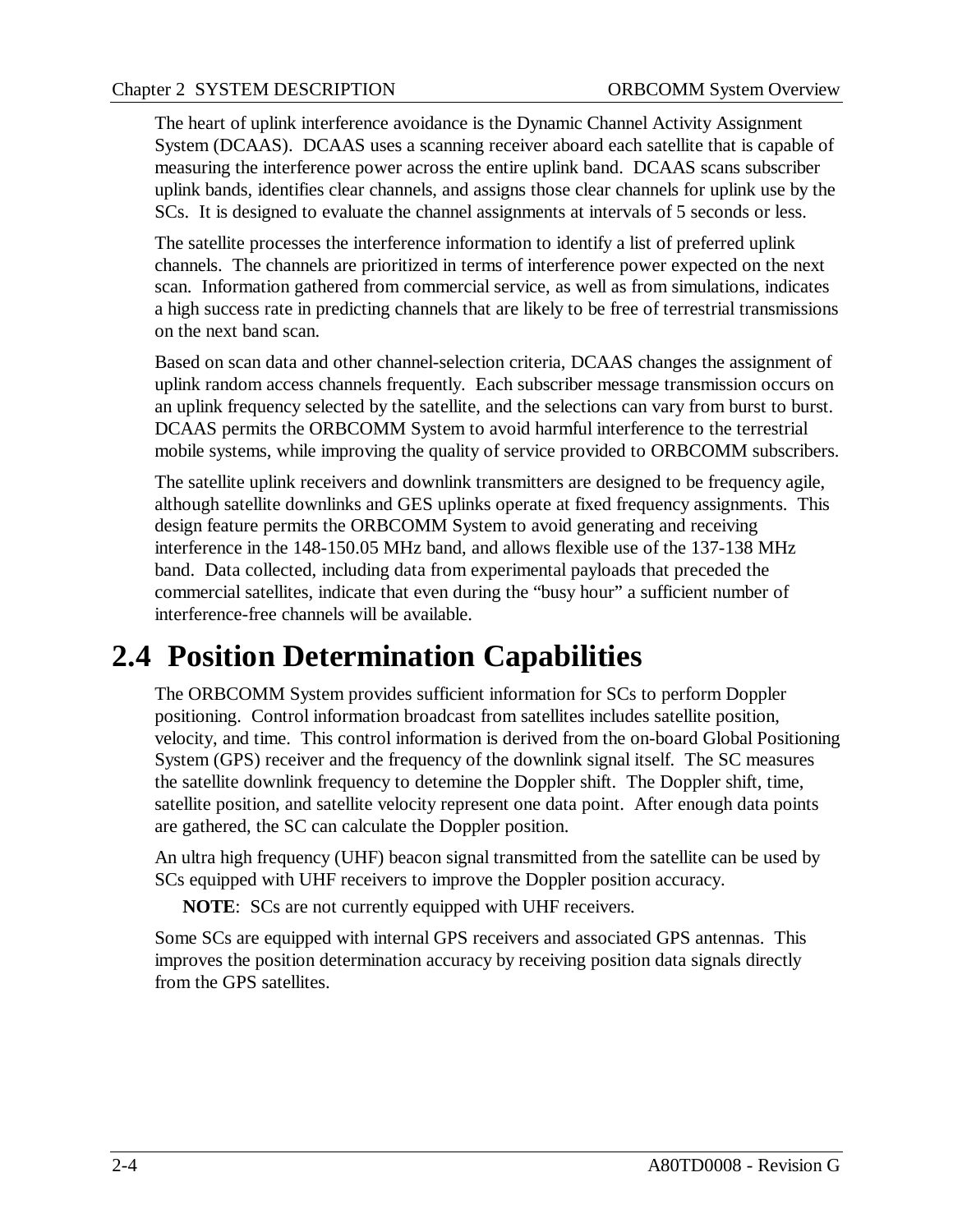# **Chapter 3 GROUND INFRASTRUCTURE**

An ORBCOMM licensee requires a Gateway to connect to ORBCOMM satellites in view of its service area. An ORBCOMM Gateway consists of a GCC and one or more GES sites, as well as the network components that provide interfacility communications.

### **3.1 Overview of the ORBCOMM Gateway**

The principal role of the ORBCOMM Gateway is to provide message processing and subscriber management for a defined service area. This role includes serving as the "home" for ORBCOMM System subscribers, as well as providing the interface between the subscriber and the interconnected public and private data networks and the Public Switched Telephone Network (PSTN).



Figure 3.1 shows an elementary schematic of an ORBCOMM Gateway.

**Figure 3.1 - The ORBCOMM Gateway**

The GCC contains the GMSS and the Monitoring and Control (M&C) component. The M&C function allows GCC operators to manage hardware and software processes both within the GCC and at the remote GES sites, and to monitor the communications circuits between the sites. Each GES site contains two completely independent systems, each capable of communicating with one satellite. The network component (ORBNet) includes Local Area Networks (LANs) within the GCC and each GES, as well as the Wide Area Network (WAN) that provides interfacility communications.

The GCC is the operations center for ORBCOMM Gateway activities. Auxiliary systems such as the subscriber management and business support systems are typically located in the GCC. However, a GES is typically remotely located to provide optimum coverage for the required service area. [Figure 3.2](#page-14-0) illustrates the logical interconnection among the hardware elements incorporated in the GCC.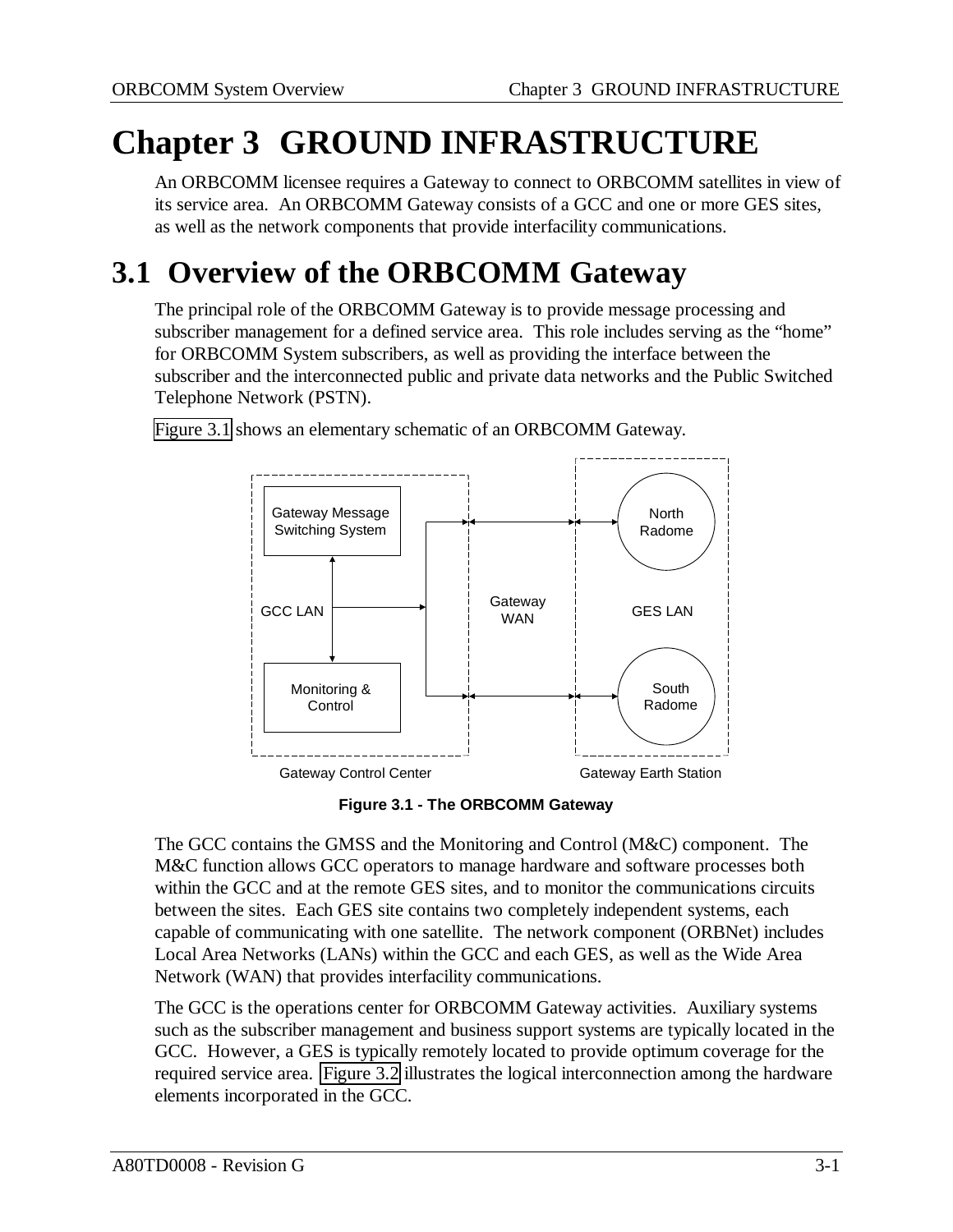ISP Network

<span id="page-14-0"></span>

**Figure 3.2 - ORBCOMM Gateway Control Center**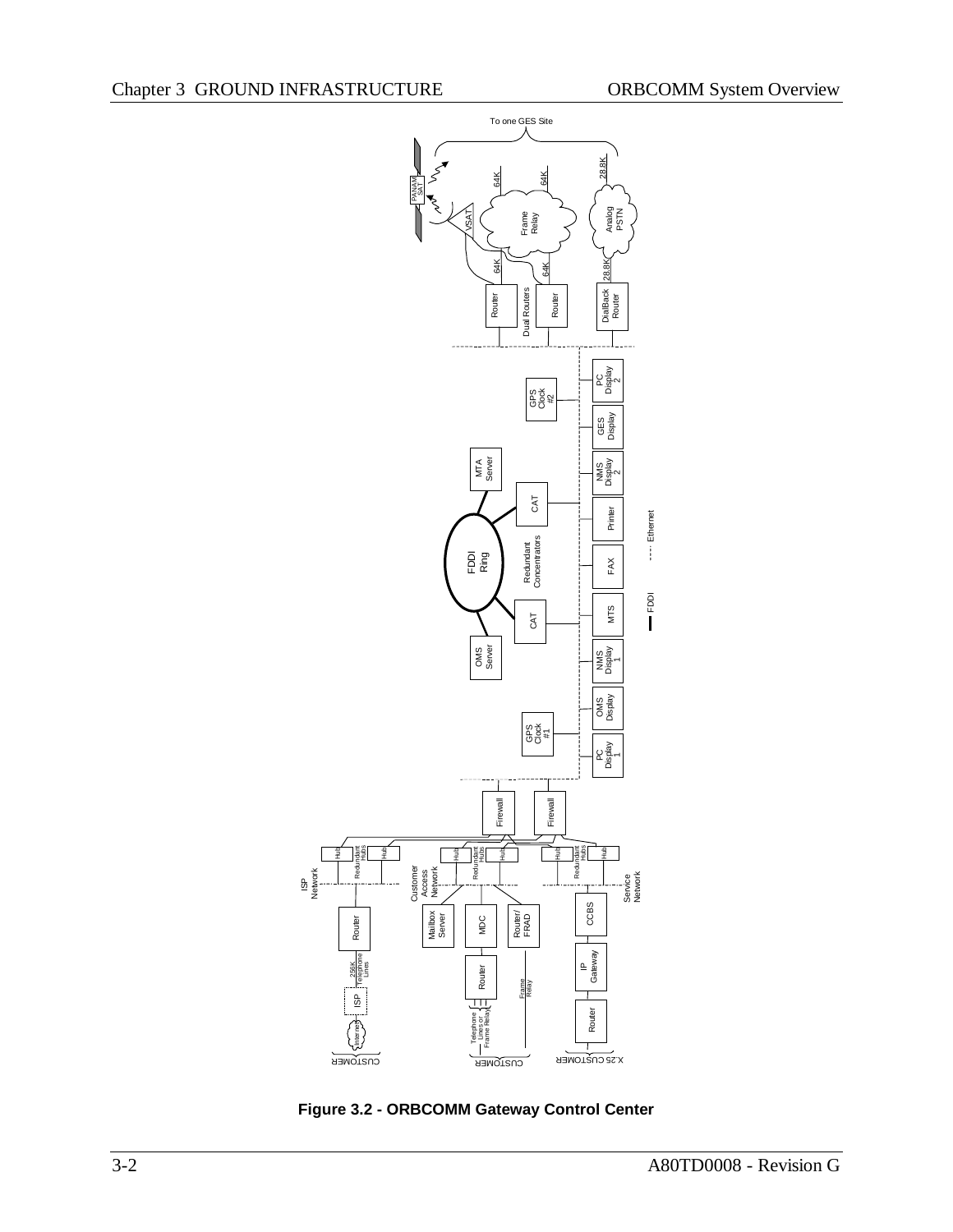#### **3.1.1 Gateway Message Switching System**

The GMSS contains the software that performs the actual message processing, routing, and conversion to and from X.400 and Simple Mail Transfer Protocol (SMTP). The ORBCOMM Gateway software converts the proprietary ORBCOMM protocol used for transmissions between the SC and the ORBCOMM Message Switch (OMS) to traditional X.400 formats, permitting processing using a commercial X.400 Message Transfer Agent (MTA). The portion of the ORBCOMM Gateway software that performs this conversion is called the ORBCOMM Message Gateway (OMG). This interface gives customer facilities equipped with an X.400 electronic mail system and access to public data networks a simple, standard connection to the ORBCOMM System. X.400 is a set of communication

protocol standards defined by the International Telecommunications Union-Telecommunications Standardization Sector (ITU-T). It is based on the Open Systems Interconnect (OSI) model and describes the basic components and service elements required to exchange messages between systems and users. The GMSS also provides an SMTP interface, called the SMTP Message Gateway, for customer facilities connected either to the Internet or over dedicated circuits.

The GMSS hardware is based on two servers, one hosting the OMS, the X.400 MTA, the SMTP Message Gateway, and OMG, and the other serving as a hot standby. In the event of a server failure, all software packages are respawned on the standby server.

**NOTE:** GMSS hardware is the responsibility of the ORBNet segment. The functional description was included here for the sake of readability.

Figure 3.3 illustrates the GMSS functions.



**Figure 3.3 - Gateway Message Switching System Functions**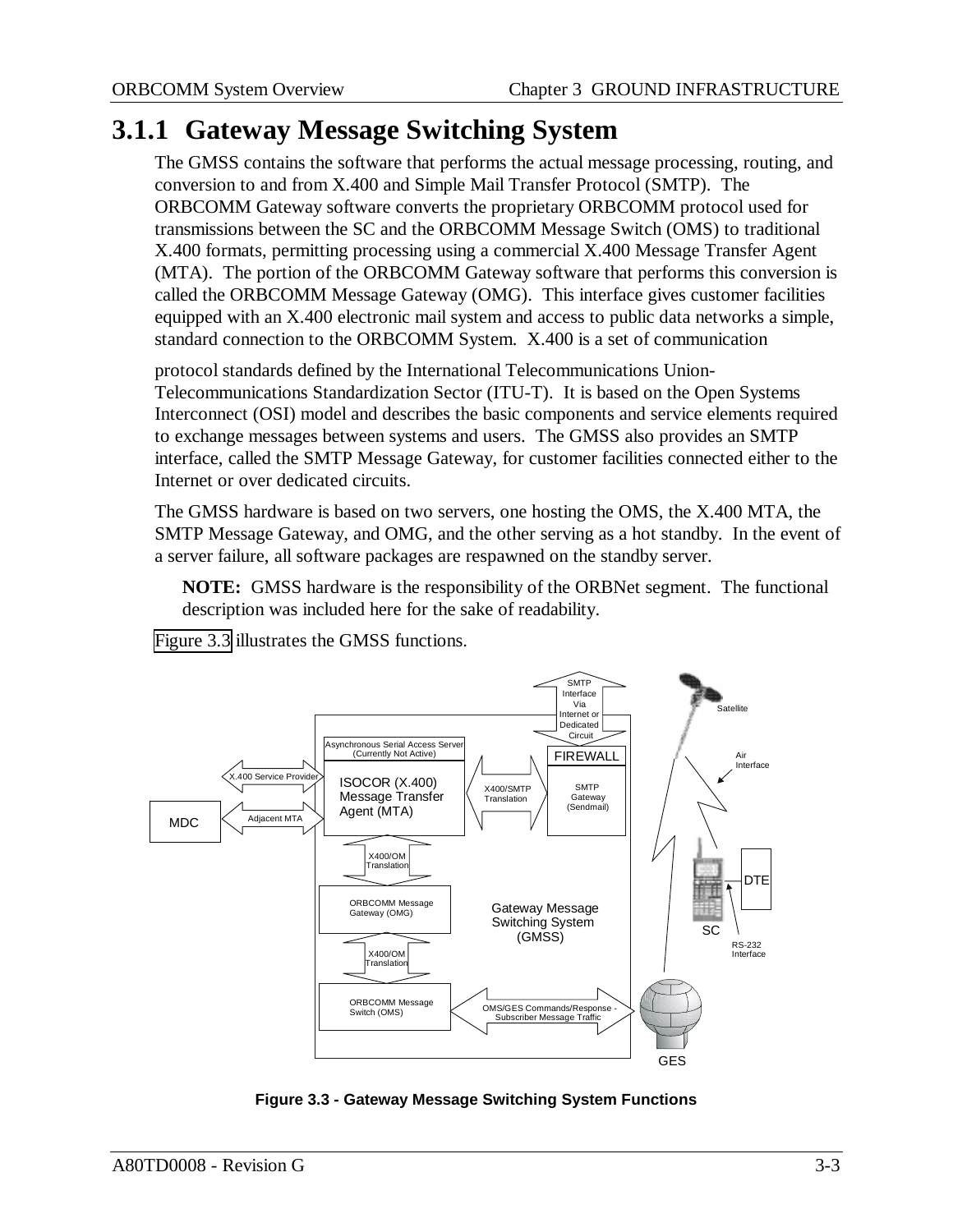### **3.1.2 Message Distribution Center**

The optional Message Distribution Center (MDC) component provides message routing capability for all messages to and from SCs provisioned by an MDC Operator. An MDC connected to a GCC provides an alternative means of message management at a cost significantly less than the cost of owning an additional GCC. By controlling and managing messages to and from its customers, an MDC Operator can provide the following:

- customer care developed specifically to meet the needs of the customers;
- secure access into the ORBCOMM network;
- visibility into the message delivery process of the local Internet service provider and/or the local X.400 service provider;
- specialized applications (POP3 mailboxes);
- statistical compilation and reporting of message traffic;
- visibility into message traffic profiles; and
- control over messages for regulatory purposes.

Messages to or from the SC are routed through the appropriate MDC based on originating X.400 and SMTP addresses. The MDC is a group of fault tolerant servers, routers, hubs, and Uninterruptable Power Supplies (UPSs). All of the hardware and software components for the MDC, with the exception of the MDC Transfer Module (MTM), are available as commercial off-the-shelf (COTS) products. ORBCOMM's role in developing the MDC is that of a systems developer and integrator.

**NOTE:** The GESs available for use by an MDC may be located in sites that do not provide optimal coverage for that MDC's remote SCs.

### **3.1.3 Monitoring & Control**

ORBCOMM M&C consists of the Network Management System (NMS) and a suite of core network monitoring tools. The NMS is a multi-user, distributed, fault- and eventmonitoring and performance management software system that tracks and manages the ORBCOMM System. The NMS incorporates COTS tools and applications/enhancements developed by ORBCOMM.

Every NMS tool and utility is developed and integrated into Hewlett Packard OpenView Network Node Manager. NMS applications are developed as graphical user interfaces (GUIs) consisting of OpenView and X\_Windows/Motif screens. This gives the NMS a common GUI-based front end with a consistent look and feel.

Common NMS functions include the following:

- a visual display depicting the layout and status of the ORBCOMM network and all system components in a standard and consistent graphical format;
- an event filter and correlator;
- audio alarming for all critical system failures;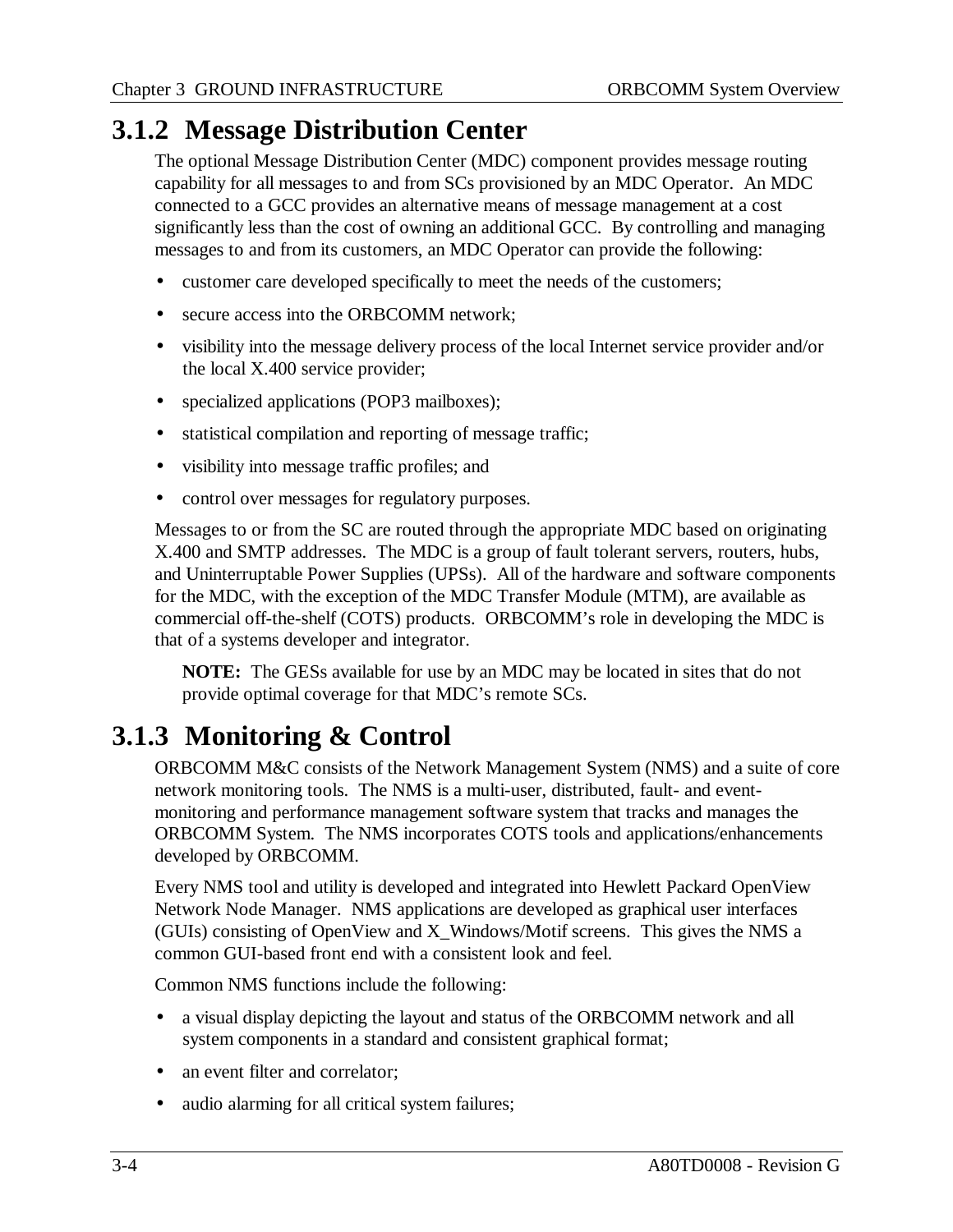- collection and storage of system fault and performance data;
- Web-based reports;
- Graphical interfaces for most system administration tasks; and
- Real-time displays of OMS and GES information.

#### **3.1.4 Gateway Earth Station**

The mission of the GES is to provide an RF communications link between the OMS and the satellite constellation. It consists of medium gain tracking antennas, RF and modem equipment, and communications hardware and software for sending and receiving data packets. Figure 3.4 provides a functional block diagram of the GES.

The GES equipment and site are designed for unattended operation. The GES uses radome-enclosed, VHF full-motion antennas with approximately 17 dB of gain. Two fully independent antenna systems and associated RF and control equipment provide complete functional redundancy at a GES site. [Figure 3.5](#page-18-0) shows a photograph of GES radomes.



**Figure 3.4 - Generic GES Functional Block Diagram**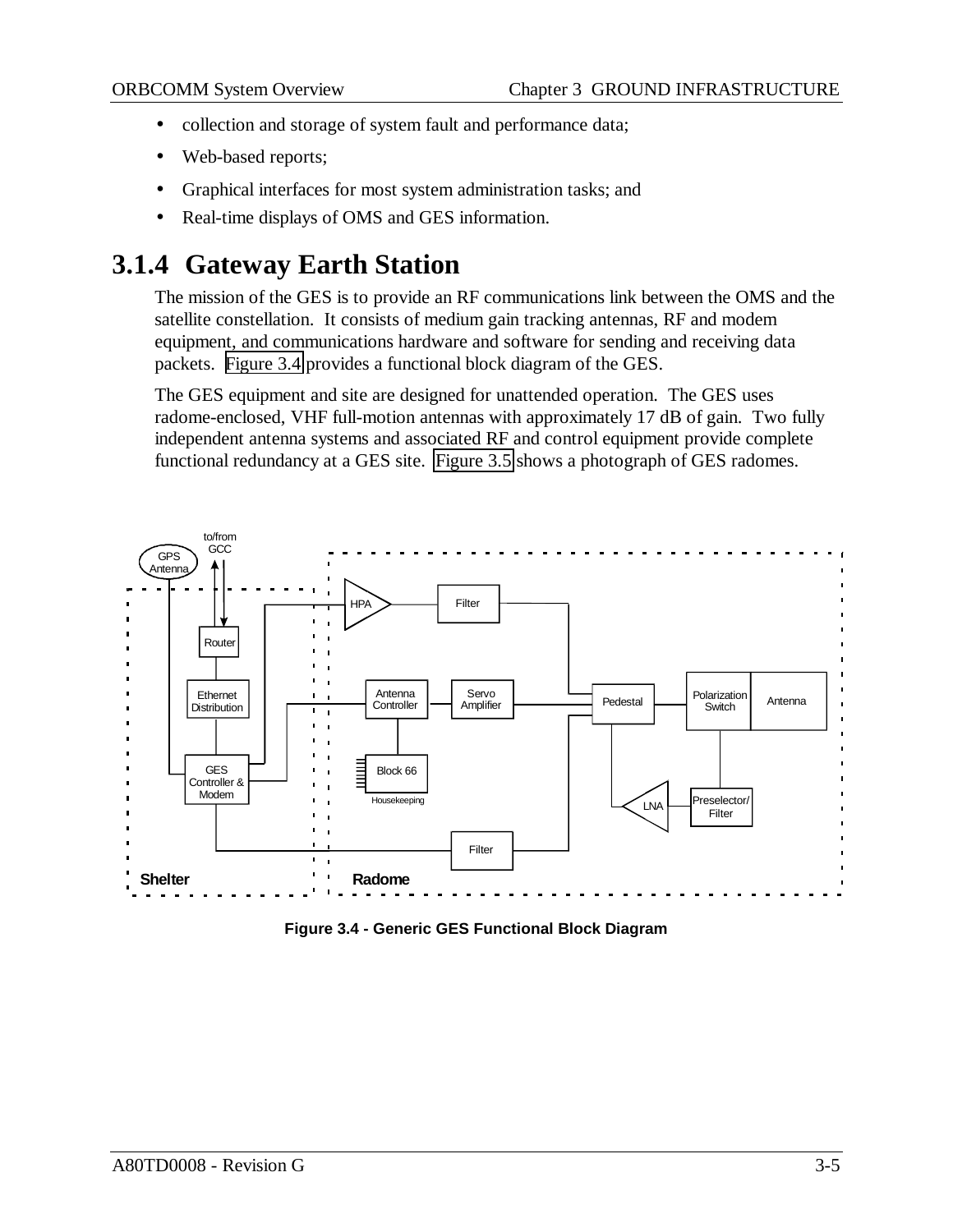<span id="page-18-0"></span>

**Figure 3.5 - GES Radomes**

[Figure 3.6](#page-19-0) illustrates a typical GES site plan and provides minimum acceptable dimensions. Specific site details and dimensions must be prepared for each GES installation, considering local factors such as terrain, RF field-of-view, radiation hazard criteria, zoning, and other regulatory requirements.

Two licensee-provided communications lines (one for each antenna), each with a capacity of at least 56 kbps, form the communications link between each GES and the GCC. These lines can use one or more dedicated telephone data circuits, the Integrated Services Digital Network (ISDN), microwave circuits, or Very Small Aperture Terminal (VSAT) circuits.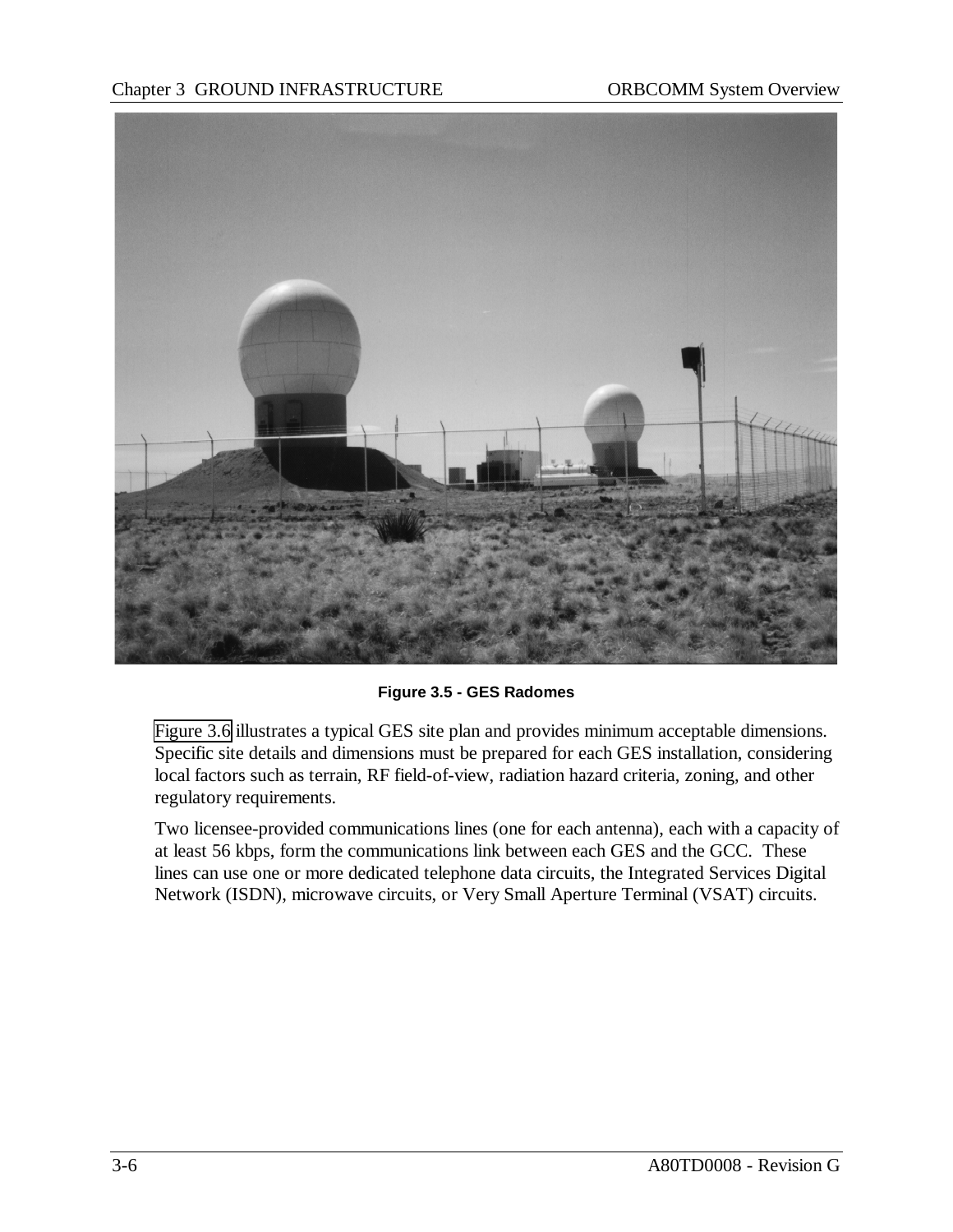<span id="page-19-0"></span>

**Figure 3.6 - Typical GES Site Plan**

#### **3.1.5 ORBNet**

ORBNet consists of the WAN that connects a GCC to its GES sites, LANs within a GCC, LANs within each GES site, the WAN/LAN infrastructure, and the hardware and COTS software that support GCC and GES functionality. ORBNet also encompasses the worldwide WAN that provides communications between the NCC and international GCCs.

ORBNet functions include the following:

- providing message transport between an ORBCOMM Gateway GMSS and NMS;
- providing message transport between an ORBCOMM Gateway GCC and its GES sites;
- providing message transport within the GCC;
- providing inter-element communications within a GES site
- providing message transport between the U.S. NCC and international GCCs; and
- providing message transport between the ORBCOMM MTA and external customer MTAs via MDC.

The GCC-GES WAN may consist of a combination of dedicated telephone circuits, dial backup circuits, ISDN circuits, VSAT connections, terrestrial microwave links, T1/E1 or fractional T1/E1 circuits, frame relay circuits, and virtual private network (VPN) logical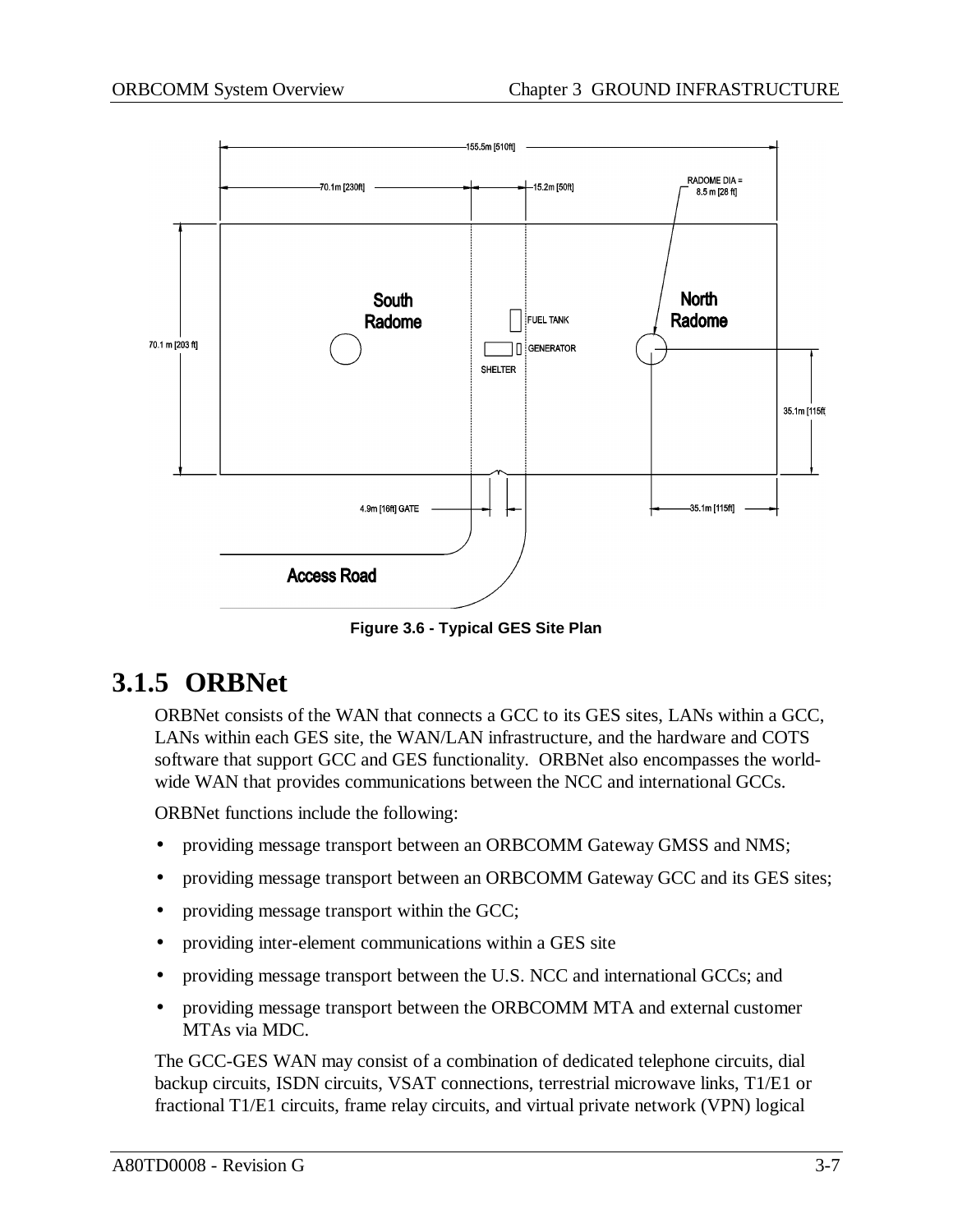circuits. A GCC-GES connection typically consists of routers that can switch between two physically diverse links. Each link must support a stream of at least 56 kbps, have a one-way transmission delay less than 1 second, have a link availability better than 99.5%, and support Internet protocols, including Transmission Control Protocol (TCP), User Datagram Protocol (UDP), Simple Network Management Protocol (SNMP), Open Shortest Path First (OSPF), and Internet Control Message Protocol (ICMP). The licensee is responsible for the design and maintenance of this WAN.

Ethernet LANs are commonly used within a facility. ORBCOMM Gateway designs dictate the LAN used for each application.

The WAN/LAN infrastructure includes routers, bridges, and modems. These components provide interconnections between the ORBCOMM Gateway elements (in particular, NMS, GMSS, and GES).

Hardware and COTS software include servers, computers used for NMS, firewalls, commercial databases, and other commercial software packages used within GCC and GES operations.

Inter-GCC communications are used for international telemetry and command. They may consist of VPNs over the Internet or frame relay connections.

### **3.2 Gateway Customer Access Interface Options**

#### **3.2.1 Public Data Networks**

The ORBCOMM System offers the following options for gateway customer access interface:

- The ORBCOMM Gateway can have X.400 access. This access can be provided either by frame relay or by an X.25 packet switching network. An X.25 packet assembler/ disassembler (PAD) is not allowed. Customer requirements for X.400 include a protocol stack of OSI/TP0/OSI-OSI-CONS/X.25.
- The ORBCOMM Gateway can have a dedicated link to the Internet. For SMTP access, customers must use a protocol stack of TCP/Internet Protocol (IP) and SMTP.

### **3.2.2 Leased Line Access**

A user or reseller can use dedicated links to gain access to the X.400 MTA and SMTP electronic mail. ORBCOMM will support one of the following dedicated access technologies:

- TCP/IP; or
- OSI connectivity through leased lines.

For X.400 access, users or resellers must use a P2/TCP/IP or P2/OSI-TP4/OSI-CLNS protocol stack. For SMTP access, users or resellers must use a protocol stack of SMTP/TCP/IP.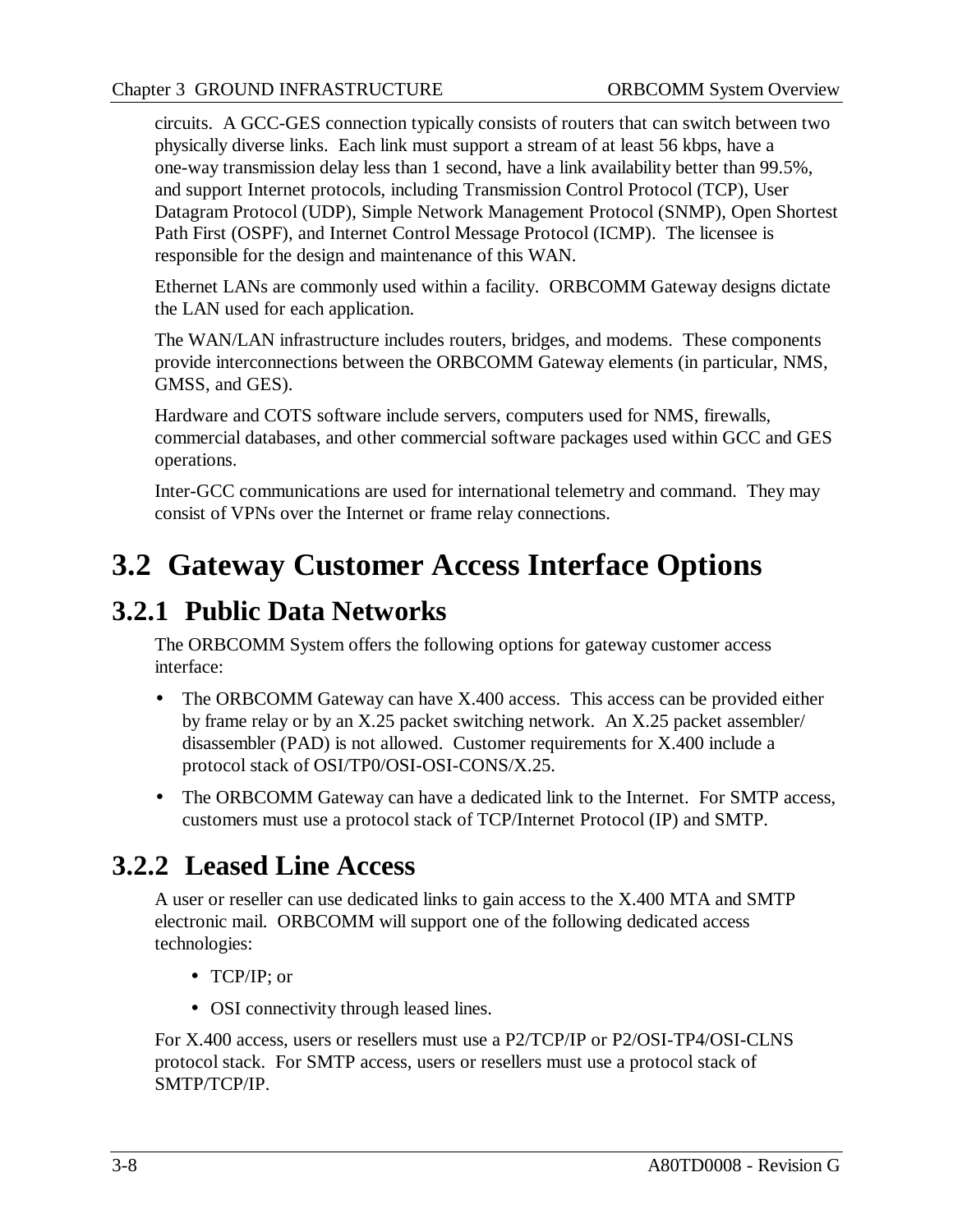### **3.3 The Network Control Center**

The NCC manages the entire ORBCOMM satellite constellation and its processes, and analyzes all satellite telemetry. The NCC is responsible for managing the ORBCOMM System worldwide. Through ORBNet, the NCC monitors message traffic for the entire ORBCOMM System and also manages all message traffic that passes through the U.S. ORBCOMM Gateway.

The NCC is staffed 24 hours a day, 365 days a year and is located in Dulles, Virginia. A backup NCC will be established in 2000. It will permit recovery of critical NCC functions in the event of an NCC site failure.

### **3.4 GES-to-Satellite Channels**

The RF links that connect an ORBCOMM Gateway GES to an ORBCOMM satellite are designed to use a single 57.6-kbps uplink and downlink channel using the TDMA protocol. This protocol permits simultaneous RF links between a single satellite and several GES installations within the satellite footprint. It also provides a virtually seamless hand-over of a satellite from GES to GES under the centralized control of the GMSS.

### **3.5 GES-to-GCC Channels**

GES-to-GCC links will operate over 56-kbps or 64-kbps data lines. A typical installation consists of a Channel Service Unit/Data Service Unit (CSU/DSU) with a V.35 interface at both ends. TCP/IP IEEE 802.3 (Ethernet) packet routers, which provide link layer internetworking, connect these interfaces to the GCC and GES facilities. The GES process communicates with the GMSS process using TCP/IP UDP packets.

### **3.6 Subscriber Communicators**

An SC is a wireless VHF modem that transmits messages from a user to the ORBCOMM System for delivery to an addressed recipient, and receives messages from the ORBCOMM System intended for a specific user. Manufacturers have different proprietary designs and are free to include unique features in their SC design. However, each design must be approved by ORBCOMM and adhere to the *ORBCOMM Air Interface Specification, Subscriber Communicator Specifications,* and *ORBCOMM Serial Interface Specification* (if an RS-232 port is available).

Different versions of SCs are currently available in production quantities. SCs now available include "black-box" industrial units that have RS-232C ports for data uploading and downloading. Current options on a number of SCs include internal GPS receivers and/or additional digital and analog input and output ports. Other models with different features are planned, under design, or in the pre-production stage.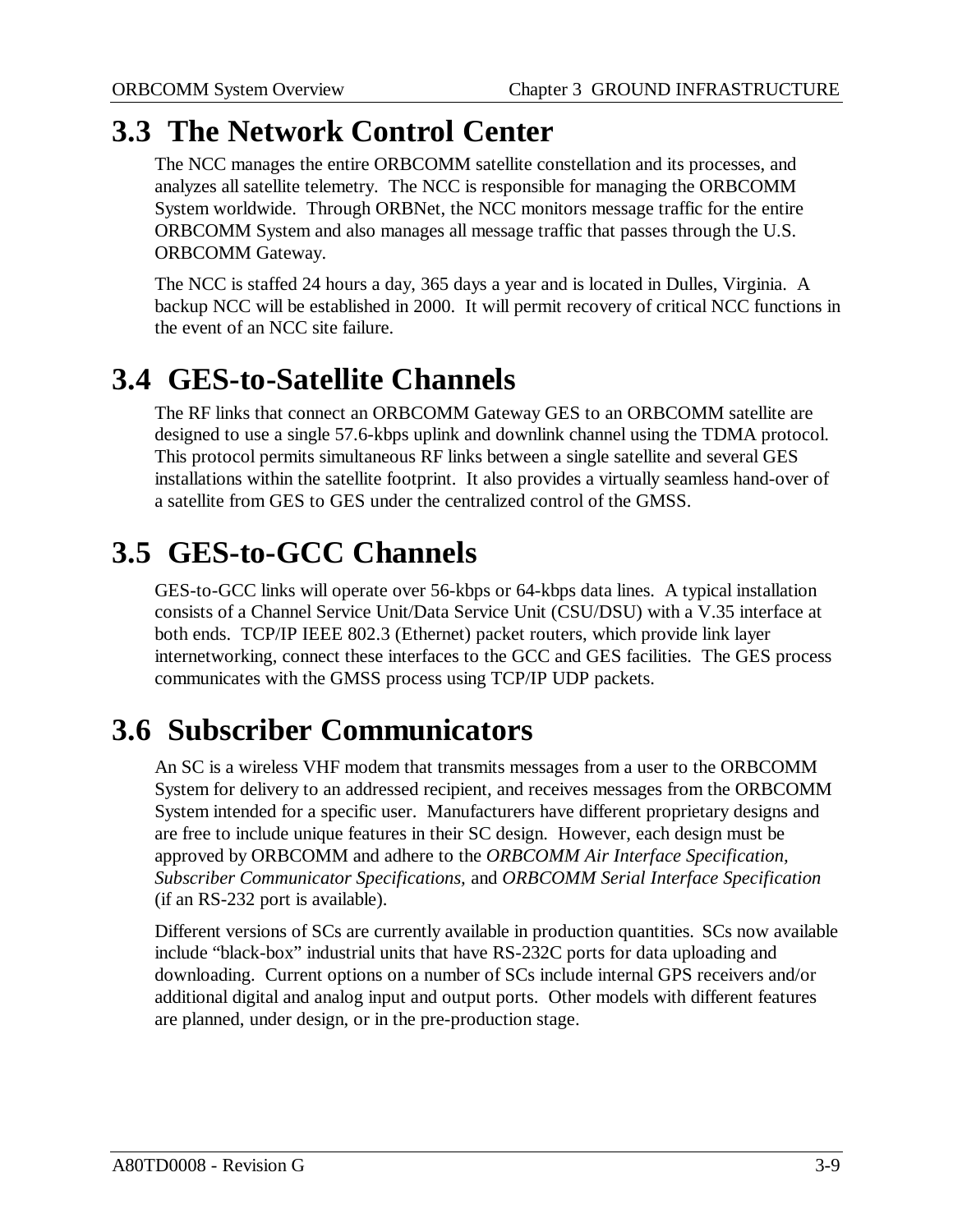The typical SC specifications are provided in Table 3.1.

| <b>Transmission Power</b>           | 5 Watts                                              |  |
|-------------------------------------|------------------------------------------------------|--|
| Receive Dynamic Range               | $-116$ to $-80$ dBm                                  |  |
| <b>Sensitivity Performance</b>      | bit error rate of 10 <sup>-5</sup> at -116 dBm input |  |
| Power consumption (at +12 VDC)      |                                                      |  |
| Sleep                               | $< 1$ mA                                             |  |
| Receive                             | $100 \text{ mA}$                                     |  |
| Transmit                            | 2 A                                                  |  |
| <b>Operating Temperature</b>        | $-30$ to $+60$ °C                                    |  |
| Approximate Size (First Generation) | 15 cm (6 in.) x 15 cm (6 in.) x 5 cm (2<br>in.)      |  |
| <b>Weight (First Generation)</b>    | 0.85 kg (30 ounces)                                  |  |
| <b>Typical Antenna Type</b>         | 1/2 wave (1 meter) whip                              |  |

**Table 3.1 - Typical Subscriber Communicator Specifications**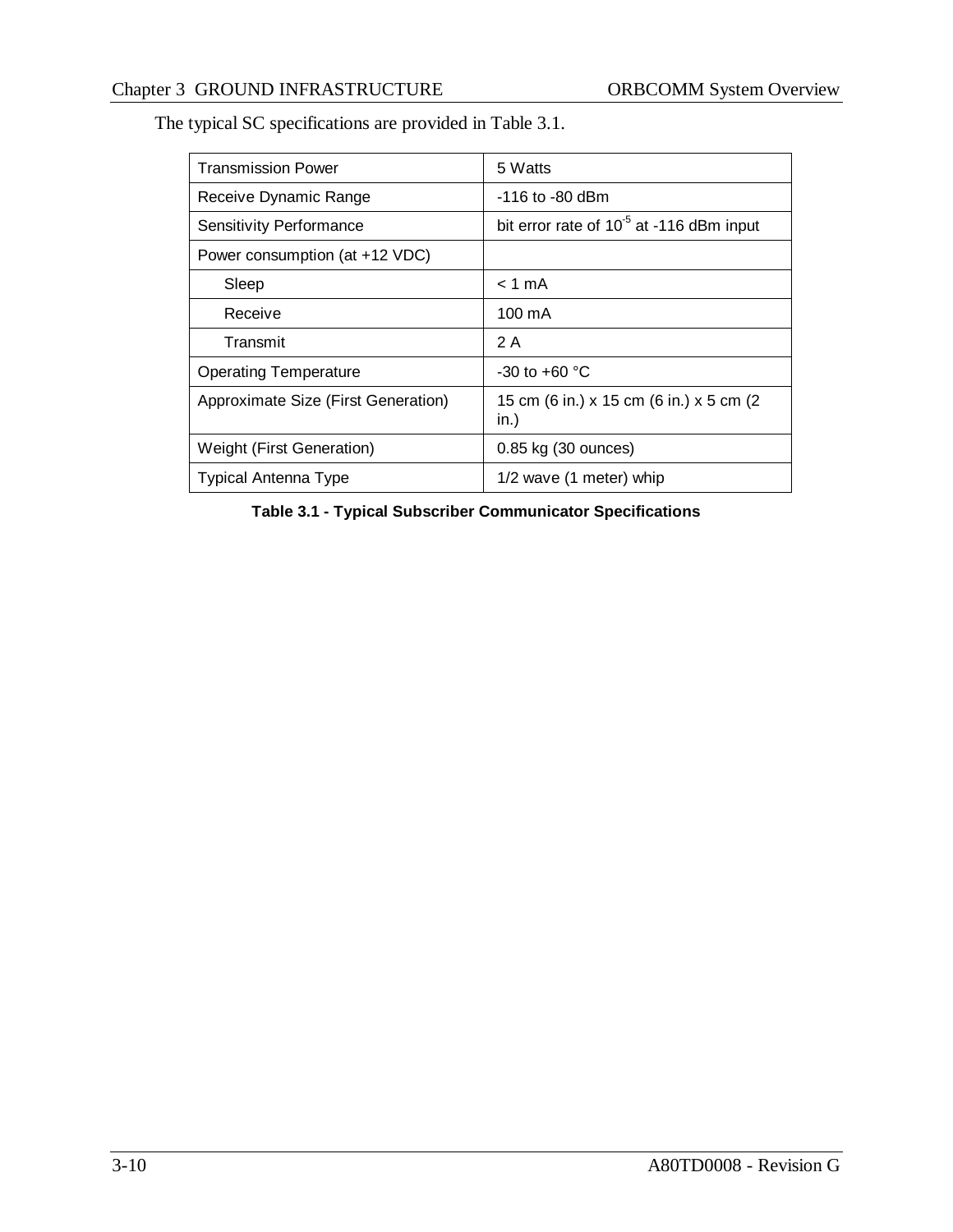# **Chapter 4 SPACE SEGMENT**

### **4.1 Constellation Coverage and Availability**

ORBCOMM has received a license to launch up to 47 satellites. The constellation consists of four planes of eight satellites each inclined at 45 degrees, two highly inclined planes of four satellites each, and one equatorial plane of seven satellites.

Currently, there are 35 satellites in orbit:

- Planes A, B, and C are inclined at 45<sup>°</sup> to the equator and each contain eight satellites in a circular orbit at an altitude of approximately 815 km (506 miles).
- Plane D, also inclined at 45°, contains seven satellites in a circular orbit at an altitude of 815 km (506 miles).
- Plane F is inclined at  $70^{\circ}$  and contains two satellites in a near-polar circular orbit at an altitude of 740 km (460 miles).
- Plane G is inclined at 108° and contains two satellites in a near-polar elliptical orbit at an altitude varying between 785 km (488 miles) and 875 km (544 miles).

The next launch is scheduled for the first quarter of 2001. Seven satellites will be placed in an equatorial orbit at an altitude of 975 km (606 miles). A subsequent launch is planned for the third quarter of 2001 to initiate replenishment of the main constellation.

Figure 4.1 illustrates the configuration of the ORBCOMM System satellite constellation.



**Figure 4.1 - ORBCOMM System Satellite Constellation**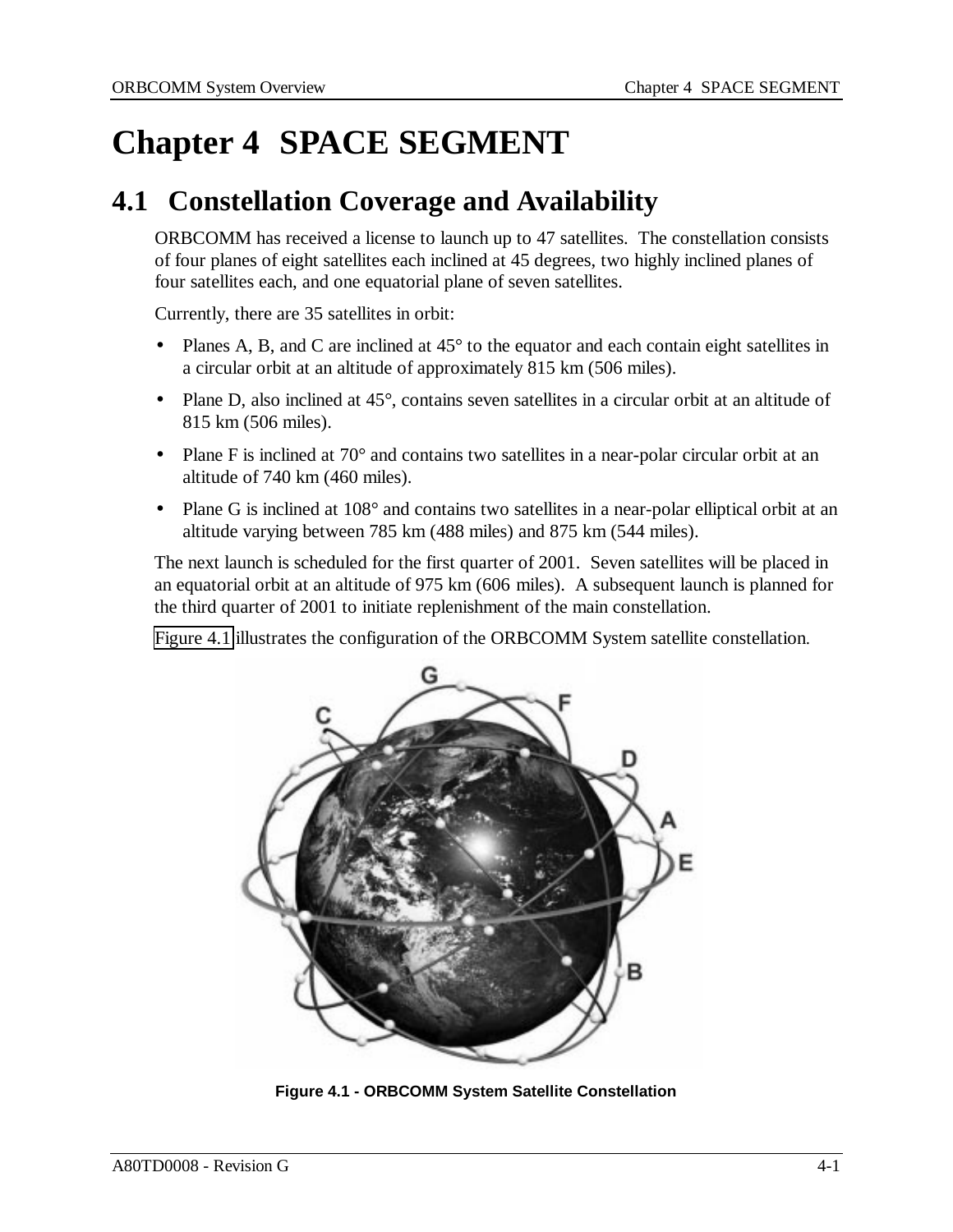The amount of time available each day on the ORBCOMM satellite network depends on the number of satellites and gateways in operation and the user's location. As the satellites move with the Earth, so does the approximately 5100-km (3200-mile) diameter geometric footprint of each satellite.

**NOTE:** Current two-line orbital element sets (TLEs) for ORBCOMM satellites can be found by visiting the ORBCOMM Internet site, [http://www.orbcomm.com,](http://www.orbcomm.com/) and clicking on the "Our Technology" link.

*Appendix B, ORBCOMM Constellation Orbital Parameters* provides additional details about the constellation.

### **4.2 System Redundancy**

The ORBCOMM System provides redundancy at the system level due to the number of satellites in the constellation. In the event of a lost satellite, ORBCOMM will optimize the remaining constellation to minimize the time gaps in satellite coverage. Consequently, the ORBCOMM constellation is tolerant of degradations in the performance of individual satellites.

### **4.3 Operational Frequencies and Channelization Plan**

Satellite RF downlinks to SCs and GESs are within the 137-138 MHz band. Downlink channels include 12 channels for transmitting to SCs and one Gateway channel, which is reserved for transmitting to the GESs. Each satellite transmits to SCs on one of the 12 subscriber downlink channels through a frequency-sharing scheme that provides four-fold channel reuse. Each ORBCOMM Gateway shares the single satellite/gateway downlink channel using a TDMA scheme. The transmission frequencies for these channels are listed in Table D.1 of *Appendix D, Satellite Frequency & Polarization Plan*.

SC RF uplink transmissions to the satellites occur within the 148-149.9-MHz band. SCs transmit at frequencies that are assigned to them dynamically by the satellite. The satellite receiver complement includes six uplink subscriber receivers, one DCAAS receiver, and one ORBCOMM Gateway receiver. The satellites also transmit a beacon signal at 400.1 MHz. This information is summarized in Table 4.1. Appendix D lists the frequency bands and channel requirements for the ORBCOMM System.

|                                                | <b>No. of Channels</b>                        | <b>Spectrum</b> | Data Rate                |
|------------------------------------------------|-----------------------------------------------|-----------------|--------------------------|
| Satellite/Subscriber<br>Downlink Channels      | 12 available, 1 assigned to<br>each satellite | 137-138 MHz     | 4.8/9.6 kbps             |
| Satellite/Gateway<br>Downlink Channel          | 1 available                                   | 137-138 MHz     | 57.6 kbps                |
| Subscriber/Satellite<br><b>Uplink Channels</b> | 6 available, DCAAS<br>assigns the frequency   | 148-150.05 MHz  | 2.4 kbps                 |
| <b>UHF Beacon</b>                              | 1 available                                   | 400.1 MHz       | $\overline{\phantom{0}}$ |

| Table 4.1 - ORBCOMM System Satellite Channel Allocation |  |
|---------------------------------------------------------|--|
|---------------------------------------------------------|--|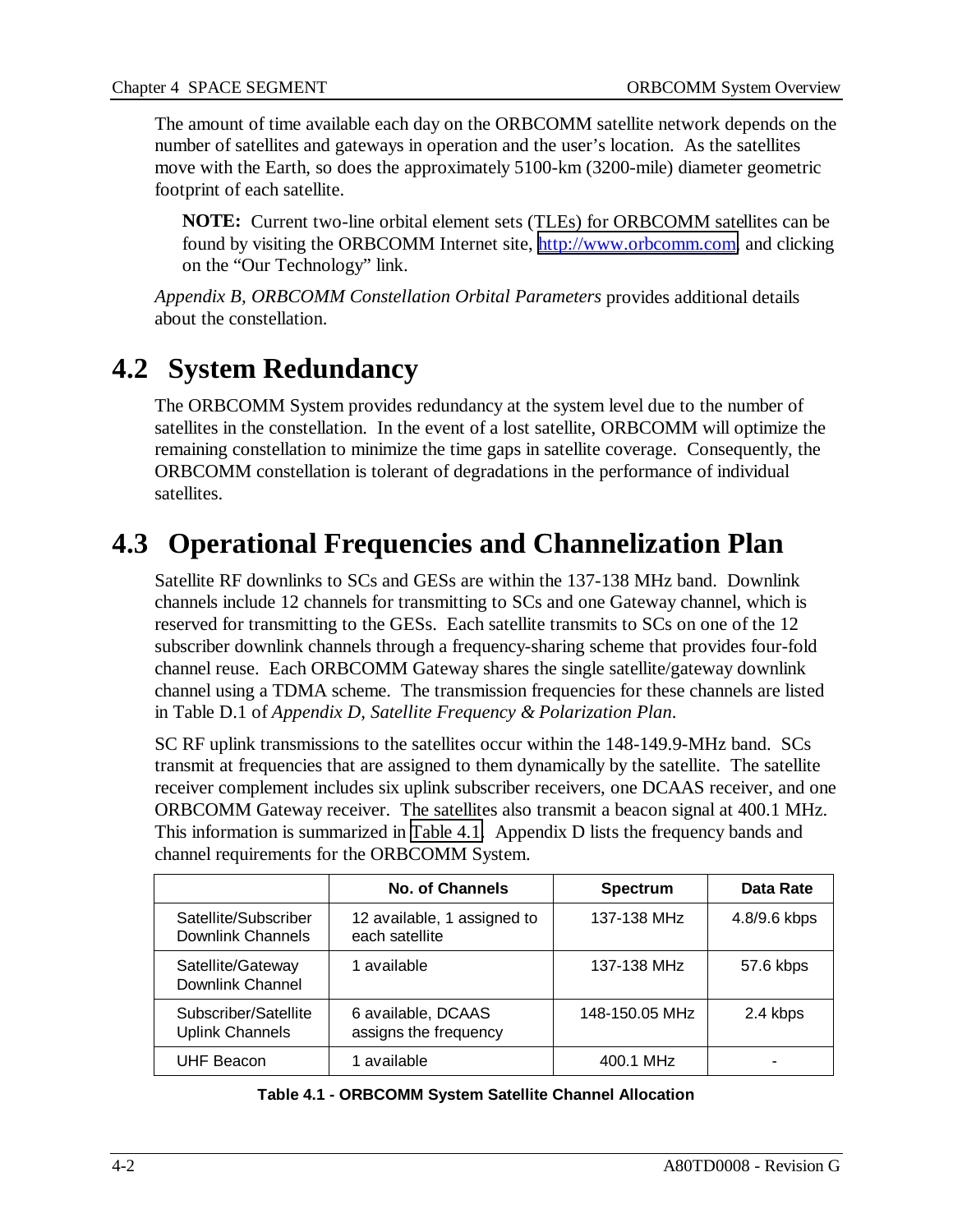In selecting specific channel frequencies, a number of factors have been considered, including the current and future usage of the frequency bands of interest, and the effect on existing and planned systems.

### **4.4 Satellite Description**

To date, 35 ORBCOMM satellites have been launched using Orbital Sciences Corporation's Pegasus® XL and Taurus® launch vehicles. Each of the satellites in the ORBCOMM satellite constellation is based on the Orbital Microstar™ satellite bus. Undeployed, the ORBCOMM satellite resembles a disk weighing approximately 43 kg (90 lbs.), measuring approximately 1 meter (41 inches) in diameter and 16 cm (6.5 inches) in depth. The satellite solar panels and antennas fold up into the disk (also called the "payload shelf") with the remainder of the payload during launch and deployment. Once fully deployed, its length is approximately 4 meters (170 inches) and the distance across both deployed solar panels is approximately 2.2 meters (88 inches). Figure 4.2 shows the main parts of a fully deployed satellite.



**Figure 4.2 - Main Parts of a Fully Deployed Satellite**

The satellite's electrical power system is designed to deliver approximately 100 Watts on an orbit-average basis, near the end of its expected life while in a worst-case orbit.

The following sections briefly describe the satellite's principal subsystems.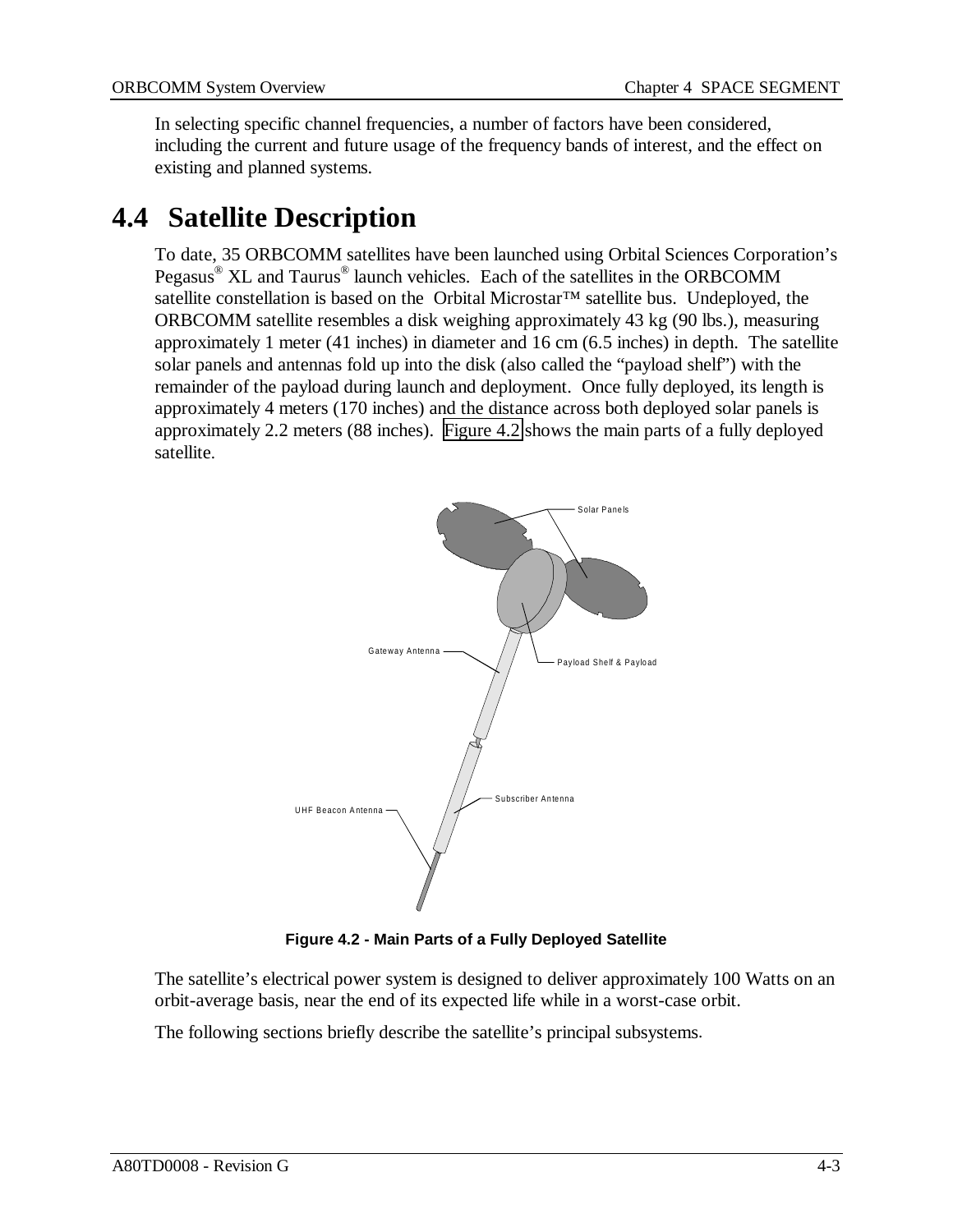#### **4.4.1 Communication Payload**

The communication subsystem is the principal payload flown on the satellite. This subsystem consists of four major parts: the subscriber communications section, the ORBCOMM Gateway communications section, the satellite network computer, and the UHF transmitter.

#### **4.4.1.1 SUBSCRIBER COMMUNICATIONS SECTION**

The subscriber communications section consists of one subscriber transmitter, seven identical receivers, and the associated receive and transmit filters and antennas. Six of the receivers are used as subscriber receivers and the seventh is used as the DCAAS receiver. The subscriber transmitter is designed to transmit an operational output power of up to approximately 40 Watts, although the output is less during normal operation. The power of each transmitter can be varied over a 5 dB range, in 1 dB steps, to compensate for aging and other lifetime degradations. The subscriber transmitter power is controlled to maintain a maximum power flux density (PFD) on the surface of the Earth of slightly less than -125 dB (W/m² in 4 kHz). The output transmitter receives downlink packets from the satellite network computer, modulates and amplifies the signal and feeds it to the antenna subsystem. Symmetric Differential Phase Shift Keying (SDPSK) modulation is used on the subscriber downlink, at a data rate of 4800 bps. (It is capable of transmitting at 9600 bps.) SDPSK is defined by a "zero" ("space") data state causing a negative 90° phase shift and the "one" ("mark") data state causing a positive 90° phase shift. Raised cosine filtering is used to limit spectral occupancy.

Subscriber receivers are direct conversion digital signal processor (DSP)-driven receivers incorporating a fast fourier conversion process. The satellite can be configured to have any combination of the seven subscriber receivers act as the DCAAS, random access, or reservation receivers. Each receiver, when selected for DCAAS operation, is designed to scan the uplink band in 2.5 kHz steps in 5 seconds or less. The actual portion(s) of the receiver frequency band used in the DCAAS process depends on which GCC is connected to the satellite. The remaining subscriber receivers are used to process subscriber uplink traffic. The subscriber receivers and the Gateway receiver operate through a single uplink antenna. The low-noise amplifier (LNA) associated with SC receivers has been designed to operate linearly in the presence of high levels of interference. Analog and digital filters process the signals after the LNA to reduce the impact of interference due to terrestrial mobile systems on the subscriber receivers. Once received, the subscriber signals are demodulated and routed to the satellite network computer. The uplink modulation is SDPSK, with a data rate of 2400-bps. Raised cosine filtering is used to limit spectral occupancy.

#### **4.4.1.2 ORBCOMM GATEWAY COMMUNICATIONS SECTION**

Both the ORBCOMM Gateway satellite transmitter and receiver are contained in a single package. Separate right-hand circularly polarized (RHCP) antennas are used for the transmit and receive functions. The ORBCOMM Gateway transmitter is designed to transmit 5 Watts of RF power. The 57.6 kbps downlink signal to the GES is transmitted using an Offset Quadrature Phase Shift Keying (OQPSK) modulation in a TDMA format.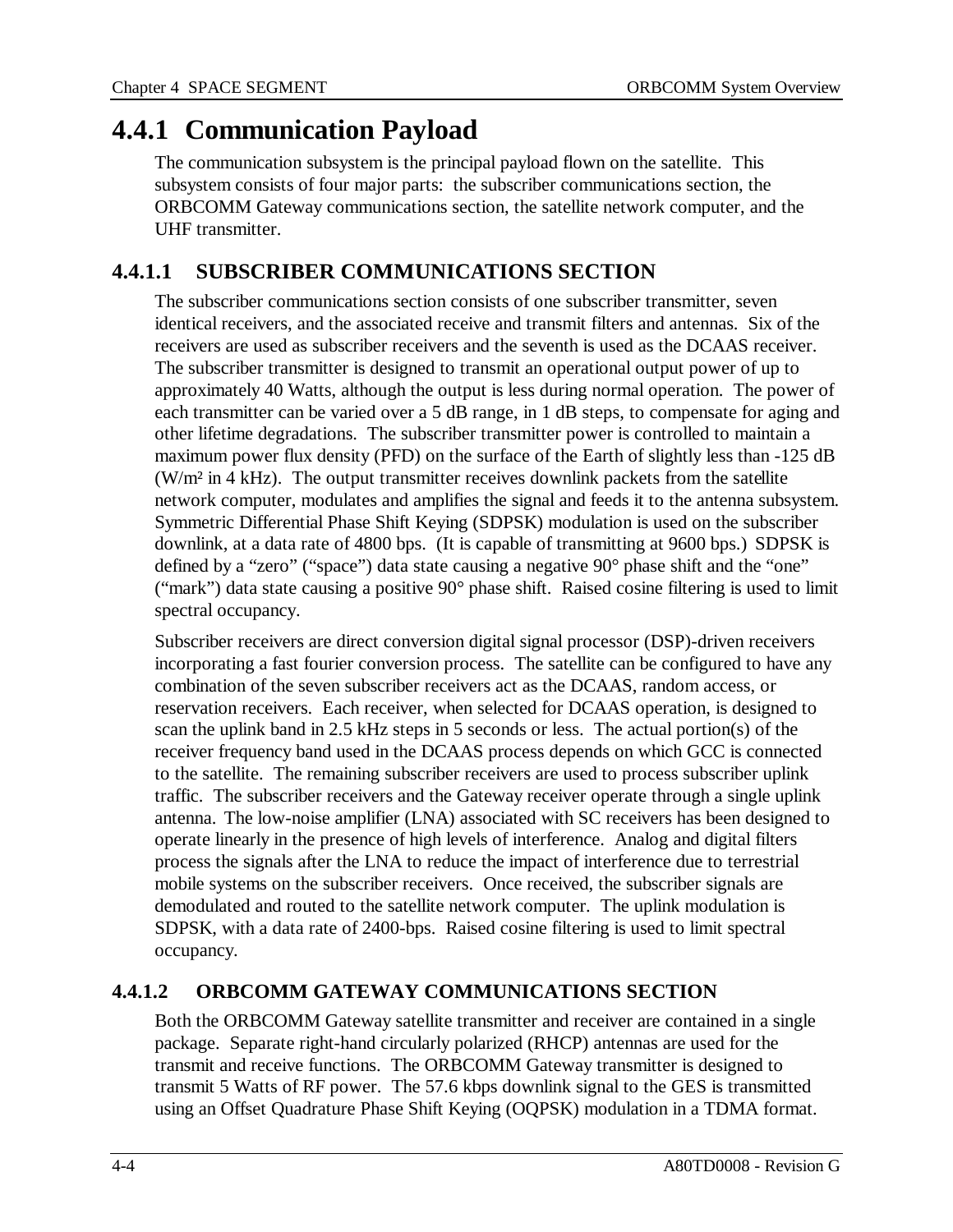The satellite gateway receiver is designed to demodulate a 57.6 kbps TDMA signal with an OQPSK modulation. The received packets are routed to the onboard satellite network computer.

#### **4.4.1.3 SATELLITE NETWORK COMPUTER**

Functionally, the satellite network computer receives the uplinked packets from the subscriber and ORBCOMM Gateway receivers and distributes them to the appropriate transmitter. The computer also identifies clear uplink channels via the DCAAS receiver and algorithm, and interfaces with the GPS receiver to extract information pertinent to the communications system. Several microprocessors in a distributed computer system aboard the satellite perform the satellite network computer functions.

#### **4.4.1.4 UHF TRANSMITTER**

The UHF transmitter is a specially constructed 1-Watt transmitter that is designed to emit a highly stable signal at 400.1 MHz. The transmitter is coupled to a UHF antenna designed to have a peak gain of approximately 2 dB.

#### **4.4.2 Antenna Pattern**

The antenna subsystem consists of a deployable boom containing three separate circularly polarized quadrifiler antenna elements. The satellite antenna patterns are shown in Figure 4.3.



**Figure 4.3 - Satellite Subscriber Antenna Gain Patterns**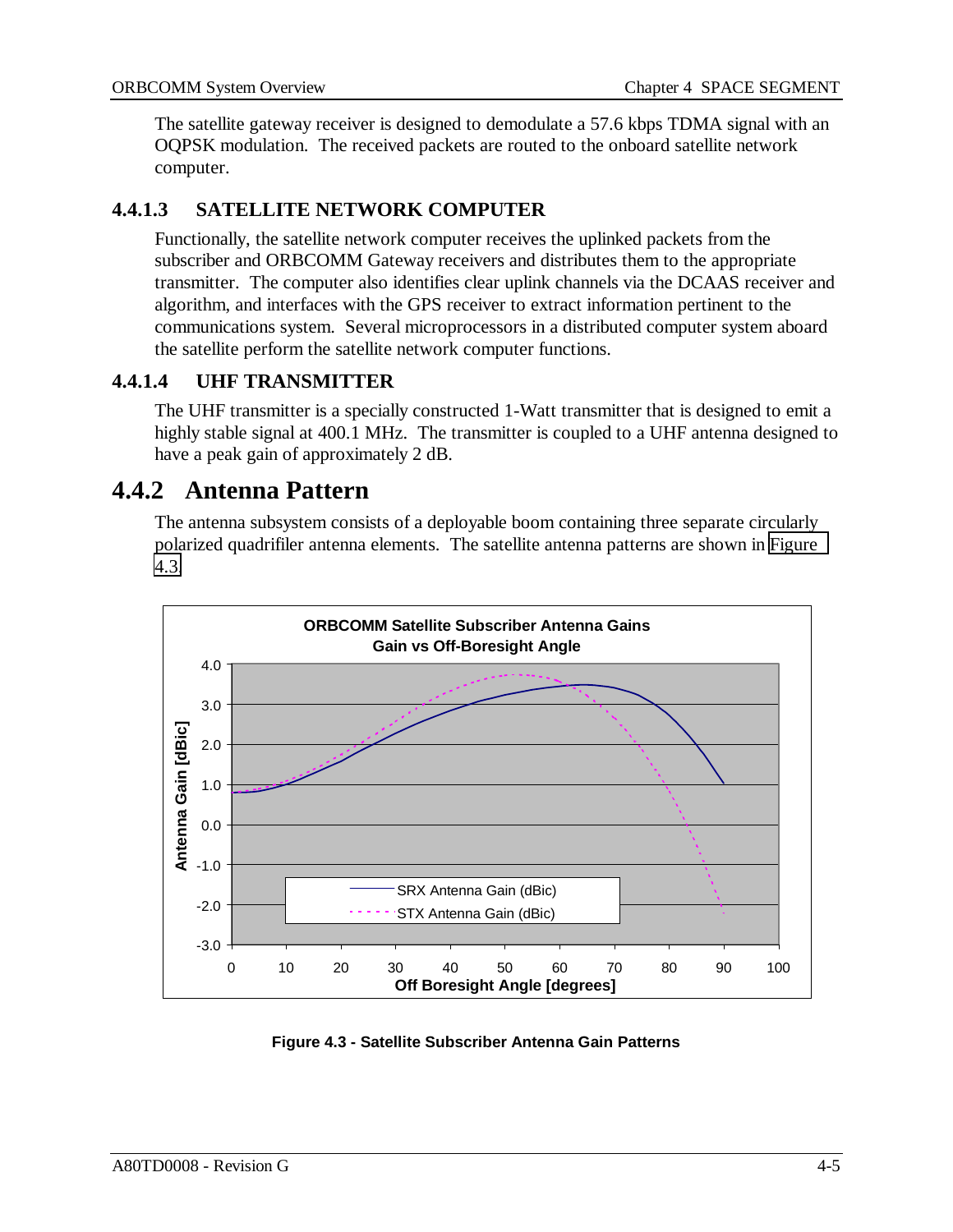The necessary RF power splitters, phase shifters, and impedance matching transformers required to feed the various antenna elements are mounted internally in the deployable boom. In the launch configuration, the antenna is folded into a trough measuring approximately 15 x 15 x 97 cm (6 x 6 x 38 inches). After the solar arrays are released, the antenna is deployed. The antenna support structure is a series of four boom segments hinged at the ends. In addition to supporting the antenna, the support structure is also used as a mounting point for a three-axis magnetometer used by the satellite attitude control system (ACS).

#### **4.4.3 Attitude Control System**

The satellite ACS is designed to maintain both nadir and solar pointing. The satellite must maintain nadir pointing to keep the antenna subsystem oriented toward the Earth. Solar pointing maximizes the amount of power collected by the solar cells. The ACS subsystem employs a three-axis magnetic control system that operates with a combination of sensors. The satellite also obtains knowledge of its position through its on-board GPS receiver.

Satellite planes A, B, and C are designed such that the satellites maintain a separation of 45°  $(\pm 5^{\circ})$  from other satellites in the same orbital plane. Planes D and E are designed for a 51.4° spacing. The supplementary, highly inclined satellite planes (F and G) are designed such that the satellites are spaced 180 $^{\circ}$  apart ( $\pm$  5 $^{\circ}$ ). The springs used to release the satellites from the launch vehicle give them their initial separation velocity. A pressurized gas system will be used to perform braking maneuvers when the required relative in-orbit satellite spacing is achieved. An Orbital Sciences Corporation proprietary formationkeeping technique will maintain the specified satellite intra-plane spacing. One of the benefits of this technique is that, unlike geostationary satellites, it does not affect the satellite life expectancy in fuel usage.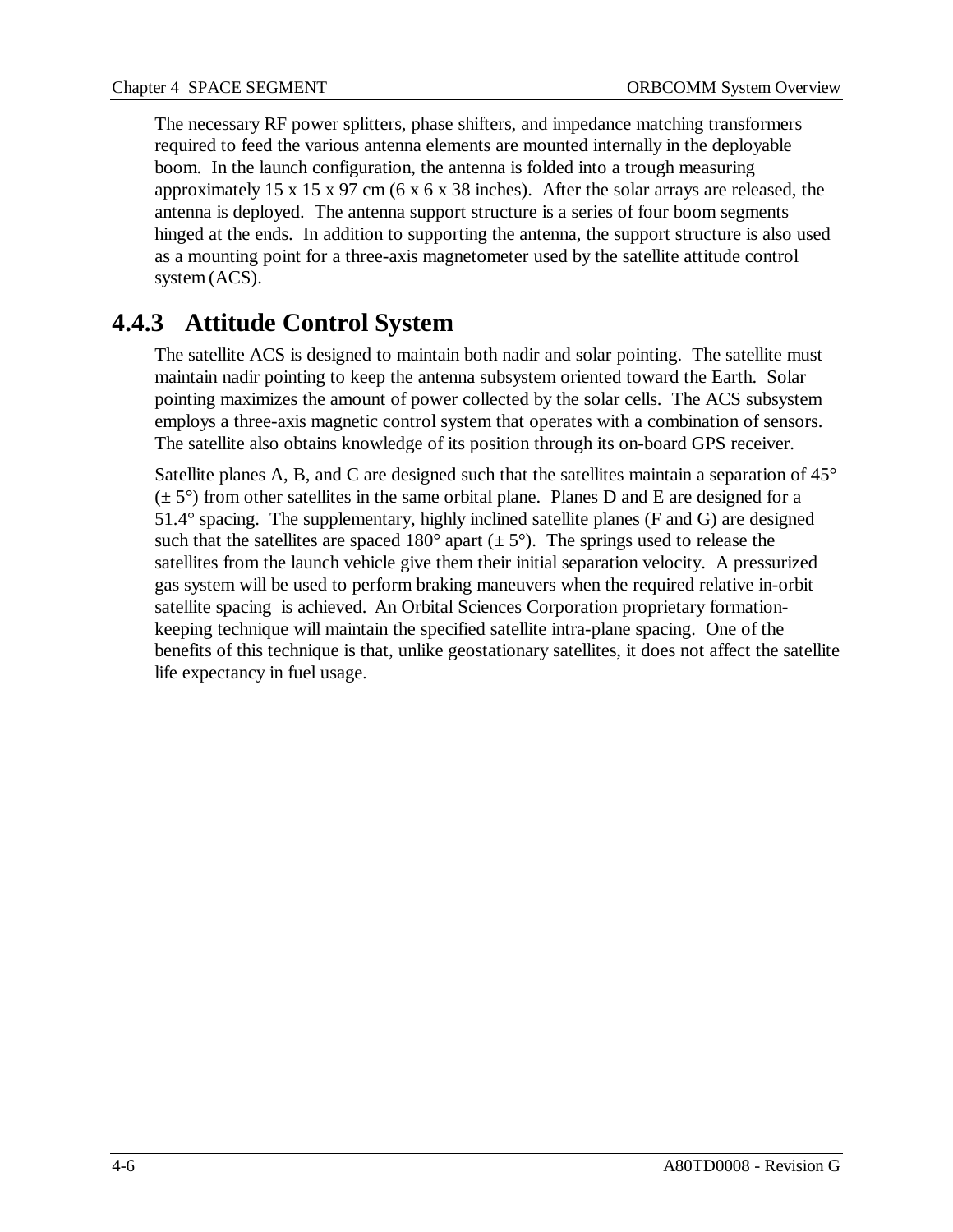# **Chapter 5 SATELLITE CONNECTION MANAGEMENT**

As satellites pass overhead, connections to SCs and GESs change dramatically. The GCC constantly makes and breaks links between the GESs and the satellites. Even the SC switches satellites to maintain communications with a particular Gateway.

Figure 5.1 shows the ORBCOMM System protocol stack. Note from the diagram that neither the GES nor the satellite makes network-level decisions. Only the GCC and SC are aware of the dynamic topology of the system.



**Figure 5.1 - Relationship of ORBCOMM Protocol Stack to Satellite Connections**

### **5.1 Satellite-GES Connections**

#### **5.1.1 Establishing Connections**

As a satellite travels over the GCC's service area, the GCC notifies the next GES in the satellite's connection schedule to begin tracking the satellite. This causes the next GES to pre-position the antenna at the proper azimuth and at a minimum elevation. This next GES passively receives the satellite's transmissions as the satellite rises above the horizon. At the minimum link establishment elevation (usually set to 5º), the GCC commands the current GES to release the link and the next GES to establish a link. After a link is established, the GCC redirects SC packets along the new route using the second GES.

Several GCCs can communicate with one satellite. No more than one GES may be used by a GCC to connect to a single satellite. On the GES-to-satellite uplink, different GES sites use different uplink TDMA time slots.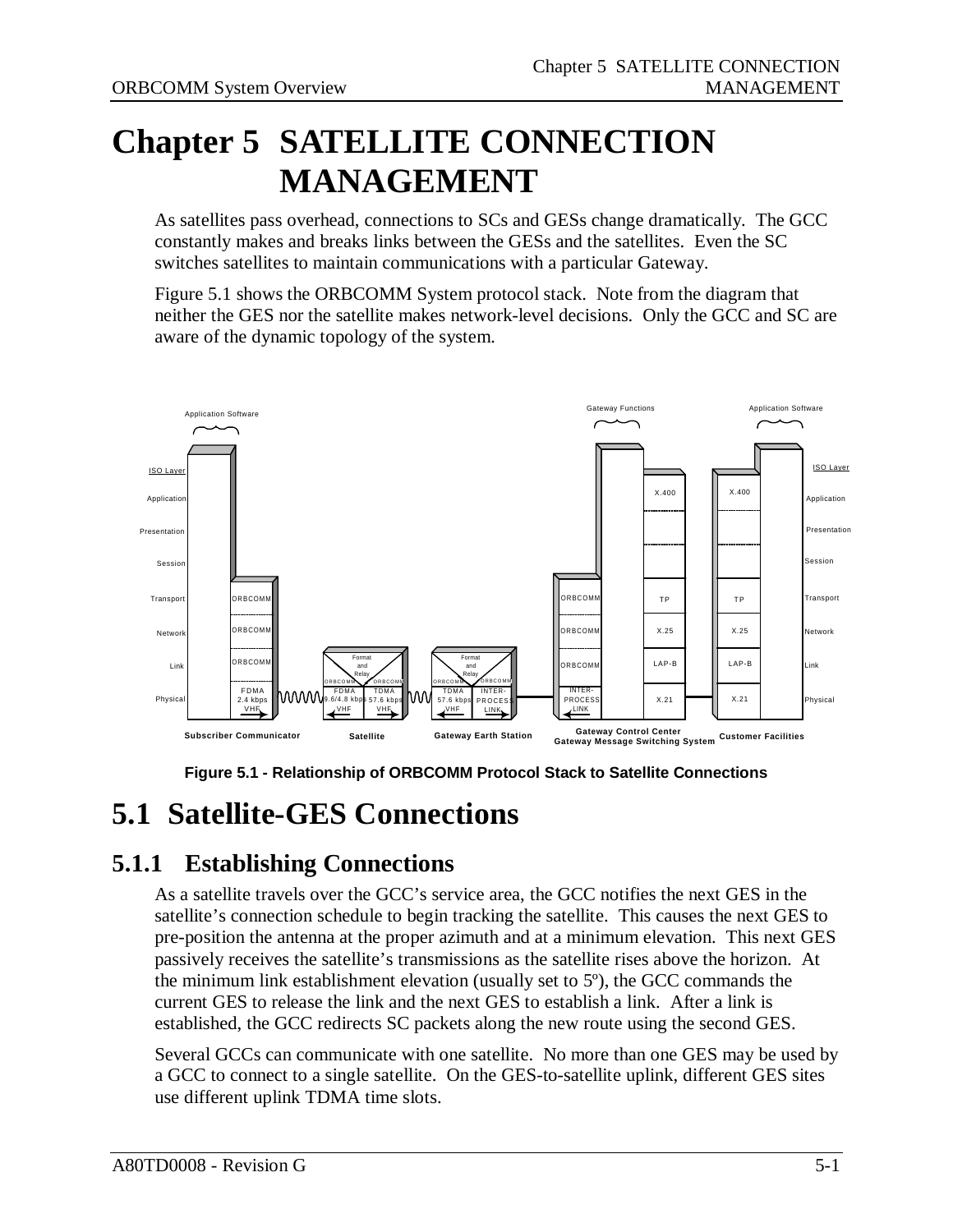On the satellite-to-GES downlink, the satellite multiplexes downlink streams among the various GES sites. There is one satellite-to-GES downlink frequency used worldwide: 137.56 MHz.

Several satellites can be within the geometrical line of sight of a GES. Within a GCC's service area, all satellites use the same satellite-to-GES downlink frequency. The GES's narrow beamwidth antenna is used to discriminate among several satellite downlinks.

#### **5.1.2 Satellite Selection Process**

The Satellite Selection Process (SSP) controls the connection and disconnection of GESsatellite links. If there are multiple GES sites per GCC and there are multiple satellites in view, optimizing these links for best performance presents a difficult scheduling problem. The SSP scheduling algorithm is designed to maximize availability and capacity over a given service region. The scheduling algorithm considers GES site locations, satellite locations as a function of time, subsystem failures, and degraded GES-satellite links. A 24-hour schedule is generated for link connections for the entire service area. The schedule can be overridden at any time by GCC operator commands.

The Gateway service area is defined as the sum of satellite footprint areas where the GESs and satellite can be connected to one other. Each GES has a connection radius of approximately 3100 km.

### **5.2 SC Networking**

An SC is capable of switching among satellite downlinks in order to locate the destination Gateway of queued messages and reports. This is accomplished by listening for the Gateway Information packet. This packet displays the IDs of all connected Gateways and is downlinked from the satellite every 4 seconds (nominally).

When messages are queued within an SC, the SC searches for satellites showing active connections to the messages' destination Gateways. With no messages queued, there are configurable rules within the SC which dictate whether an SC maintains lock with the current satellite or whether it continues to search. The most common option is to maintain lock with a satellite having a connection to the desired Gateway (also configurable).

The SC has no knowledge of a satellite hand-off event from one GES to the next. The Gateway Information packet displays the Gateway ID, not the GES ID.

If the satellite sets during a message session, the SC attempts to locate another satellite with a connection to the same Gateway. The message session then proceeds through the new satellite. No acknowledged data packets are retransmitted.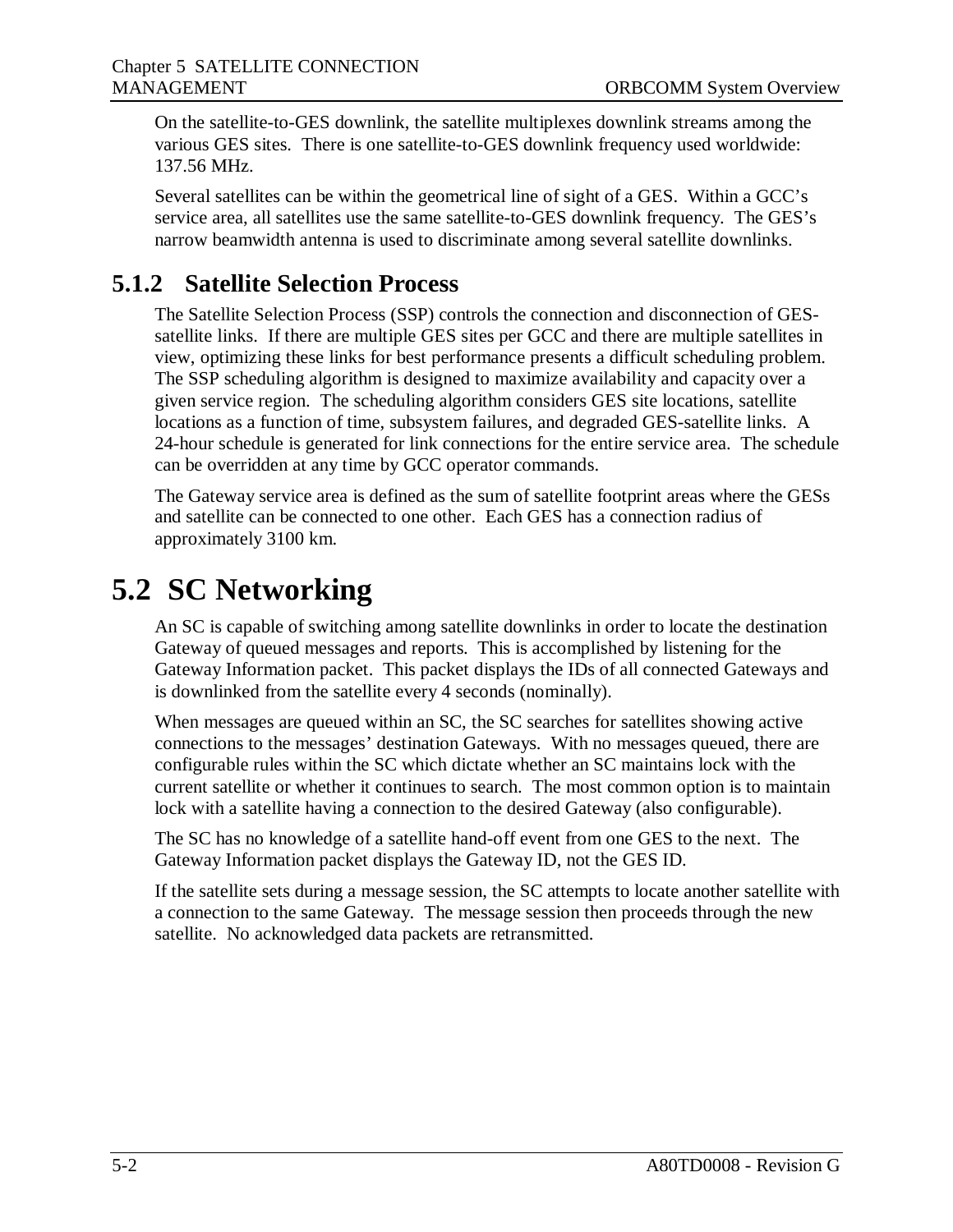# **Appendix A DATA SESSION DESCRIPTIONS**

### **A.1 Introduction**

This appendix describes the data/channel handshaking and packet transmission exchanges that occur between Subscriber Communicators (SCs), satellites, and gateways. These data transfer sequences occur when an SC and the satellite constellation operate in conjunction with an ORBCOMM Gateway to deliver the four basic ORBCOMM message types: Data Reports, Messages, Commands, and GlobalGrams. See Section 2.2 for a description of the ORBCOMM basic service elements.

### **A.2 Data Session Setup**

Once power is applied to an SC, its radio freqency (RF) receiver automatically searches for a satellite signal using an internally stored list of satellite downlink channels. If the SC has not locked on a signal since power was applied and it does not detect a satellite signal at any of its stored channels, it searches for a satellite signal in all possible channels in the 137-138 MHz satellite-to-subscriber band. If the SC still does not find a downlink signal, it reverts to a reduced power (sleep) mode for a predefined time interval, then re-attempts the search process.

A satellite signal detected by the SC contains the control information necessary to begin a data transfer session. This control information includes timing information, a list of the connected ORBCOMM Gateways, and a list of the current uplink random access channels. (This list of available channels changes frequently according to the Dynamic Channel Activity Assignment System (DCAAS) process.) The satellite retransmits this information approximately every 8 seconds.

### **A.3 SC-Originated Message Transfer**

If an SC-Originated message is stored in an SC's message queue, the SC-Originated data transfer session begins with a data setup and transfer process called the Acquire/ Communicate (A/C) process.

#### **A.3.1 Acquire/Communicate**

The A/C process consists of two steps:

1. Once the SC receives the control information signal from the satellite, it responds by sending a "request to send" signal to the satellite.

The satellite should receive the burst correctly if there is no interference and there are no time-overlapping bursts on the same receive channel. The satellite responds with control information specific to that SC. The SC waits a specific time period to receive this control information from the satellite. If the SC does not receive the control information, the process is repeated at a later time.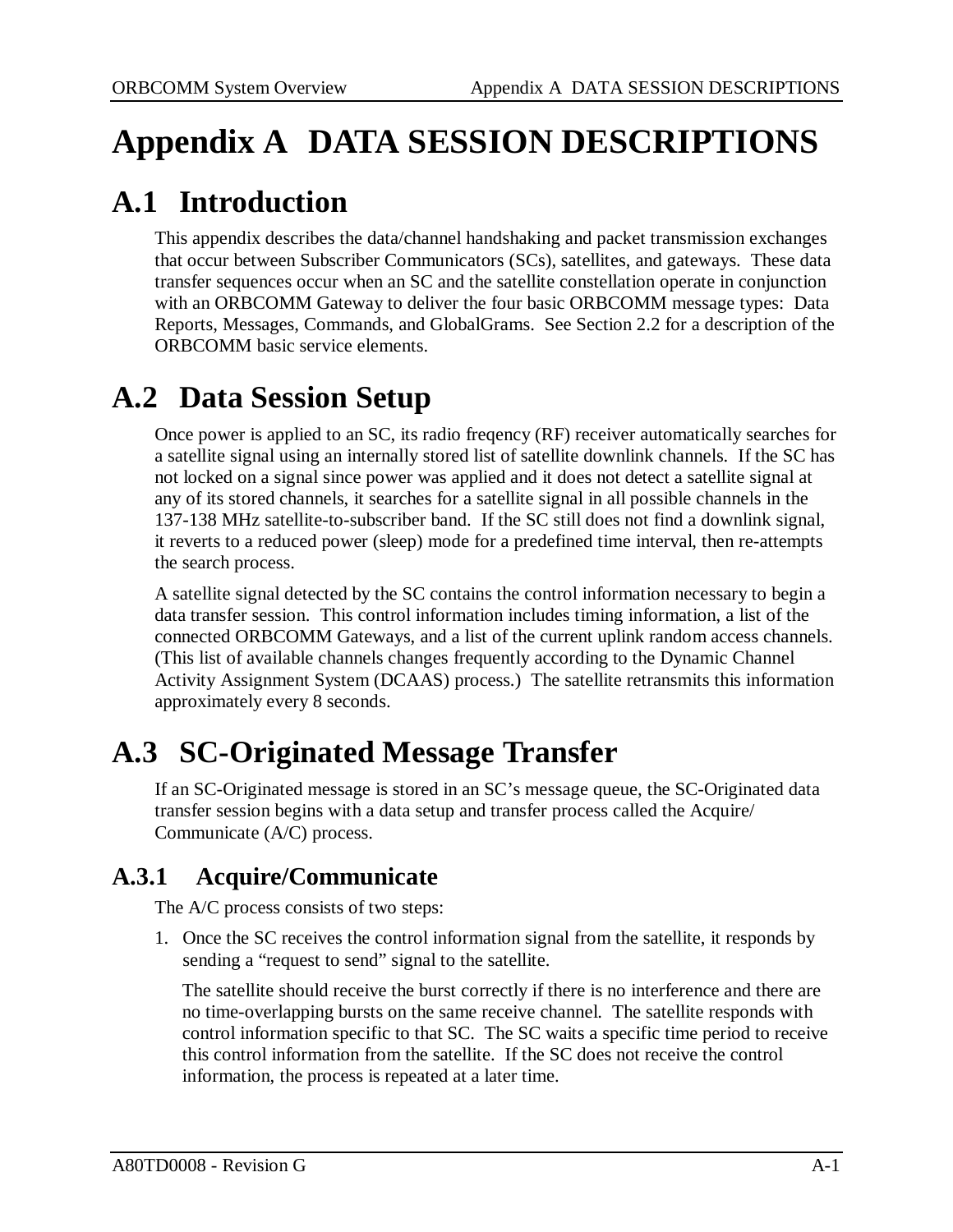2. The second step begins after the SC receives the specific control information. The SC transmits a short communicate burst to the satellite that can contain a Data Report (up to 6 bytes of user defined data), a request to send a larger amount of data (a "Message"), or control information.

#### **A.3.2 Longer Message Transfer (Messages)**

If the communicate burst from an SC contains a request to send a larger amount of data (a Message), the Gateway Message Switching System (GMSS) of the addressed ORBCOMM Gateway responds with an assignment packet that contains the number and length of packets needed to transmit the message. The satellite selects a reserved time slot and an uplink frequency channel and transmits the information to the SC to complete the assignment. The SC sends each Message burst to a satellite receiver configured for message reception.

After each Message burst is sent, the SC waits to receive an acknowledgment from the GMSS. If the SC receives an acknowledgment from the GMSS that contains an assignment to send packets, it sends a Message burst at the assigned time and on the assigned uplink channel. This process repeats until the message is completely and successfully transferred from the SC to the GMSS.

The protocol is designed to be very robust. There is an automatic recovery from events such as packets being received incorrectly or satellites moving out of view. In fact, some message packets may be transferred over one ORBCOMM satellite and some packets over another ORBCOMM satellite. The GMSS puts the message together and transfers the complete message. Figure A-1 is a graphical representation of the data session process.

### **A.4 SC-Terminated Message Transfer**

If an ORBCOMM Gateway has a message addressed to an SC, it first sends an assignment packet to the appropriate satellite, which transmits the assignment packet to the SC.

In response to an assignment packet, the SC sends a "ready to receive" packet. The ORBCOMM Gateway will then start forwarding message packets to the SC. The transfer is complete after the SC acknowledges the final packet. Figure A.2 shows the process for SC-Terminated message transfer.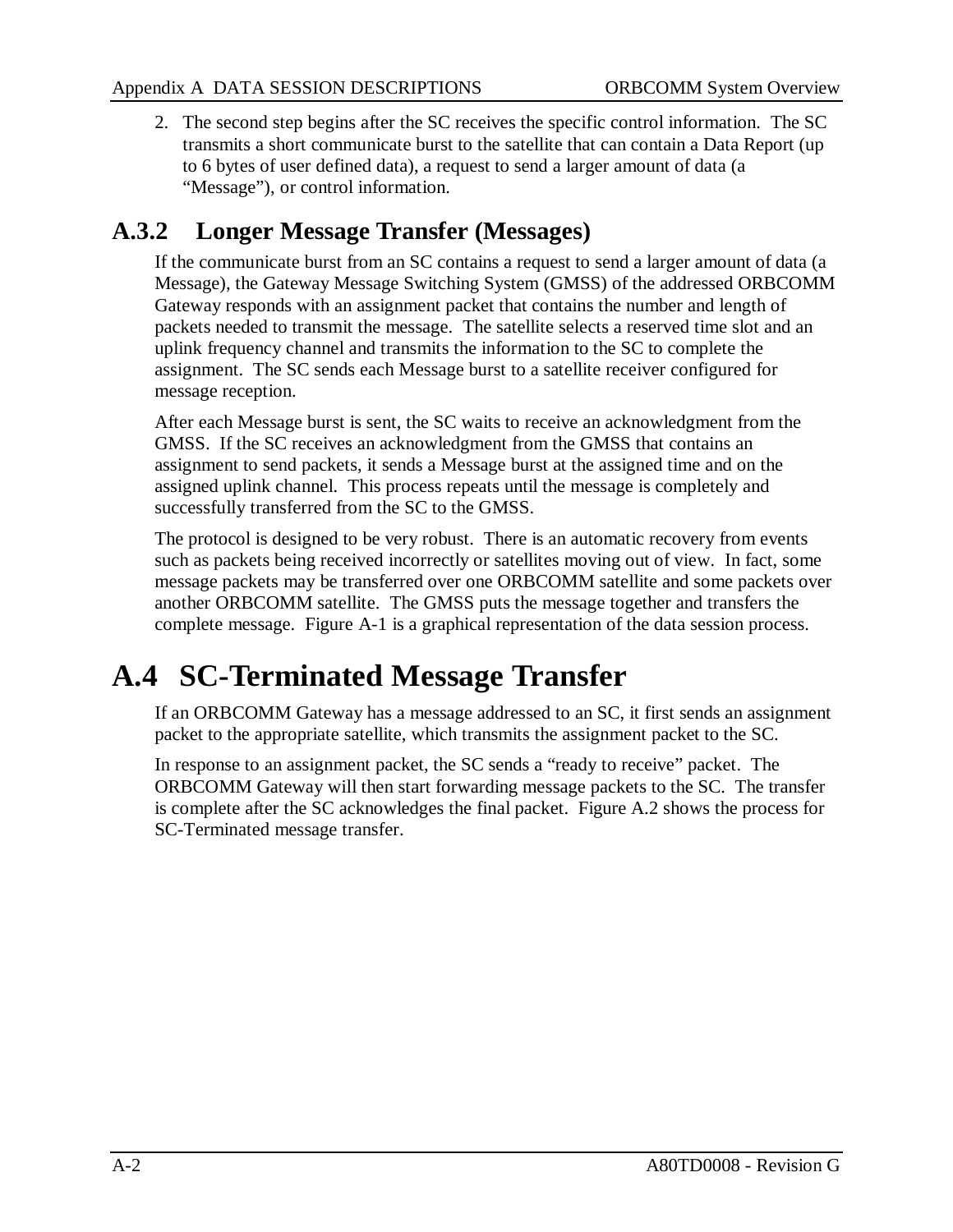

**Figure A.1 - SC-Originated Message Transfer Session**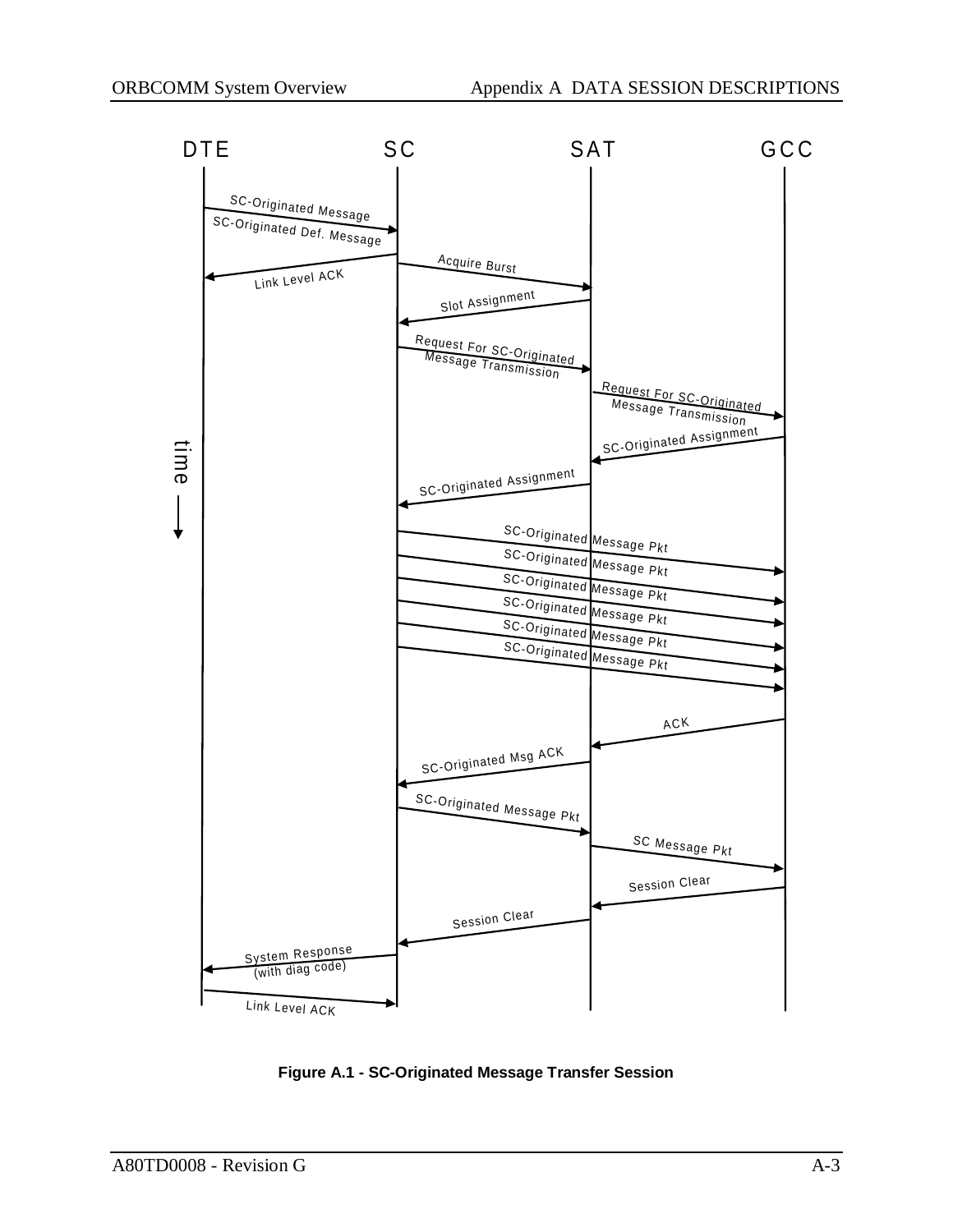

**Figure A.2 – SC - Terminated Message Transfer Session**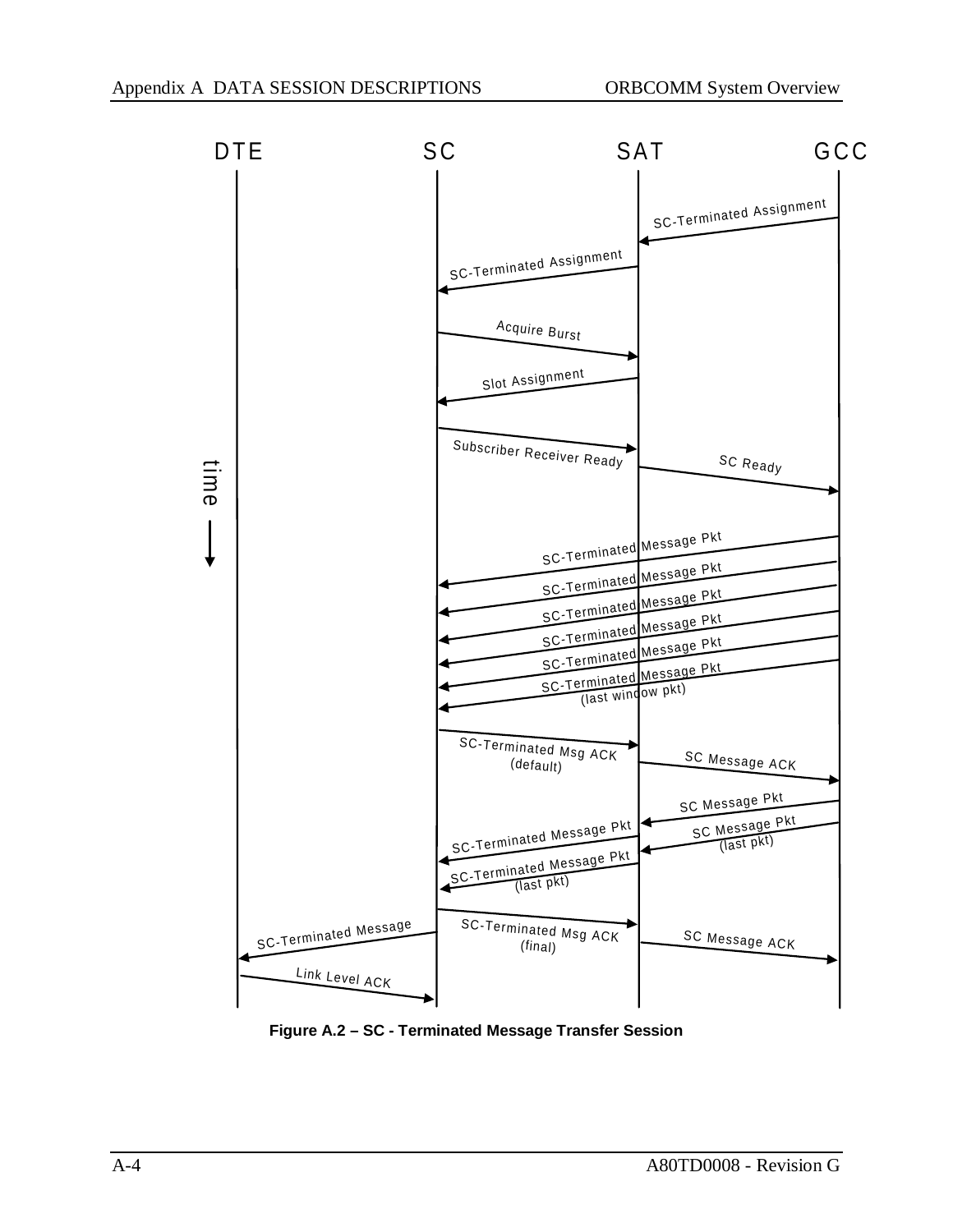### **A.5 GlobalGrams**

GlobalGram messaging, or store and forward message transfer, is available in instances when a satellite is in view of an SC, but there are no ORBCOMM Gateways connected to the satellite. Cases are expected to include ocean areas and locations where there is no Gateway, but regulatory approval for an SC to communicate with a satellite has been granted. GlobalGrams allow satellites and SCs to archive short messages when the destination ORBCOMM Gateway is inaccessible by the satellite constellation. The stored messages are transmitted when an ORBCOMM Gateway comes into satellite-transmission range.

#### **A.5.1 SC-Originated GlobalGrams**

For an SC-Originated (SC-to-ORBCOMM Gateway) GlobalGram, the SC uses the normal A/C protocol and sends a request packet to the satellite. The satellite responds with an assignment packet whereby the SC sends the GlobalGram on the assigned frequency. The satellite will reserve sufficient time for the transmission of the number of bytes indicated in the request packet. The satellite responds with a GlobalGram acknowledgment packet. The SC will automatically retransmit the request if it does not receive an assignment or an acknowledgment. The satellite stores the GlobalGram packet in a memory queue until the destination ORBCOMM Gateway can connect to that satellite.

#### **A.5.2 SC-Terminated GlobalGrams**

For an SC-Terminated (ORBCOMM Gateway-to-SC) GlobalGram, the message is sent over the terrestrial connection to an ORBCOMM Gateway. The GlobalGrams are then sent to a satellite and stored in the satellite memory.

## **A.6 SC-to-SC Messaging**

All communications from one SC to another are routed through a Gateway. SC-to-SC messages cannot be transmitted over a satellite without going through the GMSS and billing system. The following combinations of service types are possible:

- SC-Originated Message to SC-Terminated Message;
- Data report to SC-Terminated Message;
- Subscriber-Originated GlobalGram to Subscriber-Terminated GlobalGram; and
- SC-Originated Message to SC-Terminated GlobalGram.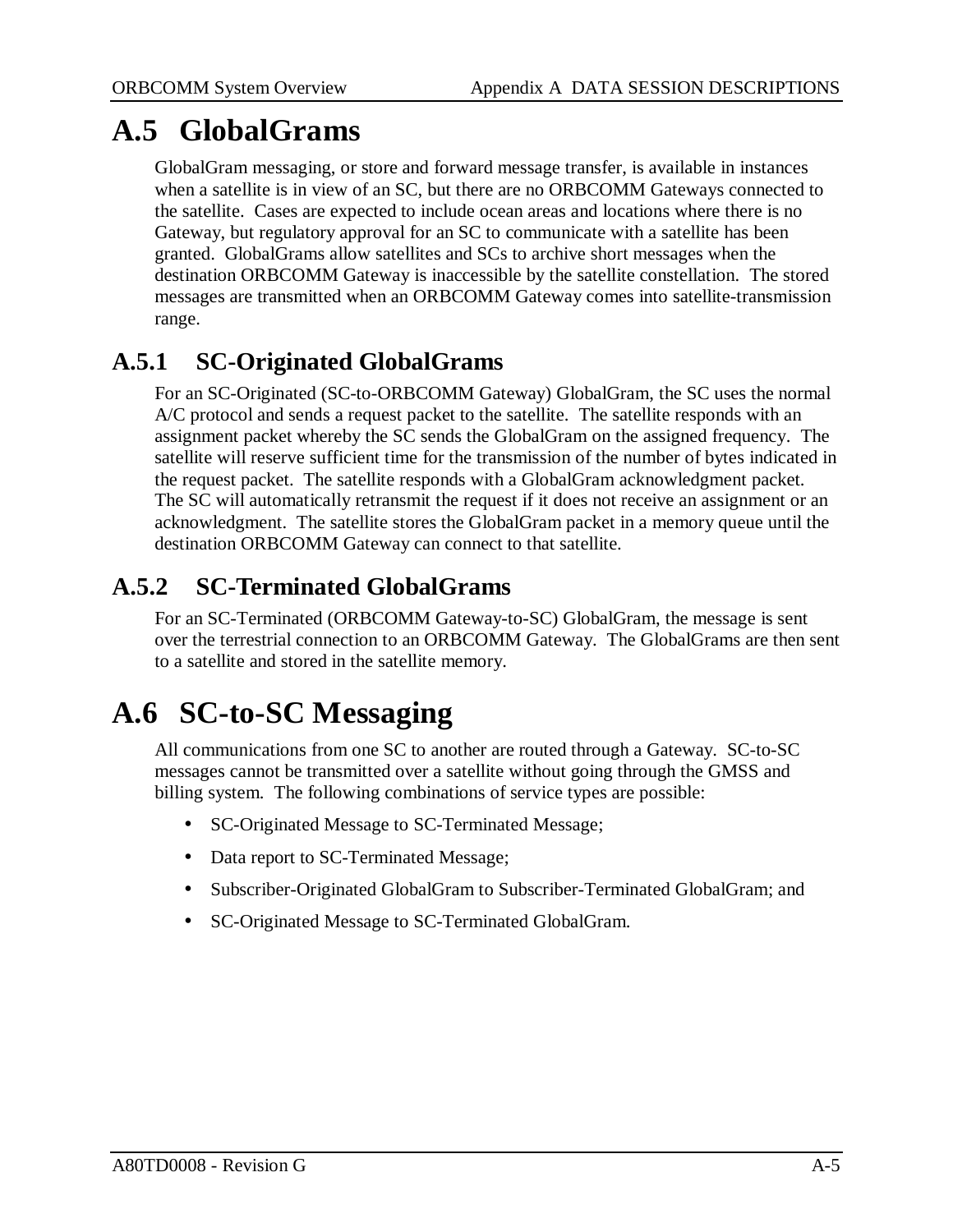# **Appendix B ORBCOMM CONSTELLATION ORBITAL PARAMETERS**

Table B.1 provides a list of target orbital parameters for the 47 Satellites of the licensed constellation.

| <b>Plane designation</b>                         | A, B, C, D                               | F               | G               | F                                                |
|--------------------------------------------------|------------------------------------------|-----------------|-----------------|--------------------------------------------------|
| Number of orbital planes                         | 4                                        | 1               | 1               |                                                  |
| Number of satellites in<br>each orbital plane    | 8                                        | 4               | 4               | 7                                                |
| <b>Right ascension of the</b><br>ascending nodes | 0, 90, 180, 270                          | 0               | $\Omega$        | 0                                                |
| Inclination angle                                | 45                                       | 70              | 108             | 0                                                |
| Initial phase angle                              | 0, 45, 90, 135,<br>180, 225, 270,<br>315 | 0, 90, 180, 270 | 0, 90, 180, 270 | 0, 51.4, 102.8,<br>154.3, 205.7,<br>257.1, 308.6 |
| Semi-major axis (km)                             | 7203                                     | 7153            | 7208            | 7378                                             |
| <b>Eccentricity</b>                              | 0.0                                      | 0.0             | 0.0             | 0.0                                              |
| <b>Argument of perigee</b>                       | 0.0                                      | 0.0             | 0.0             | 0.0                                              |

**Table B.1 - Constellation Orbital Parameters**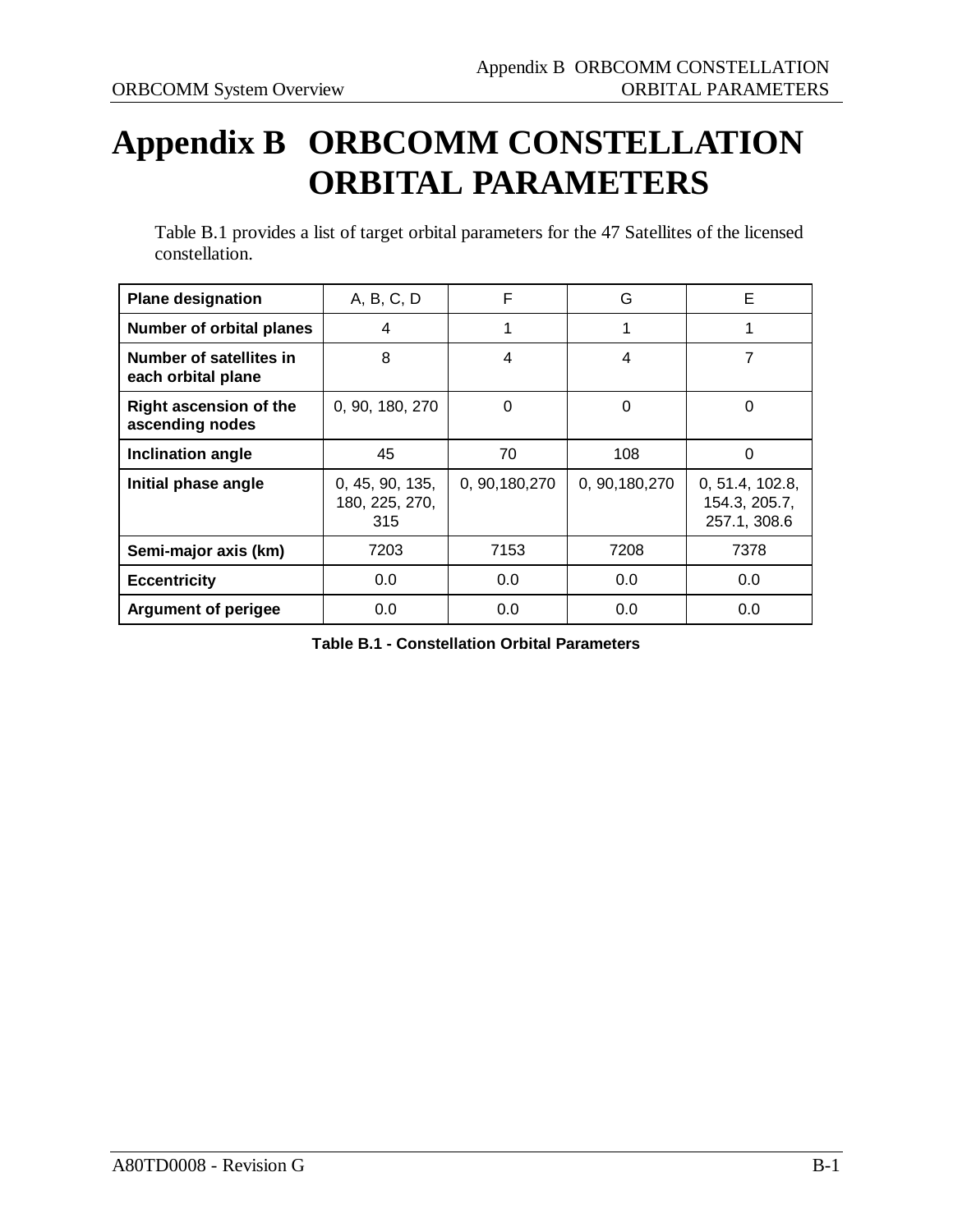# **Appendix C ORBCOMM LINK BUDGET PARAMETERS**

### **C.1 Introduction**

The following are the edge-of-coverage operating link budgets for the ORBCOMM System. The satellites do not use turn-around transponders; all received packets are demodulated and remodulated prior to transmission.

The link budgets that follow are calculated under a number of worst case assumptions. The actual instantaneous link margins for the various communication paths will depend on the satellite/subscriber or satellite/Gateway Earth Station (GES) geometry, local blockage, multipath, and a number of other factors. The geometry represented by the link budgets presented below is for the satellite as seen at a 5° elevation angle. The corresponding off-boresight angle at the satellite for an 825-km (512-mile) altitude orbit is approximately 62° off-nadir. More importantly, the table data include reasonable margins for expected propagation conditions, polarization losses, and obtainable hardware implementations, while the resulting link data indicate positive margins.

## **C.2 GES-to-Satellite Link Budget**

The GES/satellite communications link is supported by Earth-station Effective Isotropic Radiated Power (EIRP) of 40-dBW. The ratio of antenna gain to receiver noise temperature (G/T) used in the link budget is reduced by approximately 0.9 dB to account for an expected antenna temperature above 290° K, caused by the sky noise in the very high frequency (VHF) range.

The GES uplink signal is approximately 50 kHz wide. Most of the terrestrial mobile systems worldwide are channelized on 25-kHz centers. This channelization means that the satellite/Gateway receiver will operate in the presence of unwanted signals from at least two terrestrial mobile channels. The link budget includes an interference margin to account for this interference. [Table C.1](#page-38-0) shows the GES/satellite uplink budget.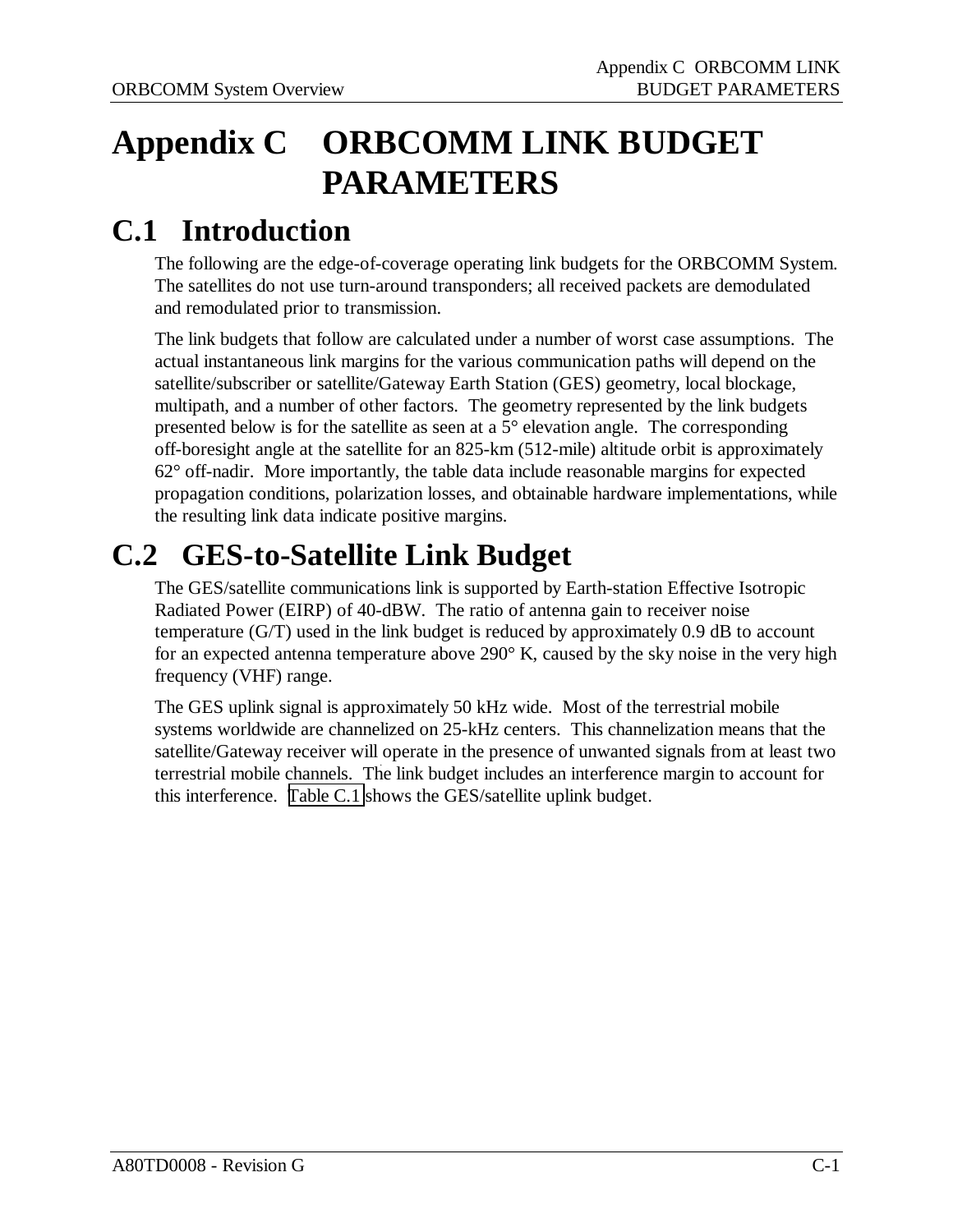<span id="page-38-0"></span>

| (Edge of Coverage, Minimum Elevation) |          |                  |                                              |  |
|---------------------------------------|----------|------------------|----------------------------------------------|--|
| <b>General Information</b>            | Value    | <b>Units</b>     | <b>Comments</b>                              |  |
| Satellite Altitude                    | 825      | km               |                                              |  |
| Elevation Angle to<br>Satellite       | 5        | degrees          |                                              |  |
| Satellite Angle from<br>Nadir         | 62       | degrees          |                                              |  |
| Range to Earth                        | 2837     | km               |                                              |  |
| Data Rate                             | 57,600   | bps              |                                              |  |
| <b>Uplink Frequency</b>               | 149.4    | <b>MHz</b>       |                                              |  |
| <b>Uplink</b>                         |          |                  |                                              |  |
| <b>Transmit EIRP</b>                  | 33       | dBW              |                                              |  |
| <b>Spreading Loss</b>                 | $-140.1$ | dBm <sup>2</sup> |                                              |  |
| Pointing Loss                         | 0.3      | dB               |                                              |  |
| Atmospheric Losses                    | 0.2      | dB               |                                              |  |
| <b>Polarization Losses</b>            | 0.1      | dB               | GES Axial ratio = $1.2$ dB,<br>$SC = 2.0 dB$ |  |
| Multipath Fade Losses                 | 5.0      | dB               |                                              |  |
| Area of an Isotrope                   | $-4.9$   | dBm <sup>2</sup> |                                              |  |
| Power @ Satellite<br>Antenna          | $-117.6$ | dBW              |                                              |  |
| Satellite Antenna G/T                 | $-32.4$  | db/°K            |                                              |  |
| Received C/No                         | 78.6     | dBHz             |                                              |  |
| Data Rate                             | 47.6     | dBHz             | 57.6 kbps                                    |  |
| Received Eb/No                        | 31.0     | dB               |                                              |  |
| Ideal Eb/No                           | 10.6     | dB               | OQPSK BER @ 1x10 <sup>-6</sup>               |  |
| <b>Implementation Loss</b>            | 2.0      | dB               |                                              |  |
| <b>Command Margin</b>                 | 5.0      | dB               |                                              |  |
| Interference Margin                   | 10.0     | dB               |                                              |  |
| Remaining Margin                      | 3.4      | dB               |                                              |  |

**Table C.1 - ORBCOMM GES-to-Satellite Uplink Budget**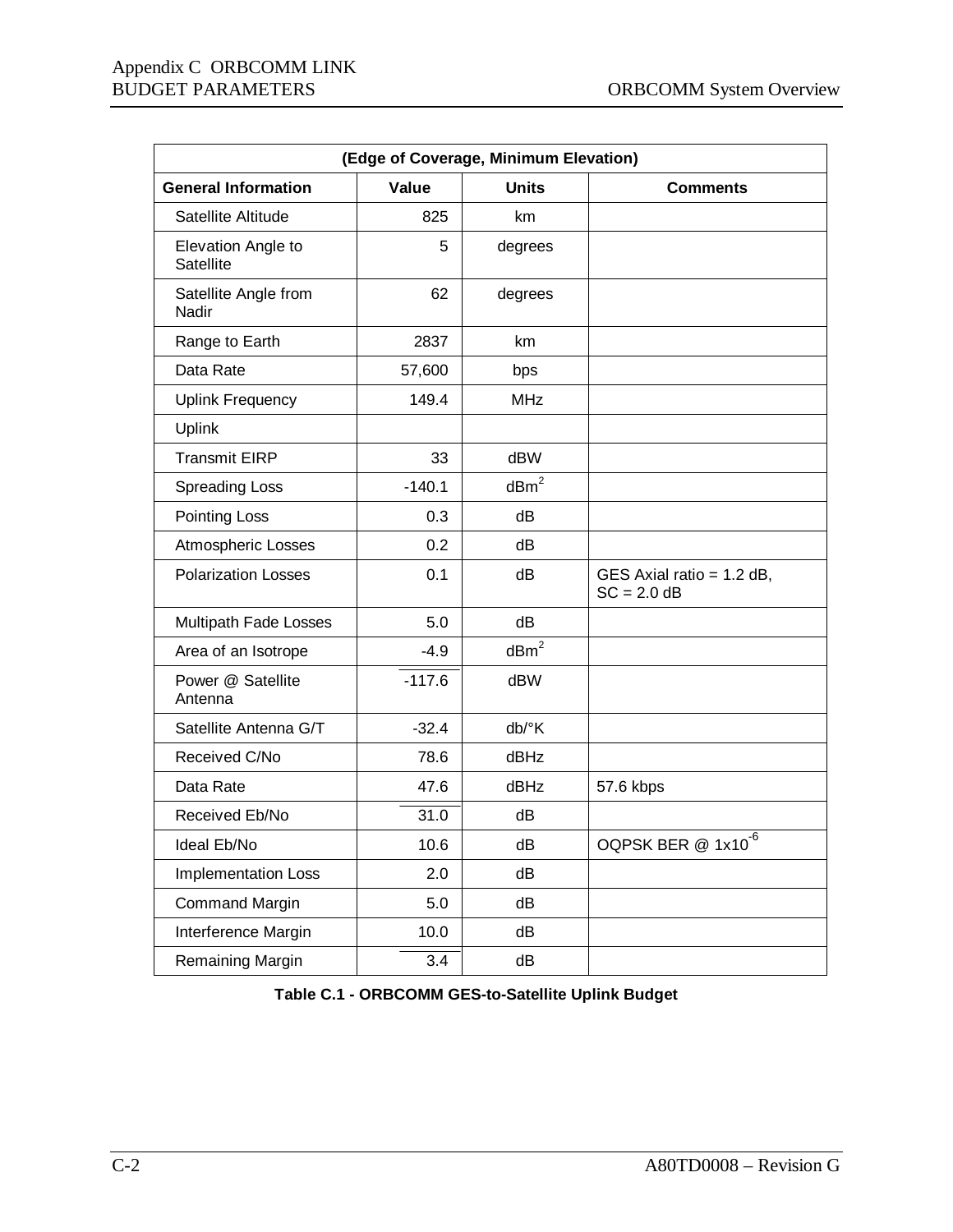### **C.3 Satellite-to-Subscriber Link Budget**

The satellite-to-subscriber link budget, presented in Table C.2, is based on a Subscriber Communicator (SC) that uses an omni-directional antenna with 0 dB gain and a 2 dB noise figure. The losses between the antennas and low-noise amplifiers (LNA) are assumed to be approximately 0.7 dB. A degradation allowance is included for a sky temperature higher than 290° K. Due to changes in orbital parameters, the actual satellite transmit power may be changed slightly in order to meet a maximum power flux density (PFD) threshold limit of  $-125 \text{ dB(W/m}^2 \text{ in } 4 \text{ kHz}).$ 

| (Edge of Coverage, Minimum Elevation) |          |                     |                                            |  |
|---------------------------------------|----------|---------------------|--------------------------------------------|--|
| <b>General Information</b>            | Value    | <b>Units</b>        | <b>Comments</b>                            |  |
| Satellite Altitude                    | 825      | km                  |                                            |  |
| <b>User Elevation Angle</b>           | 5        | degrees             |                                            |  |
| User Data Rate                        | 4800     | bps                 |                                            |  |
| Downlink Frequency                    | 137.5    | <b>MHz</b>          |                                            |  |
| Down Link                             |          |                     |                                            |  |
| <b>Transmit EIRP</b>                  | 12.0     | dBW                 |                                            |  |
| <b>Spreading Loss</b>                 | $-140.1$ | dBm <sup>2</sup>    |                                            |  |
| <b>Atmospheric Losses</b>             | 0.2      | dB                  |                                            |  |
| <b>Polarization Losses</b>            | 4.1      | dB                  | S/C 2 dB axial ratio, subscriber<br>linear |  |
| Multipath Fade Losses                 | 5.0      | dB                  |                                            |  |
| <b>Satellite Pointing Loss</b>        | 0.3      | dB                  | 5 degree off-nadir pointing                |  |
| Area of an Isotrope                   | $-4.2$   | dBm <sup>2</sup>    |                                            |  |
| Power @ User Antenna                  | $-141.9$ | dBW                 |                                            |  |
| Subscriber Antenna G/T                | $-28.6$  | $dB$ <sup>o</sup> K |                                            |  |
| Received C/No                         | 58.1     | dBHz                |                                            |  |
| Data Rate                             | 36.8     | dBHz                | 4.8 kbps                                   |  |
| Received Eb/No                        | 21.3     | dB                  |                                            |  |
| Ideal Eb/No                           | 10.3     | dB                  | SDPSK BER @ 10                             |  |
| <b>Implementation Margin</b>          | 3.0      | dB                  |                                            |  |
| Interference Margin                   | 4.0      | dB                  |                                            |  |
| Required Link Margin                  | 3.0      | dB                  |                                            |  |
| Remaining Margin                      | 1.0      | dB                  |                                            |  |

| Table C.2 - Satellite-to-Subscriber Link Budget |  |
|-------------------------------------------------|--|
|-------------------------------------------------|--|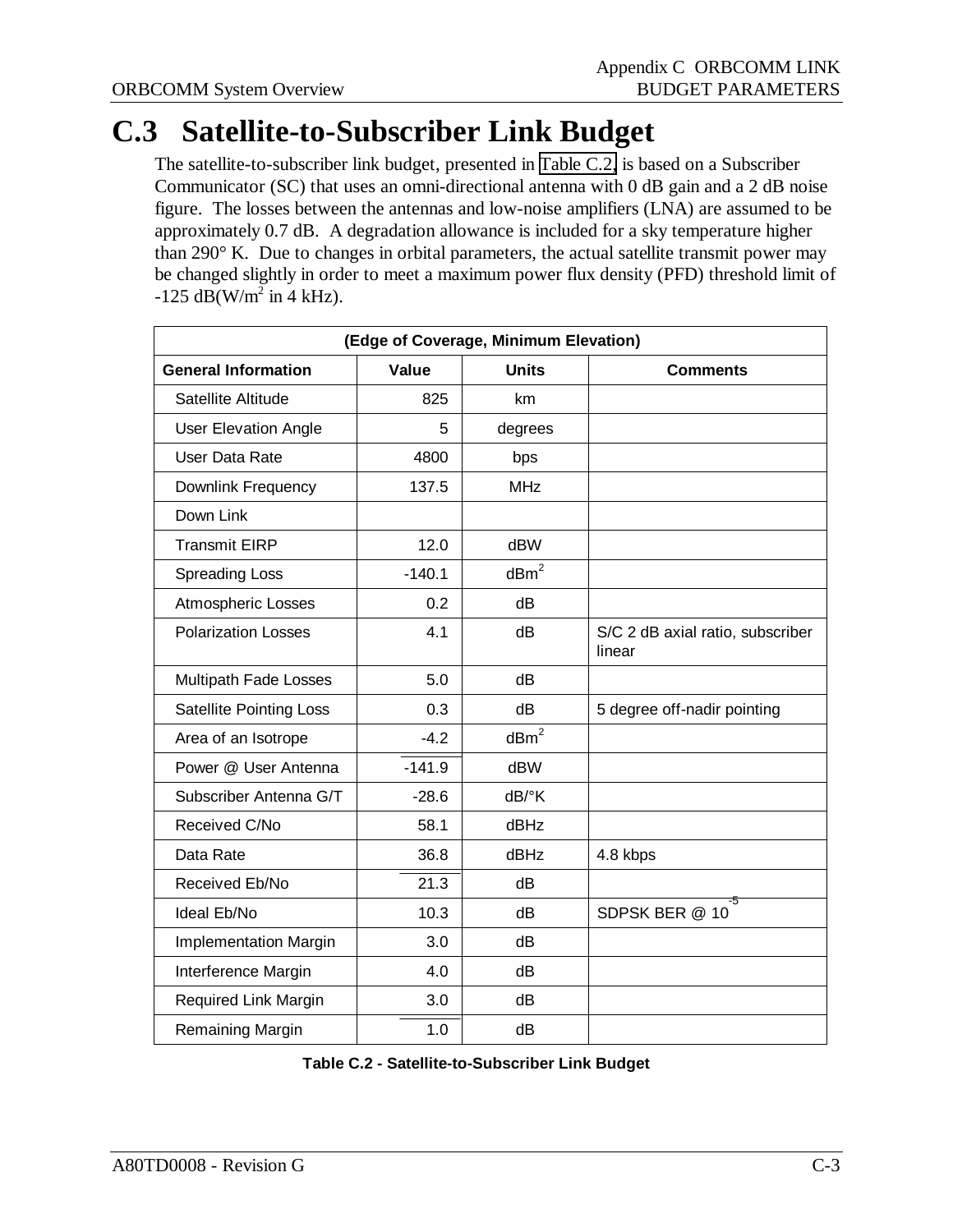### **C.4 Subscriber-to-Satellite Link Budget**

The subscriber-to-satellite link budget, presented in Table C.3, is based on an SC EIRP of 7.5 dBW. This EIRP is available from a 5-Watt transmitter and a whip antenna having 0 dB gain.

| (Edge of Coverage, Minimum Elevation) |          |                  |                                            |
|---------------------------------------|----------|------------------|--------------------------------------------|
| <b>General Information</b>            | Value    | <b>Units</b>     | <b>Comments</b>                            |
| Satellite Altitude                    | 825      | km               |                                            |
| <b>User Elevation Angle</b>           | 5        | Deg              |                                            |
| User Data Rate                        | 2400     | bps              |                                            |
| <b>Uplink Frequency</b>               | 149      | <b>MHz</b>       |                                            |
| <b>Uplink</b>                         |          |                  |                                            |
| <b>Transmit EIRP</b>                  | 7.5      | <b>dBW</b>       |                                            |
| <b>Spreading Loss</b>                 | $-140.1$ | dBm <sup>2</sup> |                                            |
| Atmospheric Losses                    | 0.2      | dB               |                                            |
| <b>Polarization Losses</b>            | 4.1      | dB               | S/C 2 dB axial ratio,<br>subscriber linear |
| Multipath Fade Losses                 | 5.0      | dB               |                                            |
| <b>Satellite Pointing Loss</b>        | 0.3      | dB               | 5 degree off-nadir pointing                |
| Area of an Isotrope                   | $-4.9$   | dBm <sup>2</sup> |                                            |
| Power @ Satellite<br>Antenna          | $-148.5$ | dBW              |                                            |
| Satellite G/T                         | $-29.0$  | dBi              |                                            |
| Received Pr/No                        | 52.5     | <b>dBHz</b>      |                                            |
| Data Rate                             | 33.8     | <b>dBHz</b>      | 2.4 kbps                                   |
| Received Eb/No                        | 18.7     | dB               |                                            |
| Ideal Eb/No                           | 10.3     | dB               | SDPSK BER @ 10 <sup>-5</sup>               |
| <b>Implementation Loss</b>            | 3.0      | dB               |                                            |
| Required Link Margin                  | 3.0      | dB               |                                            |
| Remaining Margin                      | 2.4      | dB               |                                            |

**Table C.3 - Subscriber-to-Satellite Link Budget**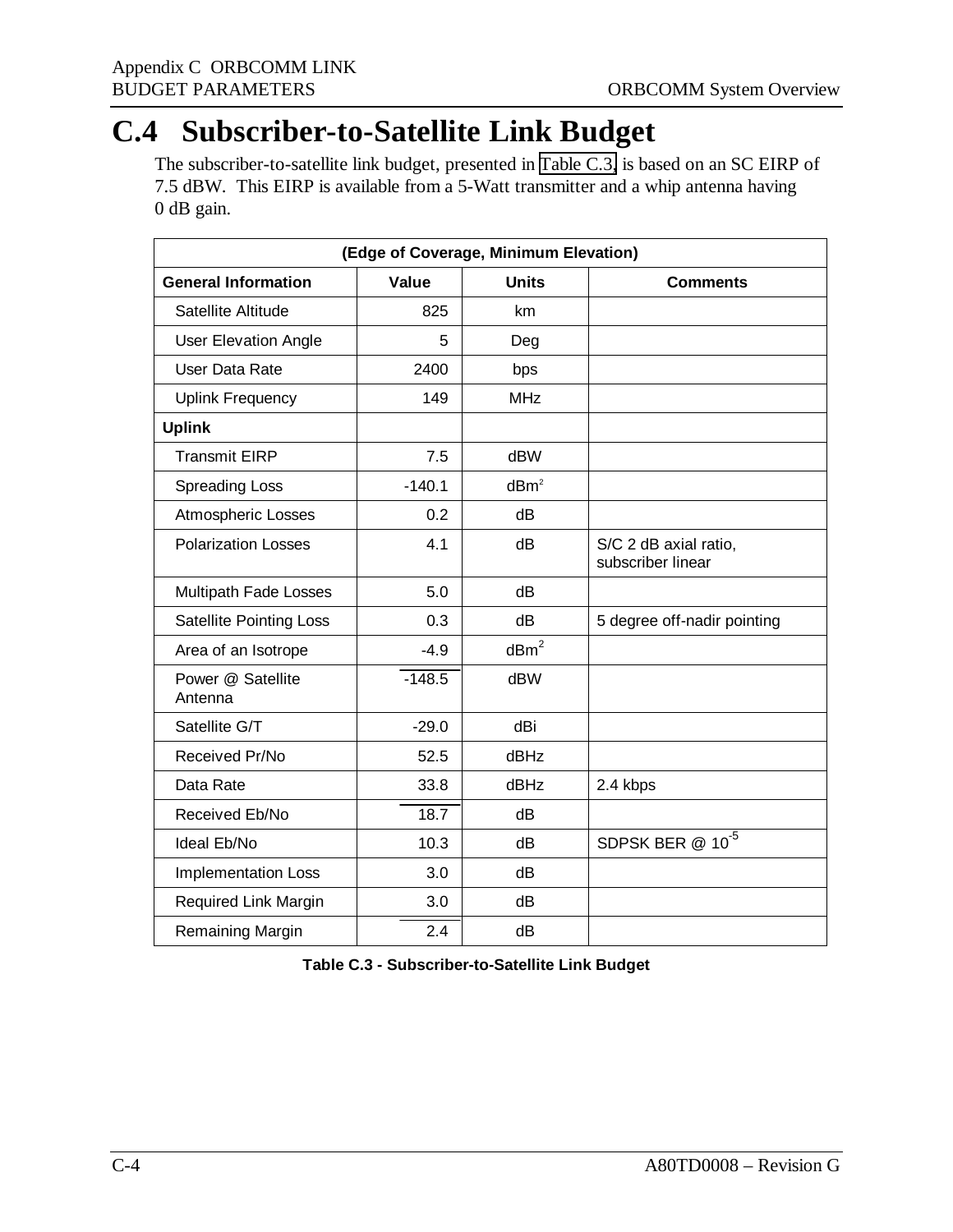### **C.5 Satellite-to-Gateway Link Budget**

The satellite-to-gateway link budget, presented in Table C.4, is based on a satellite EIRP of 1.3 dBW, at 62° from nadir. A degradation allowance of 2 dB has been taken to account for sky temperatures above 290° K.

| (Edge of Coverage, Minimum Elevation)      |          |                  |                                            |
|--------------------------------------------|----------|------------------|--------------------------------------------|
| <b>General Information</b>                 | Value    | <b>Units</b>     | <b>Comments</b>                            |
| Satellite Altitude                         | 825      | km               |                                            |
| <b>GES Elevation Angle to</b><br>Satellite | 5        | Deg              |                                            |
| Data Rate                                  | 57,600   | bps              |                                            |
| <b>Downlink Frequency</b>                  | 137.56   | <b>MHz</b>       |                                            |
| Down Link Budget                           |          |                  |                                            |
| <b>Transmit EIRP</b>                       | 1.3      | dBW              |                                            |
| <b>Spreading Loss</b>                      | $-140.1$ | $\text{dBm}^2$   |                                            |
| Pointing Loss                              | 0.3      | dB               | 5 degree off-nadir pointing                |
| Atmospheric Losses                         | 0.2      | dB               |                                            |
| <b>Polarization Losses</b>                 | 0.4      | dB               | S/C 4 dB axial ratio,<br><b>GES 1.2 dB</b> |
| Multipath Fade Losses                      | 5.0      | dB               |                                            |
| Area of an Isotrope                        | $-4.2$   | dBm <sup>2</sup> |                                            |
| Power @ Satellite<br>Antenna               | $-144.8$ | dBW              |                                            |
| Gateway Antenna G/T                        | $-14.0$  | db/°K            |                                            |
| Received C/No                              | 65.8     | dBHz             |                                            |
| Data Rate                                  | 47.6     | dBHz             | 57.6 kbps                                  |
| Received Eb/No                             | 18.2     | dB               |                                            |
| Ideal Eb/No                                | 10.6     | dB               | -6<br>OQPSK BER @ 1x10                     |
| Implementation Loss                        | 2.7      | dB               |                                            |
| Required Link Margin                       | 3.0      | dB               |                                            |
| Remaining Margin                           | 1.9      | $-dB$            |                                            |

**Table C.4 - Satellite-to-Gateway Link Budget**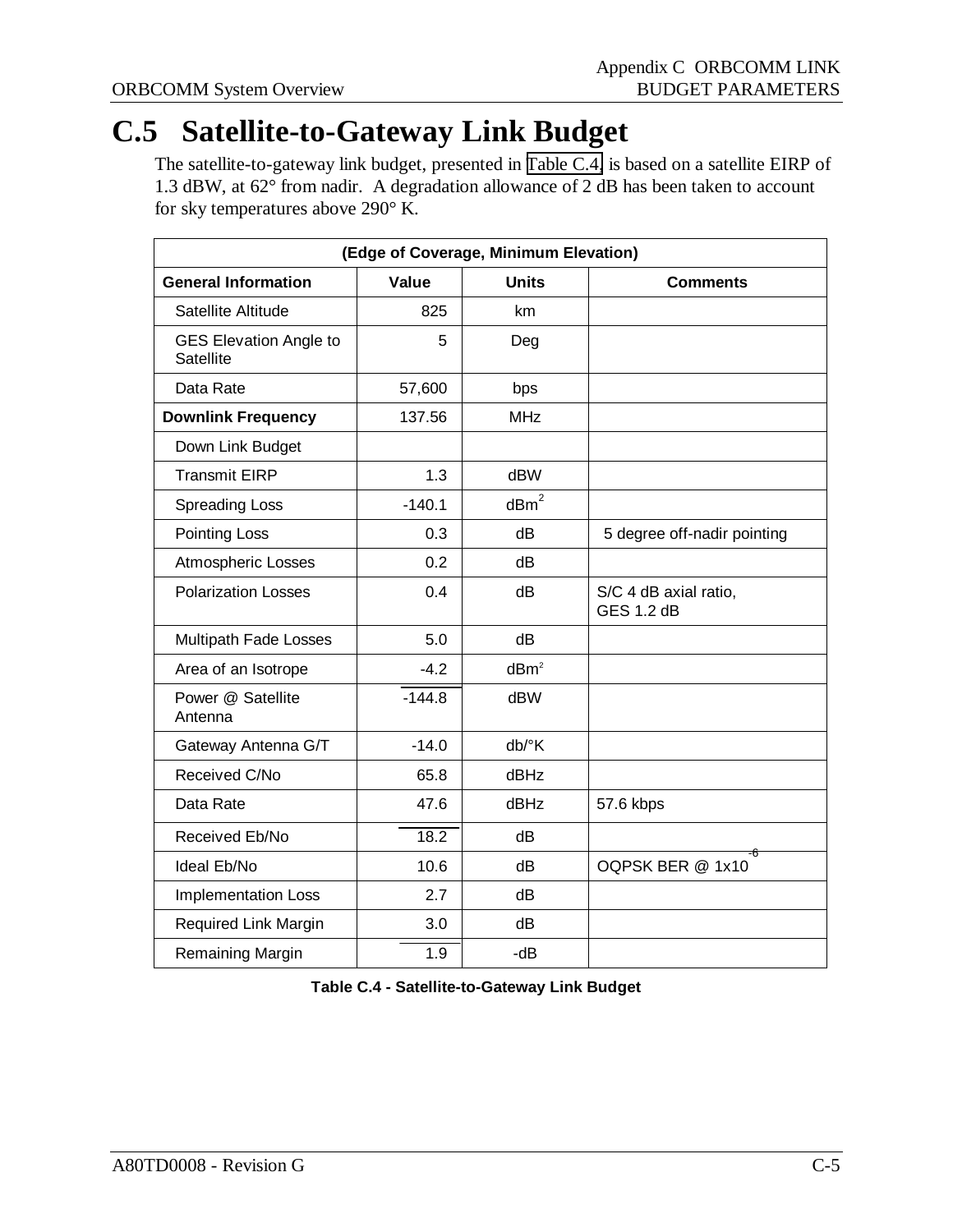### **C.6 UHF Transmitter Link Budget**

The ultra high frequency (UHF) downlink link budget is presented in Table C.5. The link budget is based on an omni-directional SC with a noise figure of 3 dB at 400.1 MHz. The satellite EIRP is made up of a gain of 3.2 dBi, 62.5° from nadir; a high power amplifier (HPA)-to-antenna loss of approximately 0.7 dB; and an HPA operational output of 0 dBW.

| (Edge of Coverage, Minimum Elevation) |              |                  |                                            |
|---------------------------------------|--------------|------------------|--------------------------------------------|
| <b>General Information</b>            | <b>Value</b> | <b>Units</b>     | <b>Comments</b>                            |
| Satellite Altitude                    | 825          | km               |                                            |
| <b>User Elevation Angle</b>           | 5.0          | degrees          |                                            |
| Downlink Frequency                    | 400.1        | MHz              |                                            |
| <b>Downlink</b>                       | 825          | km               |                                            |
| <b>Transmit EIRP</b>                  | 1.0          | <b>dBW</b>       |                                            |
| <b>Spreading Loss</b>                 | $-140.1$     | dBm <sup>2</sup> |                                            |
| Atmospheric Losses                    | 0.3          | dB               |                                            |
| <b>Polarization Losses</b>            | 4.1          | dB               | S/C 2 dB axial ratio,<br>subscriber linear |
| Multipath Fade Losses                 | 4.0          | dB               |                                            |
| Area of an Isotrope                   | $-13.9$      | dBm <sup>2</sup> |                                            |
| Receiver Gain                         | 0.0          | dBi              |                                            |
| Antenna-to-Receiver<br>Losses         | $-1.0$       | dB               |                                            |
| Received Signal Level                 | $-162.0$     | <b>dBW</b>       |                                            |
| Receiver Noise Temp.                  | 24.6         | dB°K             | 3 dB noise figure                          |
| Receiver Loop<br><b>Bandwidth</b>     | 20.0         | dBHz             |                                            |
| <b>Boltzmann's Constant</b>           | $-228.6$     | dBW/Hz°K         |                                            |
| <b>Receiver Noise Power</b>           | $-184.0$     | dBW              |                                            |
| Received Signal-to-<br><b>Noise</b>   | 22.0         | dB               |                                            |

| Table C.5 - UHF-to-Subscriber Downlink Budget |
|-----------------------------------------------|
|                                               |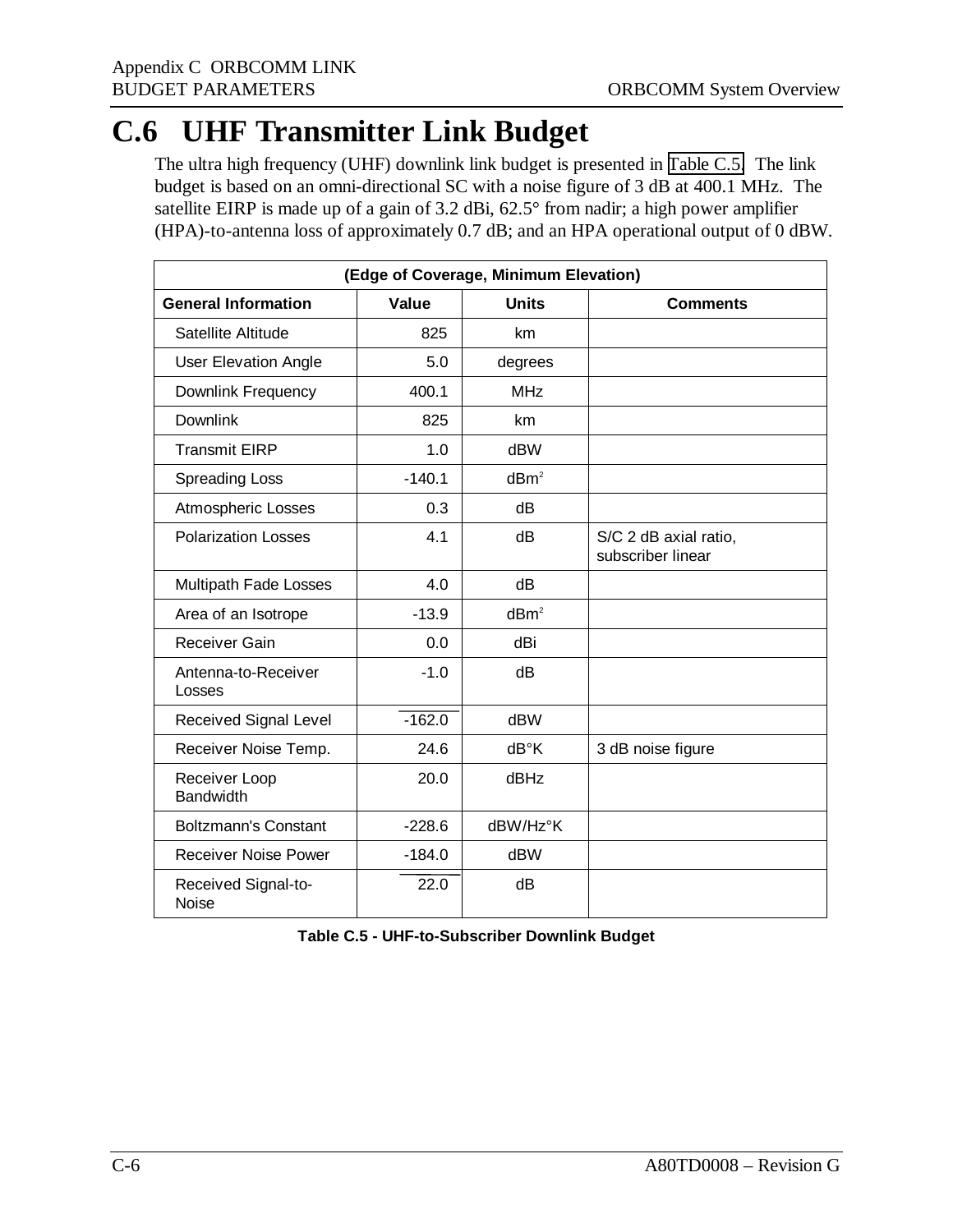# **Appendix D SATELLITE FREQUENCY & POLARIZATION PLAN**

Table D.1 and [Table D.2](#page-44-0) list the channels specifically requested for the ORBCOMM System. The 137-MHz frequency plan is presented in Table D.1. As explained in detail in *Appendix E, Frequency Sharing Aspect of the ORBCOMM System*, this frequency plan (in addition to the International coordination efforts) should ensure that meteorological satellites and other space science services operating in the 137.0-138.0 MHz band receive no interference from the ORBCOMM System downlinks.

| <b>Channel No.</b> | <b>Channel Freq.</b><br>(MHz) | <b>Channel Bandwidth</b><br>(kHz) | Data rate<br>(kbps) | <b>Polarization</b> |
|--------------------|-------------------------------|-----------------------------------|---------------------|---------------------|
| $S-1$              | 137.2000                      | 25                                | 9.6/4.8             | <b>RHCP</b>         |
| $S-2$              | 137.2250                      | 25                                | 9.6/4.8             | <b>RHCP</b>         |
| $S-3$              | 137.2500                      | 25                                | 9.6/4.8             | <b>RHCP</b>         |
| $S-4$              | 137.4400                      | 25                                | 9.6/4.8             | <b>RHCP</b>         |
| $S-5$              | 137.4600                      | 25                                | 9.6/4.8             | <b>RHCP</b>         |
| $S-6$              | 137.6625                      | 25                                | 9.6/4.8             | <b>RHCP</b>         |
| $S-7$              | 137.6875                      | 25                                | 9.6/4.8             | <b>RHCP</b>         |
| $S-8$              | 137.7125                      | 25                                | 9.6/4.8             | <b>RHCP</b>         |
| $S-9$              | 137.7375                      | 25                                | 9.6/4.8             | <b>RHCP</b>         |
| $S-10$             | 137.8000                      | 25                                | 9.6/4.8             | <b>RHCP</b>         |
| $S-11$             | 137.2875                      | 25                                | 9.6/4.8             | <b>RHCP</b>         |
| $S-12$             | 137.3125                      | 25                                | 9.6/4.8             | <b>RHCP</b>         |
| Gateway            | 137.5600                      | 50                                | 57.6                | <b>RHCP</b>         |

**Table D.1 - 137.0-138.0 MHz Downlink Channelization and Polarization Plan**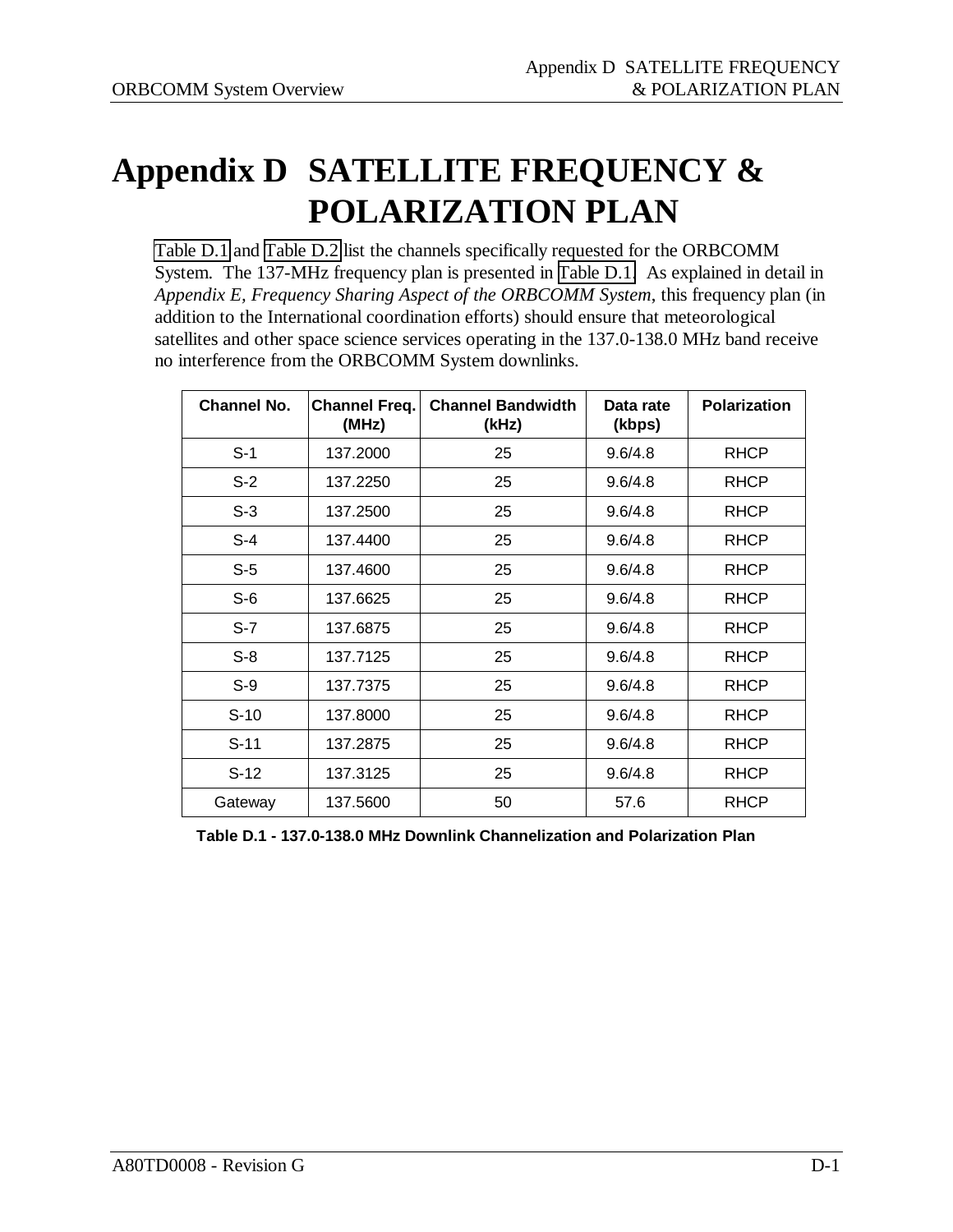| <b>Channel</b> | Lower<br><b>Band</b><br>Edge<br>(MHz) | <b>Upper</b><br><b>Band</b><br>Edge<br>(MHz) | <b>Center</b><br>Freq.<br>(MHz) | <b>Bandwidth</b><br>(kHz) | <b>Polarization</b> | <b>Comment</b>                                      |
|----------------|---------------------------------------|----------------------------------------------|---------------------------------|---------------------------|---------------------|-----------------------------------------------------|
| 1              | 149.585                               | 149.635                                      | 149.610                         | 50                        | <b>RHCP</b>         | U.S. GES Uplink                                     |
| 1a             | 149.900                               | 150.05                                       |                                 | 150                       |                     | Will not be used for<br>Subscriber<br>Communicators |
| 2              | 148.005                               | 149.895                                      | Dynamic <sup>2</sup>            | 10                        | <b>RHCP</b>         | 760 uplink DCAAS<br>Subscriber<br>channels          |

<span id="page-44-0"></span>Table D.2 shows the ORBCOMM System uplink frequency and polarization plan in the 149-150.05 MHz band (U.S. Only).

**Table D.2 - 148-150.05 MHz Uplink Channelization and Polarization Plan**

 $\overline{a}$ 

<sup>&</sup>lt;sup>1</sup> Satellite receive polarization is right hand circularly polarized (RHCP).

 $2$  The Dynamic Channel Activity Assignment System (DCAAS) will operate within the 148-149.9 MHz band, autonomously selecting unused channels.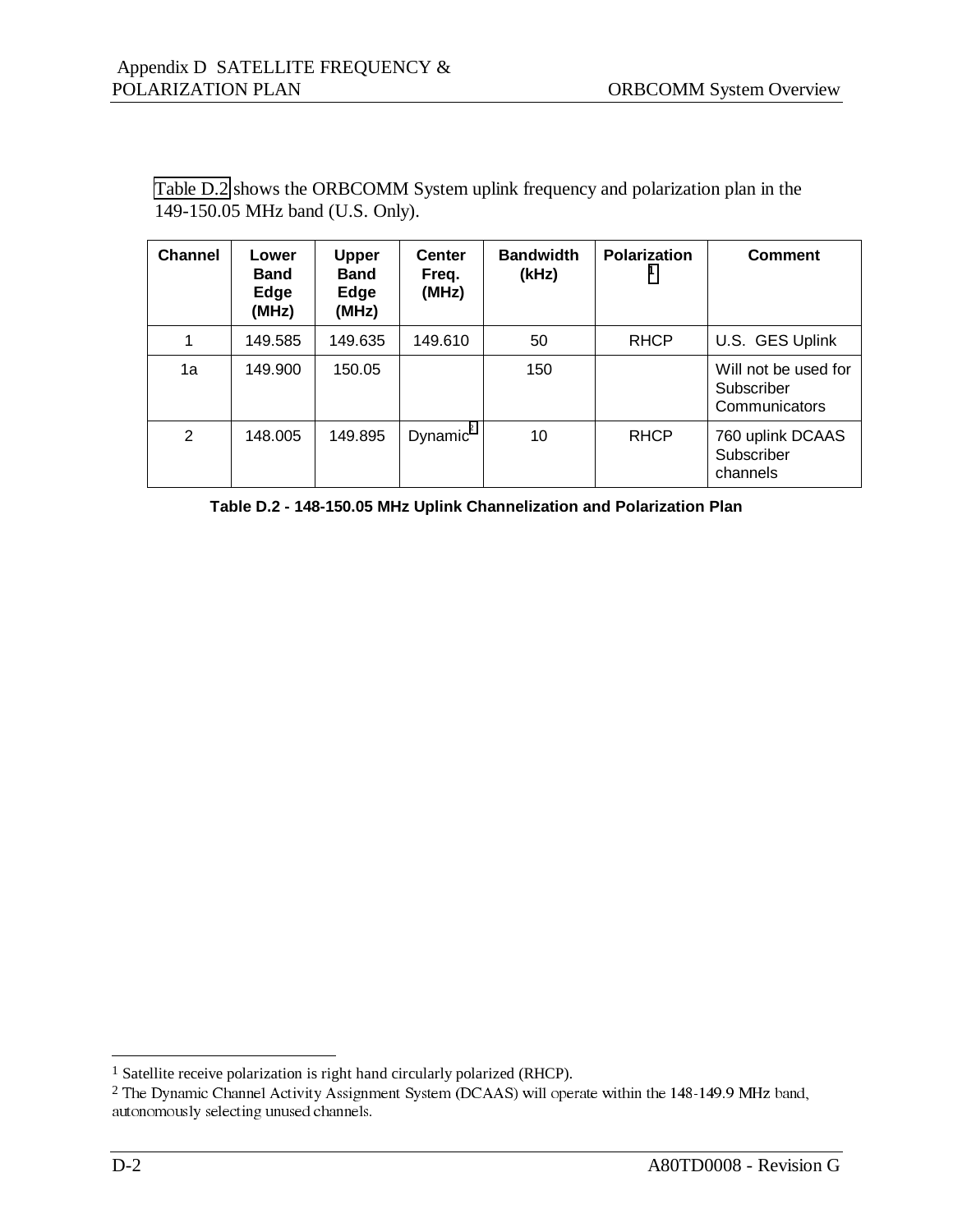# **Appendix E FREQUENCY SHARING ASPECT OF THE ORBCOMM SYSTEM**

Known systems operating in or near the Mobile Satellite Service (MSS) operational bands include the following:

- aeronautical mobile systems operating below 137 MHz;
- space science systems, such as the U.S., German, and Russian meteorological satellite (MetSat) systems that downlink in the 137-138 MHz band;
- terrestrial fixed and mobile systems operating in the 148-149.9 MHz band;
- Russian radio navigation satellite system operating in the 149.9-150.05 MHz band;
- Radio astronomy systems operating at various nearby frequencies; and
- other potential mobile satellite services.

The ORBCOMM System is designed to avoid interfering with all of these systems. Interference analysis addressing each of the systems is provided below.

### **E.1 137-138 MHz Space-to-Earth Frequency Band**

#### **E.1.1 Satellite Power Flux Density Threshold Limit**

The MSS downlink transmissions in the 137-138 MHz band are constrained to operate either with a power flux density (PFD) value of -125 dB (W/m<sup>2</sup> in 4 kHz), or to coordinate with terrestrial fixed and mobile users in the band. The ORBCOMM System operates within this PFD threshold. Because the ORBCOMM satellites operate within this PFD limit, no coordination is necessary with terrestrial fixed and mobile systems operating in the 137-138 MHz band. This PFD threshold limit is different for MSS systems supplying Appendix C information to the International Telecommunications Union (ITU) after 1 November 1996. The ORBCOMM Appendix C information was submitted to the ITU prior to this date under the name LEOTELCOM-1.

#### **E.1.2 Frequency Sharing with Incumbent Users**

The 137-138 MHz band used by ORBCOMM for downlinks is also used by fixed and mobile systems in some countries, as well as by MetSats and other MSS systems similar to ORBCOMM. ORBCOMM satellite emissions meet the PFD threshold contained in the ITU Radiocommunication Sector (ITU-R) *Radio Regulations* to protect the fixed and mobile services.

ORBCOMM has closely coordinated with the U.S. National Oceanic and Atmospheric Administration (NOAA) to ensure that U.S. and European MetSat operations are protected. ORBCOMM has also coordinated with Russia for protection of their MetSats.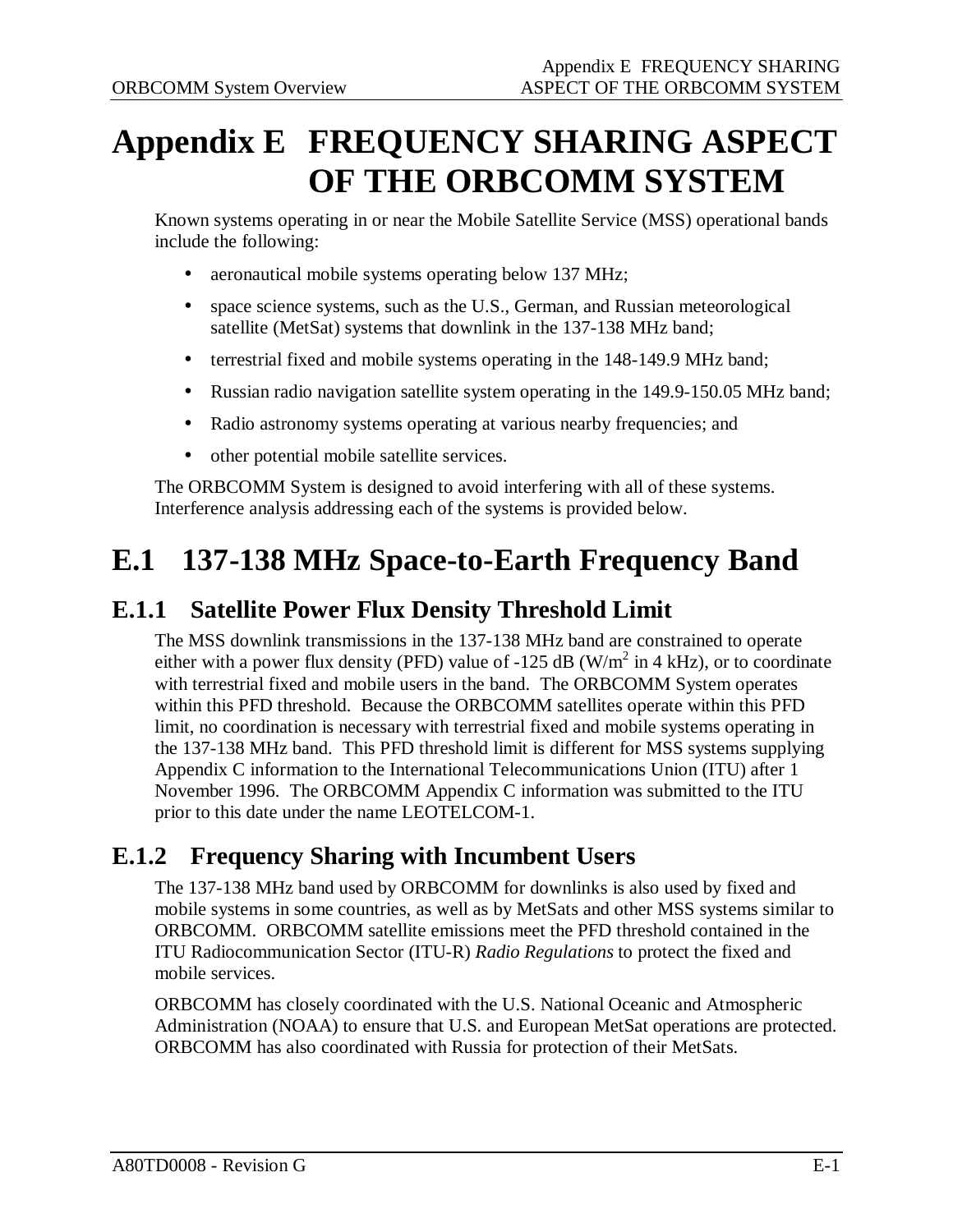#### **E.1.3 Frequency Sharing with New Users**

New MSS systems must be coordinated with ORBCOMM before they can be brought into operation.

### **E.2 148-149.9 MHz Earth-to-Space Frequency Band**

The 148.0-149.9 MHz uplink band is heavily used by terrestrial systems. These are generally push-to-talk mobile radio systems, but also include some digital mobile systems, pager transmitters, and repeaters. To avoid receiving interference from these systems, as well as to avoid interfering with these systems, ORBCOMM has developed an approach to radio frequency (RF) compatibility consisting of four levels:

- The Dynamic Channel Activity Assignment System (DCAAS) avoids assigning active mobile channels (with Effective Isotropic Radiated Power (EIRP) toward the satellite greater than approximately 0.1 W in 3 kHz) to Mobile Earth Stations (MESs) for uplink transmissions. The system scans the frequency band for inactive channels approximately every 5 seconds. The DCAAS system will not permit the MESs to transmit if there are no inactive channels available.
- Should the DCAAS system inadvertently assign an active channel, there is a very low probability that a transmitting MES is sufficiently close to a receiving mobile unit to be detected.
- The short burst duration of ORBCOMM MES transmissions further minimizes any interference effects.
- The structure of the SC message transmission session is such that even if interference does occur, it will not continue or re-occur.

More detailed descriptions of each of these aspects of ORBCOMM's approach to RF compatibility are provided in the following sections.

#### **E.2.1 Level 1 - DCAAS**

The first level of the ORBCOMM uplink interference avoidance approach is DCAAS, which consists of a receiver and processing unit on the satellites. DCAAS, using an onboard spectrum analyzer, scans the uplink band for terrestrial transmissions using a resolution bandwidth of 2.5 kHz. It identifies channels that are not in use and assigns those channels for uplink use by the MESs. The objective is to avoid interfering with terrestrial receivers by preventing ORBCOMM subscriber transmissions on active mobile channels.

It is important to note the following:

- An ORBCOMM MES can transmit only if it first receives a downlink signal from the ORBCOMM satellite telling it which uplink channels may be used.
- If the DCAAS system cannot find an inactive channel at a particular point in time, DCAAS will not permit the MESs to transmit. Any attempt by the satellite to receive on a channel being actively used by a terrestrial transmitter would result in interference to the satellite and the loss of MSS data.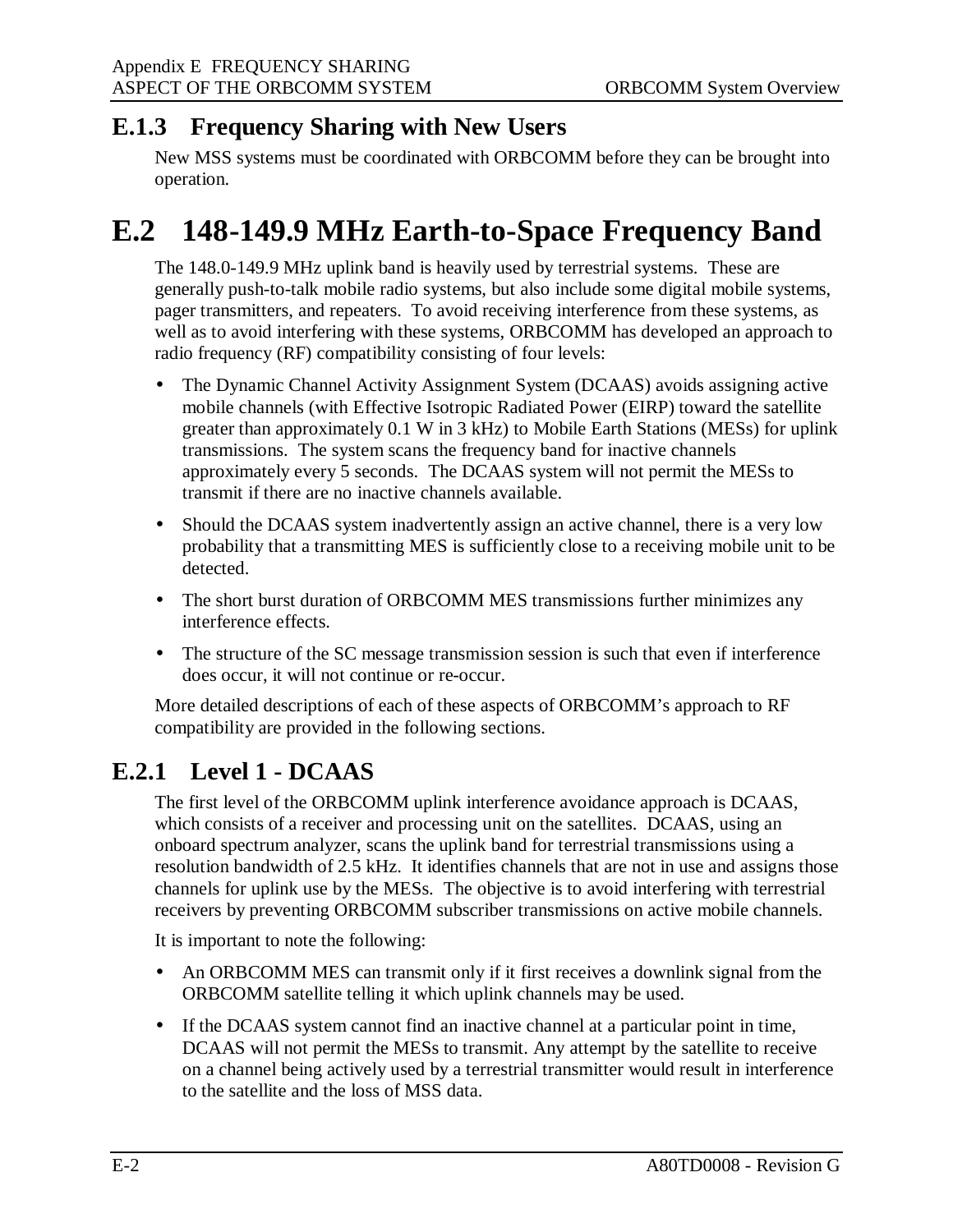In addition to scanning for inactive channels, the DCAAS processor predicts which of the available channels are most likely to be available for the next 5 seconds. Figure E.1 is a graphical representation of the various factors that affect the channel selection and implementation process described below.



**Figure E.1 - DCAAS Operation**

#### **E.2.1.1 Channel Selection**

There are two inputs to the algorithm that identifies the preferred channels available on each scan:

- Power Sampling. One satellite receiver operates in DCAAS mode and scans all channels in the selected operating range. Channels for which the power samples fall below a specific threshold are declared to be potentially available. The power sample threshold determination is a strict decision and thus carries the highest weight of the channel selection criteria.
- Quality Factor. This criterion considers power sample measurements made over the previous 5 seconds. The quality factor is a measure of the current and past power levels of the channel, as determined by an ORBCOMM-proprietary algorithm.

Once all factors are considered, the preferred channels are selected from the available channels and passed to the channel implementation portion of the algorithm.

#### **E.2.1.2 Channel Implementation**

Once the channel selection process determines the preferred channel frequencies, the channel implementation process assigns these channels for random access (acquire/ communicate transmissions) and reservation channel (messaging transmissions) use. The remaining channels are placed in a reserve pool. The reserve pool is used under the following conditions:

• when the performance measurement thresholds (error rates) of the receiver are exceeded;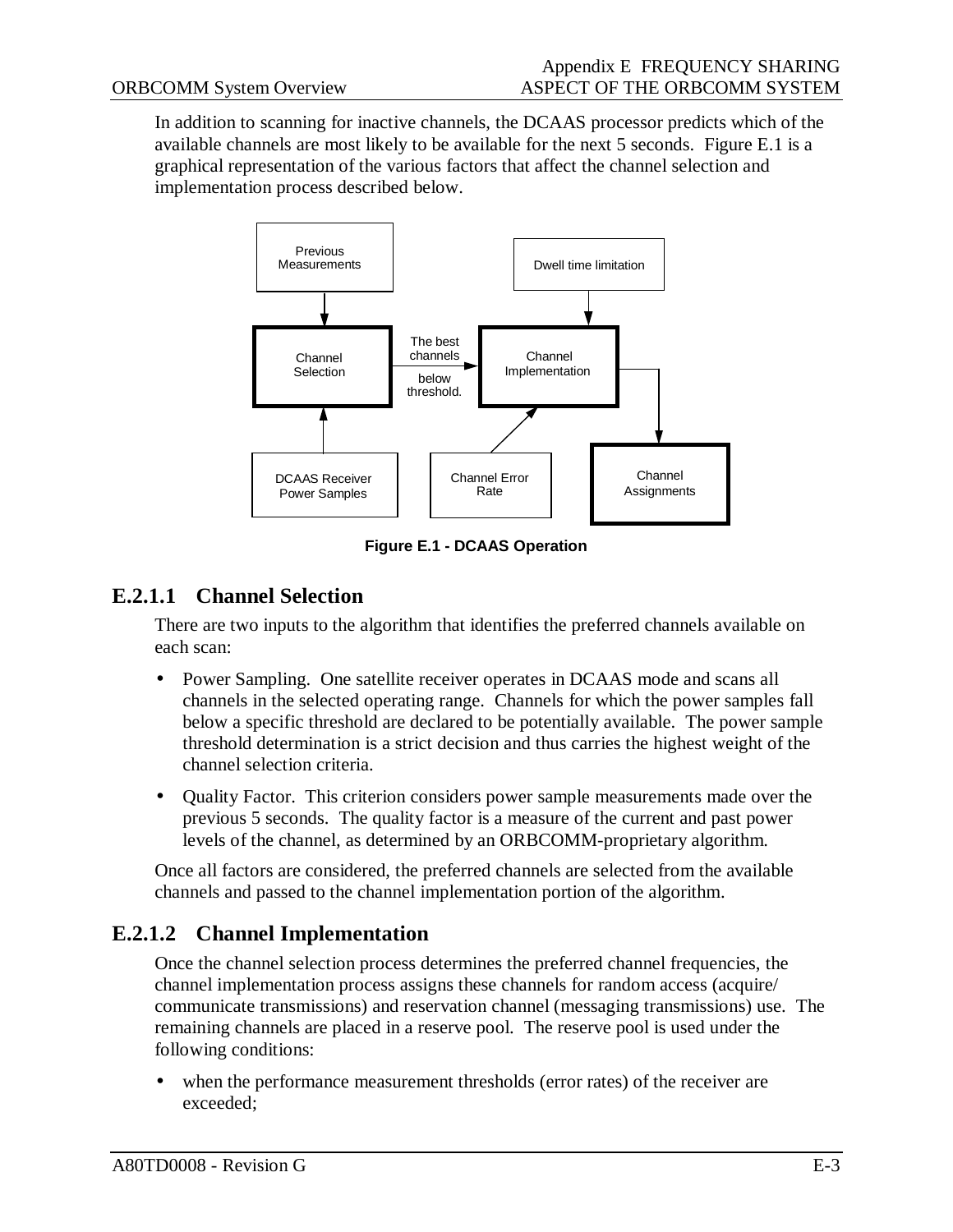- when the channel selection process using new DCAAS scan data shows that the power level exceeds the quality factor threshold on the currently assigned channel; or
- when a channel dwell-limiting timer expires for a random access receiver.

Under normal conditions of moderate to heavy traffic loading, the satellite will change the uplink channel to a different frequency in 1 to 2 seconds if the bit error rate threshold on that channel is exceeded. Under light traffic loading conditions, there may be insufficient uplink signals to evaluate the bit error rate, and so the channel frequency may not be changed until the next DCAAS scan is completed, within approximately 5 seconds plus a short processing time. During this time, however, there will be very few MES transmissions because the situation can only occur under very light traffic loading conditions.

DCAAS uses the data from the current scan to identify channels that appear to be inactive, then combines the information from the current scan with information from previous scans to make a prediction as to which of these available channels are likely to remain inactive.

#### **E.2.1.3 Probability of DCAAS Assigning an Active Channel**

In some cases, the DCAAS receiver on the ORBCOMM satellite may not be able to see terrestrial mobile transmitters due to an obstruction (such as a building) along the Earth-tospace path between the mobile transmitter and the ORBCOMM satellite, or due to ground reflection losses for the terrestrial mobile. In addition, the DCAAS monitoring system may not detect short burst low duty cycle terrestrial data traffic. In this case, the DCAAS receiver might not sense the mobile transmitter, and therefore might assign that active channel to an MES transmitter.

The probability of this occurring will vary depending on location and local topography. Att. 20 of ITU-R document WP8D/200 estimates this probability of obstruction to be 20 percent, based on this same rate of service inability for cellular phones in Japan. This would seem to be an upper bound on the probability since it applies to a terrestrial path, while the Earth-to-space path between the Mobile transmitter and the ORBCOMM satellite would have a minimum elevation angle of 5º.

The additional factors described below reduce the probability of DCAAS assigning an active channel but are difficult to quantify.

- If the frequency band is used heavily by the terrestrial mobile services employing frequency reuse, there is a high probability that a second mobile transmitter visible to the ORBCOMM satellite is also using that same channel, thereby preventing DCAAS from assigning that channel.
- If the Earth-to-space path from a mobile transmitter to an ORBCOMM satellite is blocked, there is a certain probability that the terrestrial path between the MES and the mobile receiver is also blocked. It can be expected that in areas where the probability of blockage on the Earth-to-space pass is highest, the probability of blockage on the terrestrial path is also high.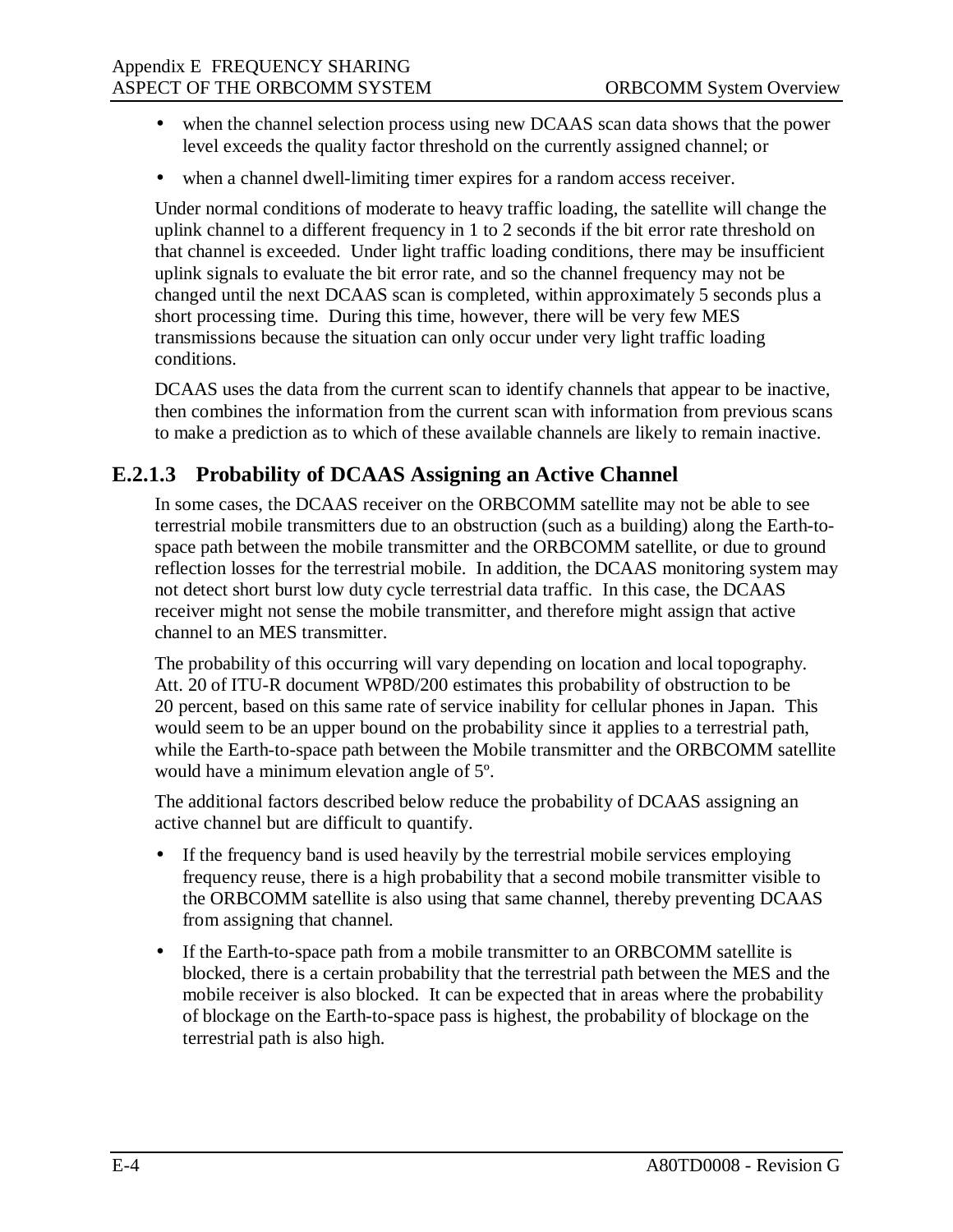- If the Earth-to-space path from a mobile transmitter to an ORBCOMM satellite is blocked, there is a higher probability that the MES is also blocked from the satellite, reducing the probability that an MES could be transmitting in that area.
- The predictive algorithm in the DCAAS processor will evaluate the probability that its available channels will remain interference free until the next scan is complete. This takes into account data from recent scans, so that a channel used by a terrestrial mobile transmitter that suddenly vanishes behind an obstruction will probably not be assigned for use if other channels are available.

It would be extremely difficult to determine a single value that represents the probability that DCAAS will assign an active channel to an MES transmitter. The probability would change from one geographic area to another and would be affected by the level of frequency reuse by the terrestrial services as well as by the factors described above. ORBCOMM estimates the probability of DCAAS assigning an active channel to be considerably lower than the upper bound Japanese estimate.

#### **E.2.2 Level 2 - Low Probability of Proximity**

As discussed above, it is possible that, due to obstructions, the DCAAS system would permit a subscriber to transmit on a channel that is being used by a terrestrial receiver. However, if this happens, there is a very low probability that the subscriber would be close enough for the terrestrial receiver to see the signal. The satellite antenna footprint is approximately 5,100 km in diameter. Since there are only six receivers on the ORBCOMM satellite, there can be no more than six simultaneous uplinks at a time and therefore only six SCs transmitting in this large footprint. For a terrestrial receiver to "see" the signal from an SC, they must be located relatively close to each other, on the order of tens of kilometers apart depending on the system characteristics. Comparing the 10-20 km circular area around a "victim" terrestrial receiver to the 5,100 km circular area of the satellite footprint indicates that the probability of the receiver seeing the SC is very small. Models for this are discussed in some detail in ITU-R Recommendation M.1039.

#### **E.2.3 Level 3 - Short Duration Signals**

Even if DCAAS assigns a channel to an SC that is being used by a terrestrial system, and if that SC happens to be close to the terrestrial receiver using that frequency, the effect of the SC emissions on the receiver will be relatively small because the SC transmission bursts are relatively short. The maximum transmission burst length is 500 ms, but the most common bursts will be 60–100 ms. For many receiving systems, bursts of this length will not break the squelch circuit. ORBCOMM transmissions do not significantly affect the existing noisy RF environment in the band.

#### **E.2.4 Level 4 - Signal Structure Reduces Interference**

The structure of an ORBCOMM data session will also tend to reduce interference. Once power is applied, the MES automatically searches through an internally stored list of downlink channels. If the MES has not locked onto a satellite signal since power was applied and there is no satellite signal on any of the stored channels, a search of all possible channels in the 137-138 MHz band is conducted.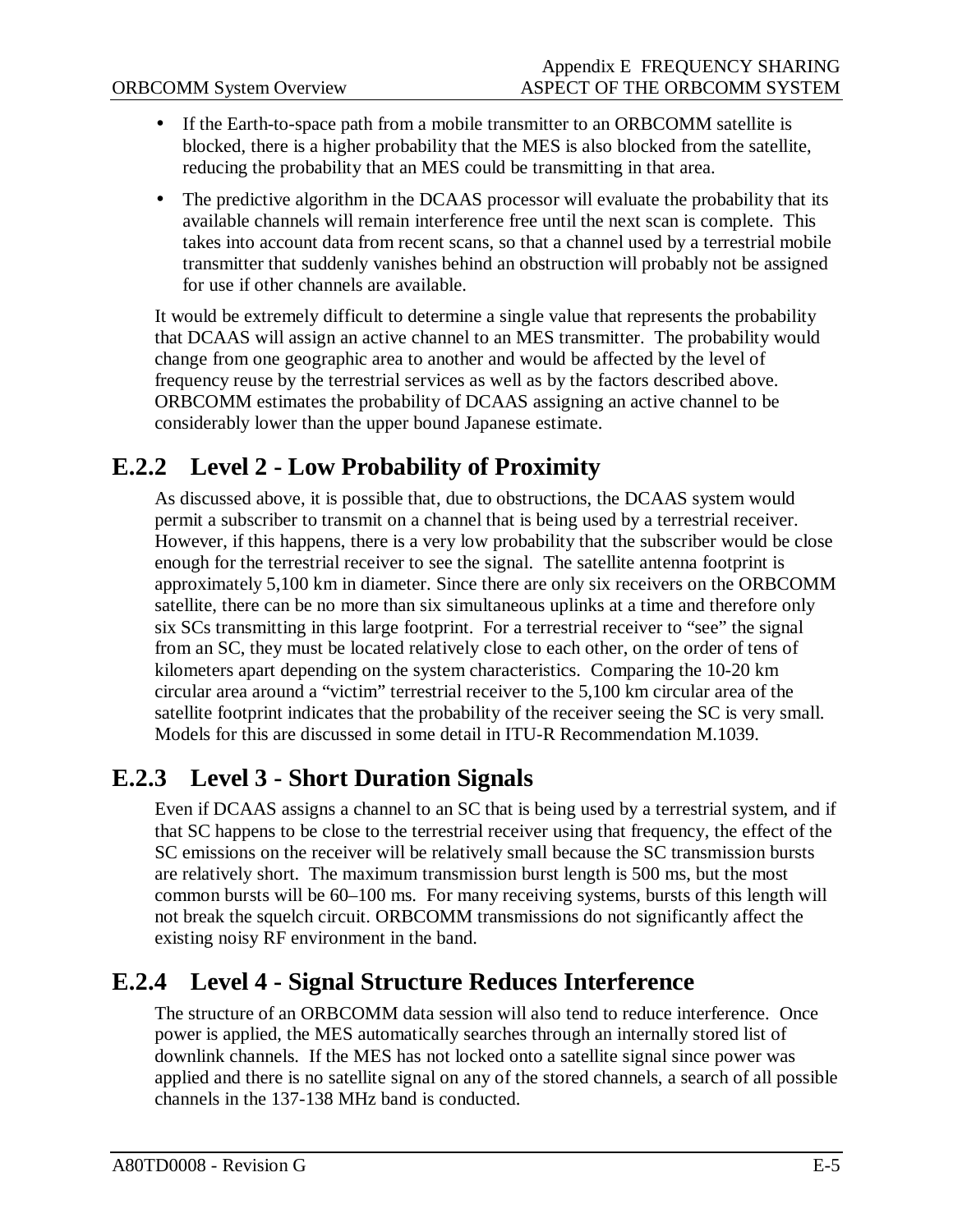Once a satellite signal is found it must be received continuously for 2 seconds to begin a data transfer session. During this time, the MES receives the necessary control information, which includes the timing, the ORBCOMM Gateways connected to the satellite, and the current uplink random access channels.

**NOTE:** The MES must receive this information before it can transmit data to the satellite.

Figure E.2 is a graphical representation of the data session process. A more detailed description is contained in Appendix A.



**Figure E.2 - MES Data Transfer Session Flowchart**

### **E.3 Out-of-Band Sharing**

#### **E.3.1 Radio Astronomy in the 150.05-153 &406.1-410 MHz Bands**

The radio astronomy service industry operates very sensitive radio telescopes in the 150.05- 153 MHz and 406.1-410 MHz bands. The ORBCOMM satellites will operate three downlink transmitters: one subscriber transmitter and one ORBCOMM Gateway transmitter (both in the 137-138 MHz frequency band); and a beacon transmitter at 400.1 MHz. As Table E.1 shows, a number of factors provide the necessary isolation of ORBCOMM System transmitters from radio astronomy receivers. These factors include spectrum roll-off, diplexer or filter attenuation, and the path loss between the satellite and radio telescope. In some cases, the antenna response roll-off will provide additional isolation.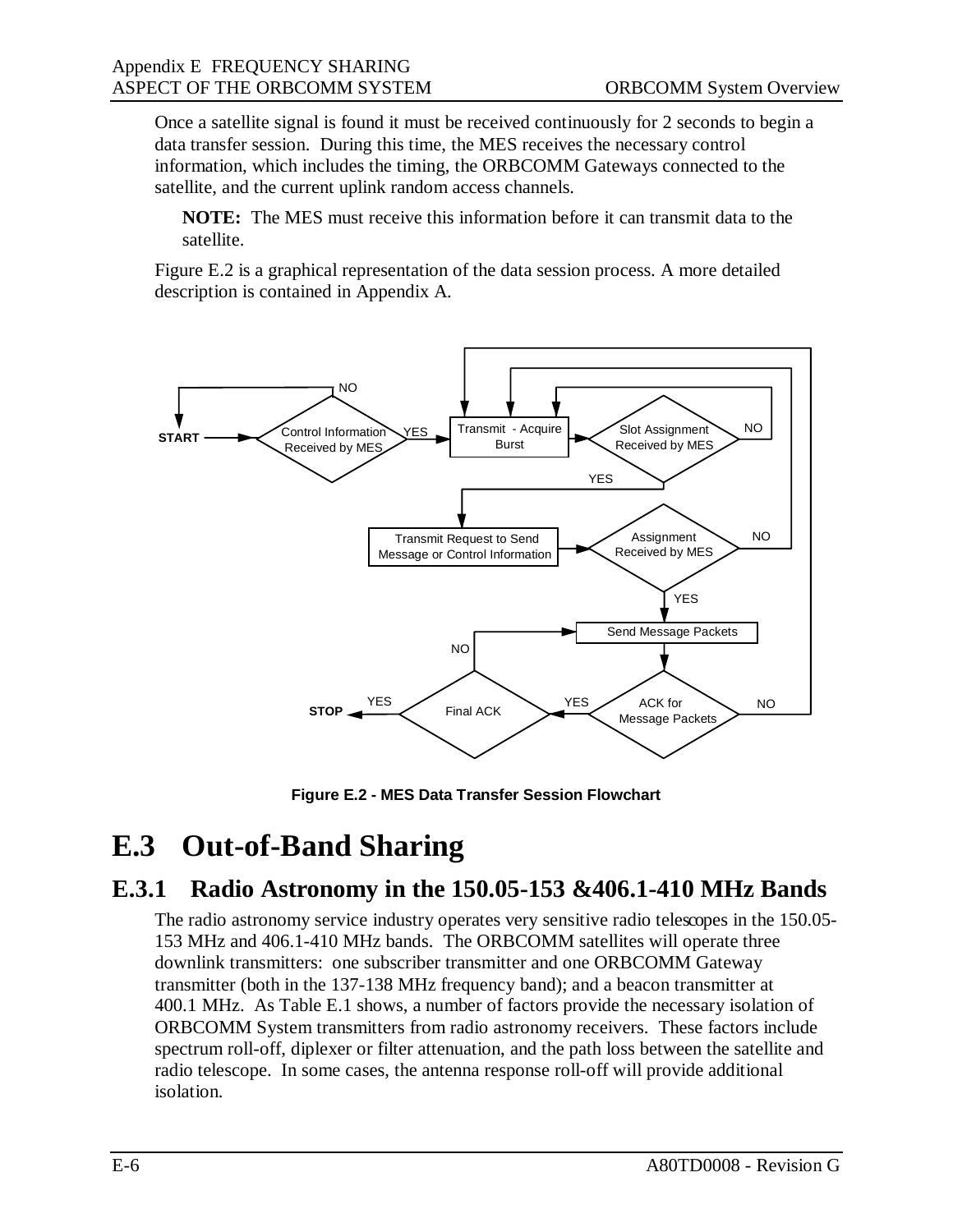The satellite is designed to be very quiet in the 148-150.05 MHz uplink band. Therefore, it should be quiet in the neighboring 150.05-153 MHz radio astronomy (RA) band. The diplexer and filter isolations, shown in Table E.1, are minimum isolation values measured at 153 MHz. At other points between 150.05 and 153 MHz, the isolation is significantly greater.

**EXAMPLE**: The satellite receiver "in-band" response of the diplexer associated with the subscriber transmitter is greater than 70 dB from 148-150.05 MHz. In the region from 150.05-153 MHz, the isolation slopes from 70 dB to 30 dB.

The 400.1 MHz UHF carrier wave (CW) beacon transmitter is located near the 406.1-410 MHz RA band. This transmitter has been designed to have very good phase noise. Therefore, it is expected to have very good out-of-band response. The measured transmitter output, in the 406-410 MHz range, is greater than -130 dBc/MHz.

The received satellite power, as measured on the surface of the Earth, is a function of the satellite antenna pattern and the path loss from the satellite to the ground. Both of these factors vary as a function of the elevation angle at which the satellite is viewed. Table E.1 provides the EIRP and path loss values that produce the highest PFD values.

|                                 | <b>Subscriber</b><br><b>Transmitter</b> | <b>ORBCOMM Gateway</b><br><b>Transmitter</b> | <b>Beacon</b><br><b>Transmitter</b> | <b>Units</b> |
|---------------------------------|-----------------------------------------|----------------------------------------------|-------------------------------------|--------------|
| EIRP at Peak PFD                | 11.1                                    | 11.0                                         | 1.5                                 | dBW          |
| <b>Bandwidth</b><br>Conversion  | $-39.8$                                 | $-47.0$                                      | 0.0                                 | dB/Hz        |
| Spectrum Roll-off               | $-55.0$                                 | $-50.0$                                      | $-130.0$                            | dB           |
| Diplexer/Filter Loss            | $-30.0$                                 | $-15.0$                                      | 0.0                                 | dB           |
| Path Loss at Max.<br><b>PFD</b> | $-136.7$                                | $-133.0$                                     | $-143.3$                            | dB           |
| <b>Power Density</b>            | $-250.4$                                | $-234.0$                                     | $-271.8$                            | dBW/Hz       |
| RA Band                         | 152                                     | 152                                          | 406                                 | <b>MHz</b>   |

The calculated power densities shown in Table E.1 are low enough to protect radio astronomy measurements.

**Table E.1 - Out-of-Band Emissions into Radio Astronomy Bands**

#### **E.3.2 Aeronautical System in the 136-137 MHz Band**

To address aeronautical communication concerns over out-of-band transmissions below 137 MHz, the channelization plan proposed by ORBCOMM has its lowest subscriber channel and its lowest Gateway Earth Station (GES) downlink channel located 200 kHz and over 500 kHz from the 137 MHz band edge, respectively. The maximum Doppler shift from a satellite in an orbit 825 km high, at 137 MHz, is approximately 3 kHz or less. The oscillators that control the 137-MHz transmitters are oven-controlled oscillators, and are designed to have less than a 100-Hz drift over the 5-year life of the satellite. As a result, the effects of Doppler and oscillator drift will be insufficient to cause any out-of-band emissions from an ORBCOMM satellite in the aeronautical mobile band.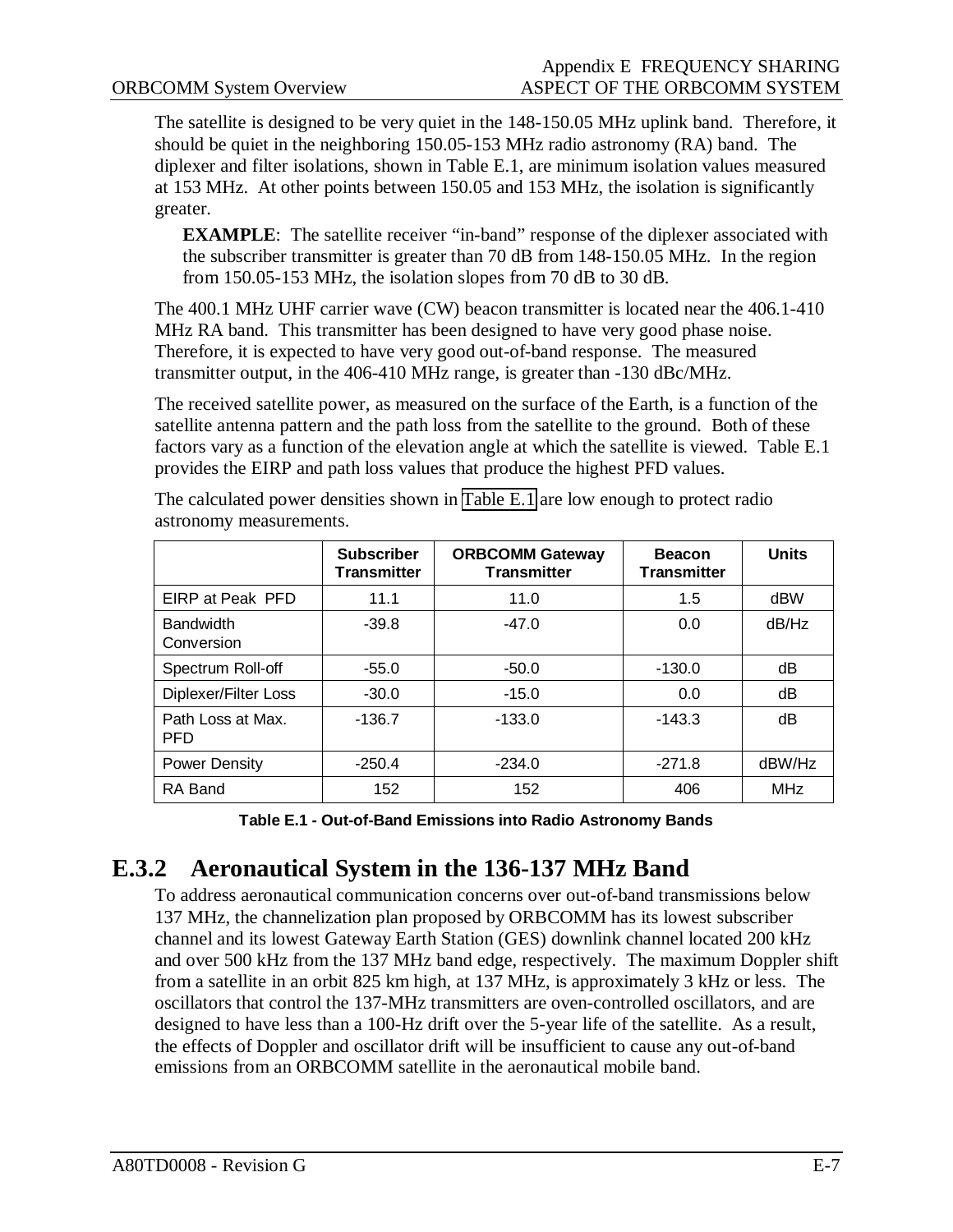# **Appendix F LIST OF ACRONYMS**

| A/C            | Acquire/Communicate Protocol                         |
|----------------|------------------------------------------------------|
| <b>ACS</b>     | <b>Attitude Control Subsystem</b>                    |
|                |                                                      |
| <b>BER</b>     | <b>Bit-Error-Rate</b>                                |
|                |                                                      |
| <b>COTS</b>    | Commercial Off-the-Shelf                             |
| <b>CSU/DSU</b> | Channel Service Unit / Data Service Unit             |
| CW             | <b>Carrier Wave</b>                                  |
| <b>DCAAS</b>   | Dynamic Channel Activity Assignment System           |
| <b>DSP</b>     | <b>Digital Signal Processor</b>                      |
|                |                                                      |
| Eb/No          | Energy per Bit divided by Noise Density              |
| <b>EIRP</b>    | <b>Effective Isotropic Radiated Power</b>            |
|                |                                                      |
| GCC            | <b>Gateway Control Center</b>                        |
| <b>GES</b>     | <b>Gateway Earth Station</b>                         |
| <b>GUI</b>     | <b>Graphical User Interface</b>                      |
| <b>GMSS</b>    | <b>Gateway Message Switching System</b>              |
| <b>GPS</b>     | <b>Global Positioning System</b>                     |
|                |                                                      |
| HP             | Hewlett-Packard                                      |
| <b>HPA</b>     | High-Power Amplifier                                 |
| <b>ICMP</b>    | <b>Internet Control Message Protocol</b>             |
| <b>IEEE</b>    | Institute of Electrical and Electronics Engineers    |
| IP             | <b>Internet Protocol</b>                             |
| <b>ISDN</b>    | <b>Integrated Services Digital Network</b>           |
| <b>ISP</b>     | <b>Internet Service Provider</b>                     |
| <b>ITU</b>     | <b>International Telecommunications Union</b>        |
| <b>ITU-R</b>   | <b>ITU Radiocommunications Sector</b>                |
| ITU-T          | <b>ITU Telecommunications Standardization Sector</b> |
|                |                                                      |
| <b>LEO</b>     | Low Earth Orbit                                      |
| <b>LNA</b>     | Low Noise Amplifier                                  |
| <b>MDC</b>     | <b>Message Distribution Center</b>                   |
| MetSat         | Meteorological Satellite                             |
| <b>MHz</b>     | Megahertz                                            |
| <b>MSS</b>     | <b>Mobile Satellite Service</b>                      |